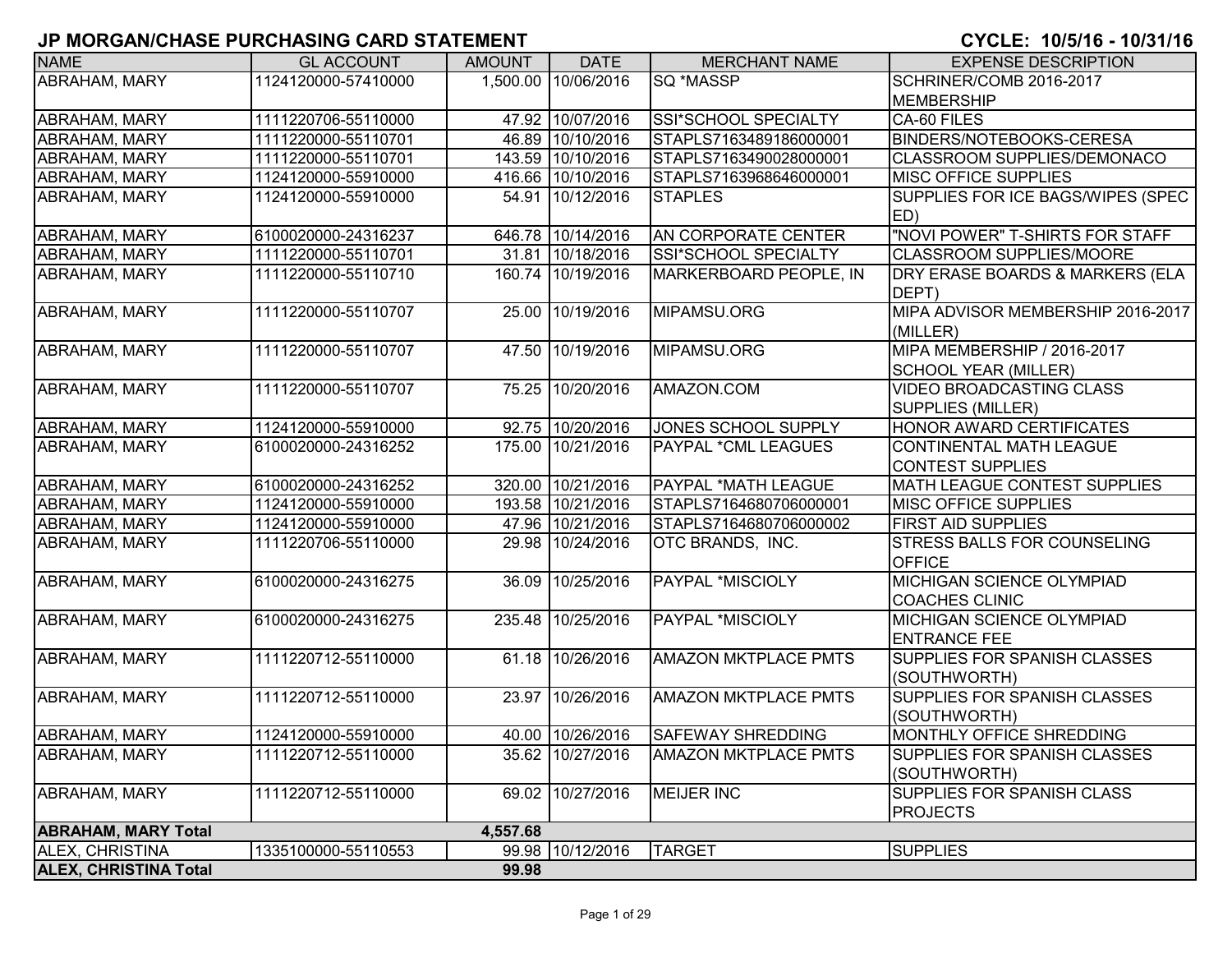| <b>NAME</b>                    | <b>GL ACCOUNT</b>   | <b>AMOUNT</b> | <b>DATE</b>        | <b>MERCHANT NAME</b>            | <b>EXPENSE DESCRIPTION</b>                                     |
|--------------------------------|---------------------|---------------|--------------------|---------------------------------|----------------------------------------------------------------|
| AMMONS, KATHERINE              | 6100020000-24316249 |               | 68.80 10/27/2016   | <b>TARGET</b>                   | <b>LAB SUPPLIES</b>                                            |
| <b>AMMONS, KATHERINE Total</b> |                     | 68.80         |                    |                                 |                                                                |
| ASCHER, DAVID                  | 1111113000-56420000 |               | 835.40 10/17/2016  | <b>PRINTNOLOGY INC</b>          | <b>BOARD TO TRACK SCHOOLWIDE</b><br><b>LEADERSHIP GOAL</b>     |
| <b>ASCHER, DAVID Total</b>     |                     | 835.40        |                    |                                 |                                                                |
| <b>BAKER, ROBERT</b>           | 6100022000-24316186 |               | 43.95 10/10/2016   | <b>KROGER</b>                   | <b>FOOD FOR HOMECOMING COMMITTEE</b>                           |
| <b>BAKER, ROBERT</b>           | 6100022000-24316186 |               | 110.45 10/10/2016  | THE FLOWER ALLEY                | <b>FLOWERS FOR HOMECOMING</b><br><b>ACTIVITIES</b>             |
| <b>BAKER, ROBERT Total</b>     |                     | 154.40        |                    |                                 |                                                                |
| <b>BARR, STEVEN</b>            | 1125200000-57910000 |               | 4.95 10/10/2016    | GOGOAIR.COM                     | <b>INTERNET USAGE FOR BUSINESS</b><br><b>WHILE ON VACATION</b> |
| <b>BARR, STEVEN Total</b>      |                     | 4.95          |                    |                                 |                                                                |
| <b>BEDFORD, JULIE</b>          | 6100015000-24316275 |               | 35.23 10/11/2016   | <b>TARGET</b>                   | <b>SUPPLIES</b>                                                |
| <b>BEDFORD, JULIE</b>          | 6100015000-24316275 |               | 15.96 10/19/2016   | <b>MICHAELS STORES</b>          | <b>EXTRA SUPPLIES FOR STAFF</b><br><b>HALLOWEEN</b>            |
| <b>BEDFORD, JULIE Total</b>    |                     | 51.19         |                    |                                 |                                                                |
| <b>BENGLE, HOLLY</b>           | 1335100000-53220553 |               | 39.00 10/17/2016   | <b>APPELBAUM TRAINING INS</b>   | <b>TRAINING</b>                                                |
| <b>BENGLE, HOLLY</b>           | 1335100000-55110553 |               | 28.23 10/25/2016   | <b>MEIJER INC</b>               | <b>WAFFLE BREAKFAST</b>                                        |
| <b>BENGLE, HOLLY Total</b>     |                     | 67.23         |                    |                                 |                                                                |
| <b>BLANCHARD, EVAN</b>         | 6100020000-24316239 |               | 35.90 10/13/2016   | <b>STEVE WEISS MUSIC INC</b>    | PERCUSSION INSTRUMENTS<br><b>REQUIRED FOR CONCERT</b>          |
| <b>BLANCHARD, EVAN Total</b>   |                     | 35.90         |                    |                                 |                                                                |
| <b>BLESSED, KATE</b>           | 1335100000-55990553 |               | 66.93 10/10/2016   | OTC BRANDS, INC.                | <b>CRAFT SUPPLIES</b>                                          |
| <b>BLESSED, KATE Total</b>     |                     | 66.93         |                    |                                 |                                                                |
| <b>BLOOM, LYNETTE</b>          | 1335100000-55110553 |               | 30.00 10/12/2016   | <b>APPELBAUM TRAINING INS</b>   | <b>STAFF TRAINING</b>                                          |
| <b>BLOOM, LYNETTE</b>          | 1335100000-55110553 |               | 356.95 10/13/2016  | <b>OTC BRANDS, INC.</b>         | NOVI LIGHT UP THE NIGHT SUPPLIES                               |
| <b>BLOOM, LYNETTE</b>          | 1335100000-55110553 |               | 15.00 10/19/2016   | <b>APPELBAUM TRAINING INS</b>   | <b>STAFF TRAINING</b>                                          |
| <b>BLOOM, LYNETTE</b>          | 1335100000-55110553 |               | 15.00 10/19/2016   | <b>APPELBAUM TRAINING INS</b>   | <b>STAFF TRAINING</b>                                          |
| <b>BLOOM, LYNETTE</b>          | 1335100000-55110553 |               | 33.00 10/24/2016   | <b>APPELBAUM TRAINING INS</b>   | <b>STAFF TRAINING</b>                                          |
| <b>BLOOM, LYNETTE</b>          | 1335100000-55110553 |               | (33.00) 10/24/2016 | <b>APPELBAUM TRAINING INS</b>   | <b>STAFF TRAINING</b>                                          |
| <b>BLOOM, LYNETTE</b>          | 1611851343-55610000 |               | 384.00 10/27/2016  | <b>JIMMY JOHNS</b>              | <b>GSRP FAMILY OPEN HOUSE</b>                                  |
| <b>BLOOM, LYNETTE</b>          | 1335100000-54910553 |               | 29.66 10/27/2016   | <b>PANERA BREAD</b>             | <b>ECEC DEDICATION</b>                                         |
| <b>BLOOM, LYNETTE</b>          | 1611851343-54910000 | 400.00        | 10/28/2016         | PAYPAL *WILDLIFESAF             | <b>GSRP OPEN HOUSE</b>                                         |
| <b>BLOOM, LYNETTE</b>          | 1311800000-54910551 |               | 54.72 10/28/2016   | <b>TARGET</b>                   | PRESCHOOL HALLOWEEN PARTY                                      |
| <b>BLOOM, LYNETTE</b>          | 1335100000-54910553 |               | 100.02 10/31/2016  | <b>S&amp;S WORLDWIDE-ONLINE</b> | <b>TEACHING SUPPLIES</b>                                       |
| <b>BLOOM, LYNETTE Total</b>    |                     | 1,385.35      |                    |                                 |                                                                |
| <b>BORN, ELIZABETH</b>         | 6100025000-24316301 |               | 90.73 10/11/2016   | <b>COTTAGE INN PIZZA</b>        | <b>STUDENT DINNER</b>                                          |
| <b>BORN, ELIZABETH</b>         | 1122600511-55910000 |               | 74.93 10/28/2016   | <b>OFFICE DEPOT</b>             | <b>WHITEBOARD IN LINDA CIANFERRA'S</b><br><b>OFFICE</b>        |
| <b>BORN, ELIZABETH Total</b>   |                     | 165.66        |                    |                                 |                                                                |
| <b>BOURGEAU, BENJAMIN</b>      | 1126160000-55992000 |               | 23.00 10/06/2016   | <b>THE HOME DEPOT</b>           | <b>ESB WATER LOCK</b>                                          |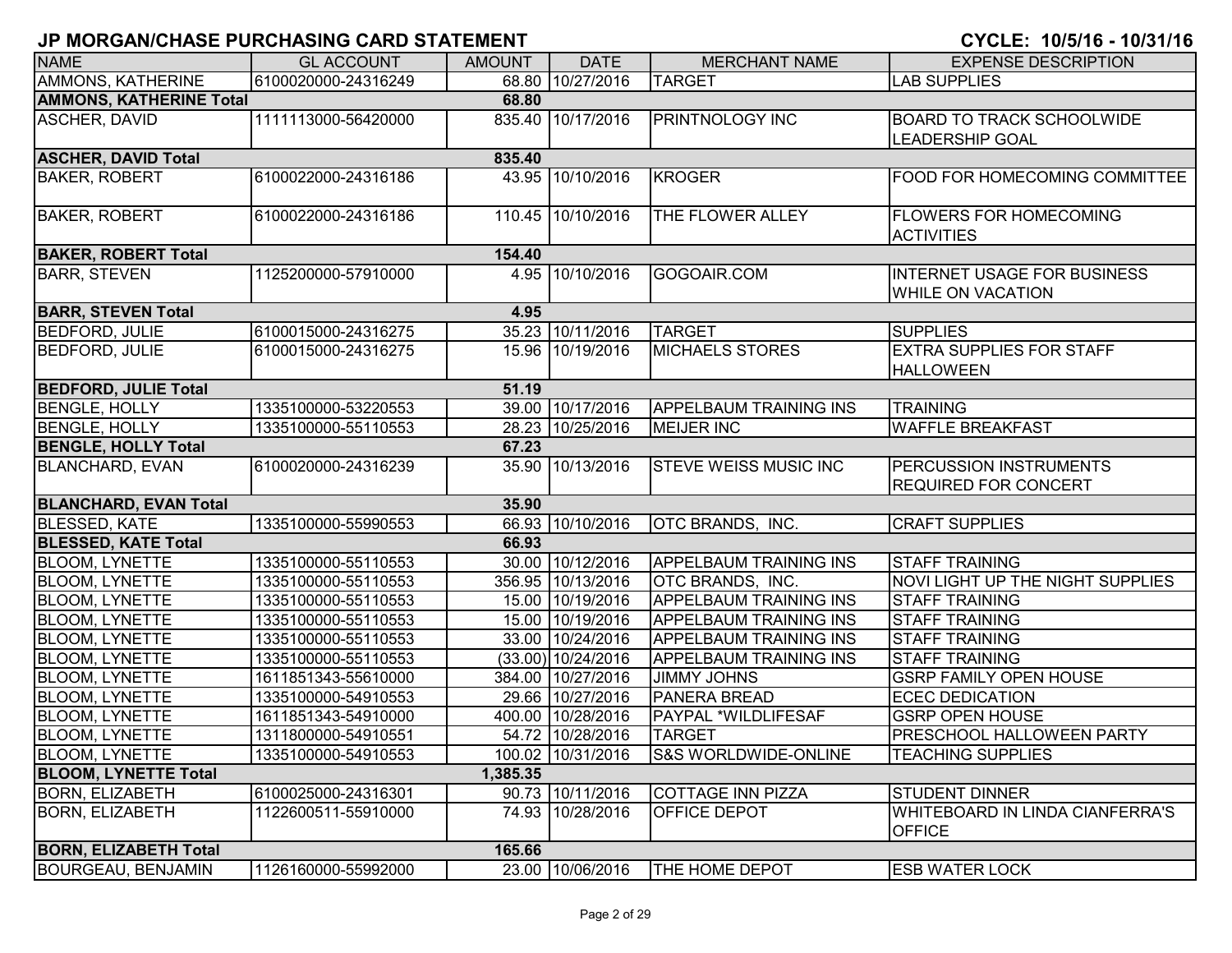| <b>NAME</b>                     | <b>GL ACCOUNT</b>   | <b>AMOUNT</b> | <b>DATE</b>             | <b>MERCHANT NAME</b>           | <b>EXPENSE DESCRIPTION</b>                                                                                      |
|---------------------------------|---------------------|---------------|-------------------------|--------------------------------|-----------------------------------------------------------------------------------------------------------------|
| <b>BOURGEAU, BENJAMIN</b>       | 1126160000-55992000 |               | 125.96 10/11/2016       | <b>STAPLES</b>                 | <b>MTCE LABELING EQUIPMENT</b>                                                                                  |
| <b>BOURGEAU, BENJAMIN</b>       | 1126160000-55992000 |               | 190.20 10/14/2016       | <b>DOWNRIVER REFRIG SUP</b>    | HS ROOM 240 MOTOR & BEARING<br><b>REPAIR</b>                                                                    |
| BOURGEAU, BENJAMIN              | 1126160000-55992000 |               | 888.26 10/14/2016       | <b>WW GRAINGER</b>             | HS ROOM 240 BEARING & MOTOR<br><b>REPAIR</b>                                                                    |
| <b>BOURGEAU, BENJAMIN</b>       | 1126160000-55992000 |               | 24.96 10/14/2016        | <b>WW GRAINGER</b>             | <b>MTCE TRUCK STOCK FOR REPAIRS</b>                                                                             |
| <b>BOURGEAU, BENJAMIN</b>       | 1126160000-55992000 |               | 1,824.00 10/17/2016     | <b>TRANE SUPPLY</b>            | MTCE HVAC TRUCK STOCK TAXED IN<br><b>ERROR, WORKING WITH TRANE TO</b><br><b>GET REFUND</b>                      |
| <b>BOURGEAU, BENJAMIN</b>       | 1126160000-55992000 |               | 1,254.44 10/17/2016     | <b>TRANE SUPPLY</b>            | MTCE HVAC TRUCK STOCK                                                                                           |
| <b>BOURGEAU, BENJAMIN</b>       | 1126160000-55992000 |               | 164.90 10/18/2016       | <b>WW GRAINGER</b>             | ATC BATHROOM/KITCHEN FANS                                                                                       |
| <b>BOURGEAU, BENJAMIN</b>       | 1126160000-55992000 |               | 192.40 10/18/2016       | <b>WW GRAINGER</b>             | ATC BATHROOM FAN                                                                                                |
| <b>BOURGEAU, BENJAMIN</b>       | 1126160000-55992000 |               | 562.00 10/24/2016       | BEHLER YOUNG COMPANY N         | PV ART ROOM MOTOR                                                                                               |
| <b>BOURGEAU, BENJAMIN</b>       | 1126160000-55992000 |               | 526.25 10/24/2016       | COCHRANE SUPPLY AND EN         | NM5 BOILER ROOM MOTOR & VALVE<br>LINKAGE ON 3 WAY VALVE                                                         |
| <b>BOURGEAU, BENJAMIN</b>       | 1126160000-55992000 |               | 106.46 10/25/2016       | DOWNRIVER REFRIG SUP           | <b>HS POOL HEATER IGNITORS</b>                                                                                  |
| <b>BOURGEAU, BENJAMIN</b>       | 1126160000-55992000 |               | 94.28 10/28/2016        | THE HOME DEPOT                 | HS GEN ROOM LEAK                                                                                                |
| <b>BOURGEAU, BENJAMIN</b>       | 1126160000-55992000 |               | 56.78 10/31/2016        | THE HOME DEPOT                 | HS POOL PUMP ROOM                                                                                               |
| BOURGEAU, BENJAMIN              | 1126160000-55992000 |               | $(1,720.75)$ 10/31/2016 | <b>TRANE SUPPLY</b>            | MTCE PARTIAL REFUND FROM 10/15/16<br>ERROR IN BILLING. STILL WORKING<br>FOR CORRECT REFUND                      |
| <b>BOURGEAU, BENJAMIN</b>       | 1126160000-55992000 |               | 2,904.18 10/31/2016     | <b>TRANE SUPPLY</b>            | CORRECTED AMOUNT THAT SHOULD<br>HAVE BEEN BILLED 10/15/16-WORKING<br>WITH TRANE TO GET CORRECT<br><b>REFUND</b> |
| <b>BOURGEAU, BENJAMIN</b>       | 1126160000-55992000 |               | 438.60 10/31/2016       | <b>WW GRAINGER</b>             | HS POOL WALL HEATER                                                                                             |
| <b>BOURGEAU, BENJAMIN</b>       | 1126160000-55992000 |               | 72.22 10/31/2016        | <b>WW GRAINGER</b>             | <b>HS LIFT HARNESS</b>                                                                                          |
| <b>BOURGEAU, BENJAMIN</b>       | 1126160000-55992000 |               | 11.80 10/31/2016        | <b>WW GRAINGER</b>             | HS POOL CHEMICAL SAFETY GEAR                                                                                    |
| <b>BOURGEAU, BENJAMIN Total</b> |                     | 7,739.94      |                         |                                |                                                                                                                 |
| <b>BRASIL, SANDRA</b>           | 1111322000-57410000 |               | 675.00 10/10/2016       | <b>ADVANCED ORG</b>            | CONFERENCE FOR CARTER,<br>POHLONSKI AND BAKER                                                                   |
| <b>BRASIL, SANDRA</b>           | 1121220349-55990000 |               | 19.42 10/10/2016        | <b>AMAZON MKTPLACE PMTS</b>    | SUPPLIES FOR FRONT OFFICE-BADGE<br><b>HOLDERS</b>                                                               |
| <b>BRASIL, SANDRA</b>           | 6100022000-24316200 |               | 811.25 10/10/2016       | <b>BENITOS PIZZA-NOVI</b>      | <b>SENIOR TAILGATE - FOOD</b>                                                                                   |
| <b>BRASIL, SANDRA</b>           | 1121220349-55990000 |               | 31.97 10/11/2016        | <b>STAPLES</b>                 | <b>OFFICE SUPPLIES-</b>                                                                                         |
| <b>BRASIL, SANDRA</b>           | 1111322000-57410000 |               | 67.40 10/13/2016        | <b>MICHIGAN NOTARY SERVICE</b> | NOTARY PUBLIC FEES FOR HS-S.<br><b>BRASIL</b>                                                                   |
| <b>BRASIL, SANDRA</b>           | 6100022000-24316108 |               | 34.97 10/24/2016        | <b>BENITOS PIZZA-NOVI</b>      | LUNCH FOR HAVEN PRESENTATION                                                                                    |
| <b>BRASIL, SANDRA</b>           | 1121220349-55990000 |               | 21.57 10/26/2016        | STAPLS7164758374000001         | <b>OFFICE SUPPLIES</b>                                                                                          |
| <b>BRASIL, SANDRA</b>           | 6100022000-24316108 |               | 115.98 10/31/2016       | <b>MARIA'S ITALIAN BAKERY</b>  | LUNCH FOR PRESENTATION- SINGERS<br><b>FROM GRSE. PTE RECEPTION</b>                                              |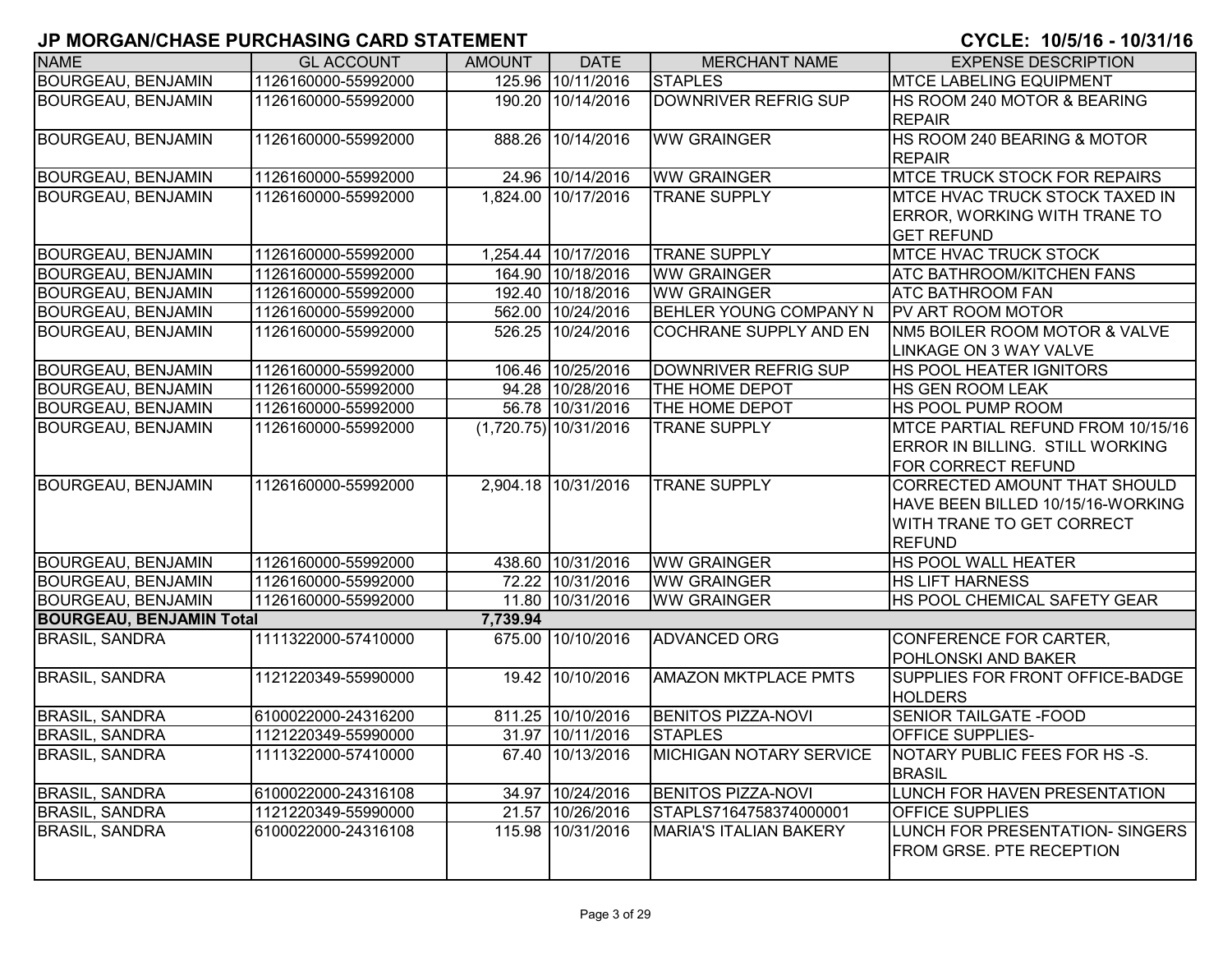| <b>NAME</b>                                | <b>GL ACCOUNT</b>   | <b>AMOUNT</b> | <b>DATE</b>       | <b>MERCHANT NAME</b>          | <b>EXPENSE DESCRIPTION</b>                              |
|--------------------------------------------|---------------------|---------------|-------------------|-------------------------------|---------------------------------------------------------|
| <b>BRASIL, SANDRA Total</b>                |                     | 1,777.56      |                   |                               |                                                         |
|                                            |                     |               |                   |                               |                                                         |
| <b>BRATNEY, BETHANY</b>                    | 1122222000-55310000 |               | 35.44 10/05/2016  | <b>BOOKOUTLET</b>             | GLOBAL READ ALOUD BOOKS                                 |
| <b>BRATNEY, BETHANY</b>                    | 1122222000-55990000 |               | 229.95 10/05/2016 | <b>GREENDISK INC</b>          | TECH. MATERIALS FOR LMC                                 |
| <b>BRATNEY, BETHANY</b>                    | 1122222000-55310000 |               | 18.99 10/10/2016  | <b>BOOKSAMILLION.COM</b>      | <b>NEW MATERIALS FOR LMC</b>                            |
| <b>BRATNEY, BETHANY</b>                    | 1122222000-55310000 |               | 319.37 10/10/2016 | <b>FOLLETT SCHOOL SOLUTIO</b> | <b>NEW MATERIALS FOR LMC</b>                            |
| <b>BRATNEY, BETHANY</b>                    | 1122222000-55310000 |               | 17.19 10/17/2016  | <b>BOOKSAMILLION.COM</b>      | <b>NEW MATERIALS FOR LMC</b>                            |
| <b>BRATNEY, BETHANY</b>                    | 1122222000-55310000 |               | 112.53 10/17/2016 | <b>FOLLETT SCHOOL SOLUTIO</b> | <b>NEW MATERIALS FOR LMC</b>                            |
| <b>BRATNEY, BETHANY</b>                    | 1122222000-55310000 |               | 19.55 10/25/2016  | BARNES&NOBLE.COM-BN           | <b>NEW MATERIALS FOR LMC</b>                            |
| <b>BRATNEY, BETHANY</b>                    | 1122222000-55310000 |               | 142.40 10/25/2016 | <b>FOLLETT SCHOOL SOLUTIO</b> | <b>NEW MATERIALS FOR LMC</b>                            |
| <b>BRATNEY, BETHANY</b>                    | 1122222000-55310000 |               | 17.99 10/31/2016  | <b>BOOKSAMILLION.COM</b>      | NEW MATERIALS FOR LMC                                   |
| <b>BRATNEY, BETHANY Total</b>              |                     | 913.41        |                   |                               |                                                         |
| <b>BRICKEY, JOHN</b>                       | 1111118000-55110799 |               | 476.19 10/26/2016 | LOWES                         | <b>GRILL FOR NOVI MEADOWS STAFF</b><br><b>LUNCHEONS</b> |
| <b>BRICKEY, JOHN</b>                       | 1111118000-55110799 |               | 181.87 10/31/2016 | <b>GFS STORE</b>              | FOOD SUPPLIES FOR STAFF<br><b>LUNCHEON</b>              |
| <b>BRICKEY, JOHN Total</b>                 |                     | 658.06        |                   |                               |                                                         |
| <b>BUNKER, JEFFREY</b>                     | 1126160000-55992000 |               | 44.64 10/28/2016  | THE HOME DEPOT                | <b>MTCE CONCESSION STANDS</b><br><b>WINTERIZER</b>      |
| <b>BUNKER, JEFFREY</b>                     | 1126160000-55992000 |               | 33.27 10/31/2016  | <b>THE HOME DEPOT</b>         | HS PUMP HOUSE HOSE, TOW CHAIN                           |
| <b>BUNKER, JEFFREY Total</b>               |                     | 77.91         |                   |                               |                                                         |
| <b>BURKHARDT, LORETTA</b>                  | 6100020000-24316415 |               | 316.70 10/06/2016 | PAYPAL *BIGDOGPUB             | <b>SCRIPTS FOR FALL PLAY</b>                            |
| <b>BURKHARDT, LORETTA</b>                  | 6100020000-24316415 |               | 376.67 10/07/2016 | <b>PLAYSCRIPTS INC</b>        | <b>SCRIPTS FOR FALL PLAY - DOUBLE</b><br><b>CHARGED</b> |
| <b>BURKHARDT, LORETTA</b>                  | 6100020000-24316415 |               | 376.67 10/07/2016 | <b>PLAYSCRIPTS INC</b>        | <b>SCRIPTS FOR FALL PLAY</b>                            |
| <b>BURKHARDT, LORETTA Total</b>            |                     | 1,070.04      |                   |                               |                                                         |
| <b>BURNHAM, SUSAN</b>                      | 1111111000-55110708 |               | 82.04 10/07/2016  | AMAZON.COM                    | <b>BOOKS FOR NEW STAFF</b>                              |
| <b>BURNHAM, SUSAN</b>                      | 1622211762-55110000 |               | 111.42 10/21/2016 | JETS PIZZA                    | TITLE ONE PARENT NIGHT                                  |
| <b>BURNHAM, SUSAN Total</b>                |                     | 193.46        |                   |                               |                                                         |
| CALHOUN, STEPHANIE                         | 1335100000-55110553 |               | 94.97 10/12/2016  | <b>TARGET</b>                 | <b>CLASSROOM SUPPLIES</b>                               |
| <b>CALHOUN, STEPHANIE Total</b>            |                     | 94.97         |                   |                               |                                                         |
| CANALES, BETH                              | 1111322000-55110718 |               | 77.10 10/25/2016  | <b>GFS STORE</b>              | <b>BREAKFAST LAB, SUPPLIES</b>                          |
| CANALES, BETH                              | 1111322000-55110718 |               | 48.21 10/31/2016  | <b>BUSCH'S #1205</b>          | OATMEAL COOKIE LAB AND SUPPLIES                         |
| <b>CANALES, BETH Total</b>                 |                     | 125.31        |                   |                               |                                                         |
| CHRISTOPOULOS, COURTNI 1311800000-55110551 |                     |               | 21.37 10/06/2016  | <b>TARGET</b>                 | CLASSROOM DECORATIONS AND<br><b>SUPPLIES</b>            |
| CHRISTOPOULOS, COURTNI1311800000-55110551  |                     |               | 9.95 10/14/2016   | <b>AMAZON MKTPLACE PMTS</b>   | <b>CLASSROOM TOYS</b>                                   |
| CHRISTOPOULOS, COURTNI 1311800000-55110551 |                     |               | 3.00 10/14/2016   | <b>TEACHERSPAYTEACHERS</b>    | <b>CLASSROOM LETTERS</b>                                |
| CHRISTOPOULOS, COURTNI1311800000-55110551  |                     |               | 68.85 10/17/2016  | <b>AMAZON MKTPLACE PMTS</b>   | <b>CLASSROOM TOYS</b>                                   |
| CHRISTOPOULOS, COURTNI1311800000-55110551  |                     |               | 21.60 10/17/2016  | <b>AMAZON MKTPLACE PMTS</b>   | <b>CLASSROOM TOYS</b>                                   |
| CHRISTOPOULOS, COURTNI1311800000-55110551  |                     |               | 73.34 10/17/2016  | AMAZON.COM                    | <b>CLASSROOM TOYS</b>                                   |
| CHRISTOPOULOS, COURTNI 1311800000-55110551 |                     |               | 2.99 10/19/2016   | AMAZON.COM                    | <b>CLASSROOM TOYS</b>                                   |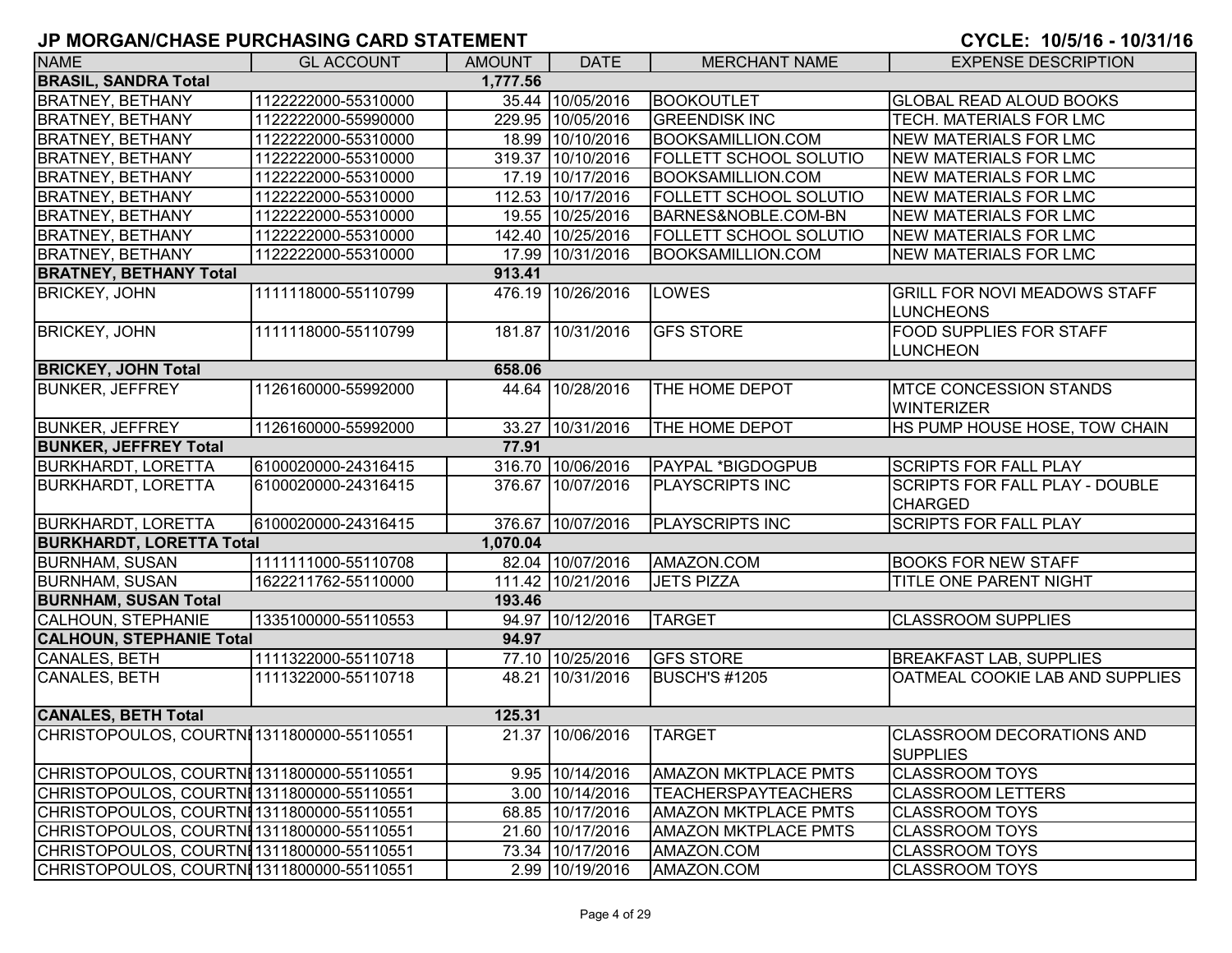| <b>NAME</b>                                | <b>GL ACCOUNT</b>   | <b>AMOUNT</b> | <b>DATE</b>         | <b>MERCHANT NAME</b>          | <b>EXPENSE DESCRIPTION</b>                          |
|--------------------------------------------|---------------------|---------------|---------------------|-------------------------------|-----------------------------------------------------|
| CHRISTOPOULOS, COURTNI 1311800000-55110551 |                     |               | 6.99 10/21/2016     | <b>AMAZON MKTPLACE PMTS</b>   | <b>CLASSROOM TOYS</b>                               |
| CHRISTOPOULOS, COURTNI1311800000-55110551  |                     |               | 84.47 10/21/2016    | <b>AMAZON MKTPLACE PMTS</b>   | <b>HALLOWEEN PARTY</b>                              |
| CHRISTOPOULOS, COURTNI 1311800000-55110551 |                     |               | 21.44 10/21/2016    | <b>AMAZON MKTPLACE PMTS</b>   | <b>PRESCHOOL TOYS</b>                               |
| CHRISTOPOULOS, COURTNI1311800000-55110551  |                     |               | 10.97 10/24/2016    | <b>AMAZON MKTPLACE PMTS</b>   | <b>HALLOWEEN PARTY</b>                              |
| <b>CHRISTOPOULOS, COURTNEY Total</b>       |                     | 324.97        |                     |                               |                                                     |
| CIANCIO, WANDA                             | 4245603000-56423958 | 4,151.00      | 10/13/2016          | <b>COMPLETE BATTERY SOURC</b> | <b>DISTRICT HEADEND UPS BATTERY</b>                 |
|                                            |                     |               |                     |                               | <b>UNIT BATTERIES</b>                               |
| CIANCIO, WANDA                             | 1122500000-54120000 |               | 149.95 10/17/2016   | <b>AMAZON MKTPLACE PMTS</b>   | <b>LAPTOP BATTERIES</b>                             |
| CIANCIO, WANDA                             | 4245603000-56423958 |               | 990.00 10/17/2016   | <b>COMPLETE BATTERY SOURC</b> | UPS BATTERY UNIT IN HEADEND ROOM<br><b>AT ITC</b>   |
| CIANCIO, WANDA                             | 4245603000-56423958 |               | 6,300.00 10/21/2016 | <b>TROXELL COMMUNICATIONS</b> | TEACH LOGIC MICROPHONE SETS                         |
| CIANCIO, WANDA                             | 1122500000-54120000 |               | 31.96 10/24/2016    | <b>AMAZON MKTPLACE PMTS</b>   | <b>DISPLAY PORT TO HDMI CABLES</b>                  |
| CIANCIO, WANDA                             | 1122500000-54120000 |               | 28.02 10/24/2016    | <b>AMAZON MKTPLACE PMTS</b>   | <b>BATTERIES FOR MICROPHONES AND</b><br>KEYBOARDS   |
| CIANCIO, WANDA                             | 1122500000-54120000 |               | 12.14 10/28/2016    | <b>GREAT LAKES ACE HDWE</b>   | <b>KEYS FOR LAPTOP CART AND KEY</b><br><b>RINGS</b> |
| CIANCIO, WANDA                             | 1122500000-55910000 |               | 529.99 10/31/2016   | <b>AMAZON MKTPLACE PMTS</b>   | <b>TONER CARTRIDGES FOR COLOR</b><br><b>PRINTER</b> |
| <b>CIANCIO, WANDA Total</b>                |                     | 12,193.06     |                     |                               |                                                     |
| CIANFERRA, LINDA                           | 6100025000-24316301 |               | 100.05 10/06/2016   | <b>PANERA BREAD</b>           | <b>BAGELS FOR CD</b>                                |
| CIANFERRA, LINDA                           | 6100025000-24316301 |               | 50.00 10/06/2016    | <b>STARBUCKS</b>              | <b>GIFT CARDS FOR CD</b>                            |
| <b>CIANFERRA, LINDA Total</b>              |                     | 150.05        |                     |                               |                                                     |
| CLARK, KIM                                 | 1122218000-55310000 |               | 15.24 10/05/2016    | AMAZON.COM                    | <b>LIBRARY BOOKS</b>                                |
| CLARK, KIM                                 | 1122218000-55310000 |               | 26.40 10/06/2016    | AMAZON.COM                    | <b>LIBRARY BOOKS</b>                                |
| CLARK, KIM                                 | 1122218000-55310000 |               | 77.20 10/06/2016    | AMAZON.COM                    | <b>LIBRARY BOOKS</b>                                |
| CLARK, KIM                                 | 1122218000-55310000 |               | 516.00 10/06/2016   | <b>PROQUEST</b>               | <b>CULTUREGRAMS</b>                                 |
| CLARK, KIM                                 | 1122218000-55310000 |               | 24.28 10/07/2016    | AMAZON.COM                    | <b>LIBRARY BOOKS</b>                                |
| CLARK, KIM                                 | 6100018000-24316217 |               | 40.75 10/07/2016    | <b>SHERWIN WILLIAMS</b>       | <b>PAINT FOR MAKERSPACE</b>                         |
| CLARK, KIM                                 | 1122218000-55310000 |               | 30.35 10/10/2016    | AMAZON.COM                    | <b>LIBRARY BOOKS</b>                                |
| <b>CLARK, KIM</b>                          | 6100018000-24316217 |               | 30.00 10/10/2016    | EB MR.SCHU AND TRAVIS         | <b>SATURDAY CONFERENCE ABOUT</b><br><b>BOOKS</b>    |
| CLARK, KIM                                 | 6100018000-24316217 |               | 49.83 10/10/2016    | <b>MICHAELS STORES</b>        | <b>MAKERSPACE SUPPLIES</b>                          |
| <b>CLARK, KIM</b>                          | 1122218000-55310000 |               | 12.99 10/11/2016    | <b>AMAZON MKTPLACE PMTS</b>   | <b>BATTERIES</b>                                    |
| <b>CLARK, KIM</b>                          | 6100018000-24316217 |               | 358.46 10/12/2016   | <b>CONTAINERSTORENOVI</b>     | MAKERSPACE CONTAINERS AND<br><b>SUPPLIES</b>        |
| CLARK, KIM                                 | 6100018000-24316217 |               | (25.00) 10/12/2016  | <b>PAYPAL *MICHIGANASS</b>    | <b>CREDIT FOR PRESENTING WITH MYLA</b><br>LEE       |
| CLARK, KIM                                 | 1122218000-55310000 |               | 90.87 10/13/2016    | AMAZON.COM                    | <b>LIBRARY BOOKS</b>                                |
| CLARK, KIM                                 | 1122218000-55310000 |               | 30.35 10/13/2016    | AMAZON.COM                    | <b>LIBRARY BOOKS</b>                                |
| CLARK, KIM                                 | 6100018000-24316217 |               | 51.96 10/14/2016    | <b>AMAZON MKTPLACE PMTS</b>   | MAKERSPACE SUPPLIES                                 |
| CLARK, KIM                                 | 1122218000-55310000 |               | 45.40 10/14/2016    | AMAZON.COM                    | <b>LIBRARY BOOKS</b>                                |
| CLARK, KIM                                 | 1111118000-55110708 |               | 105.30 10/18/2016   | AMAZON.COM                    | <b>BOOKS FOR CARY GRIMM</b>                         |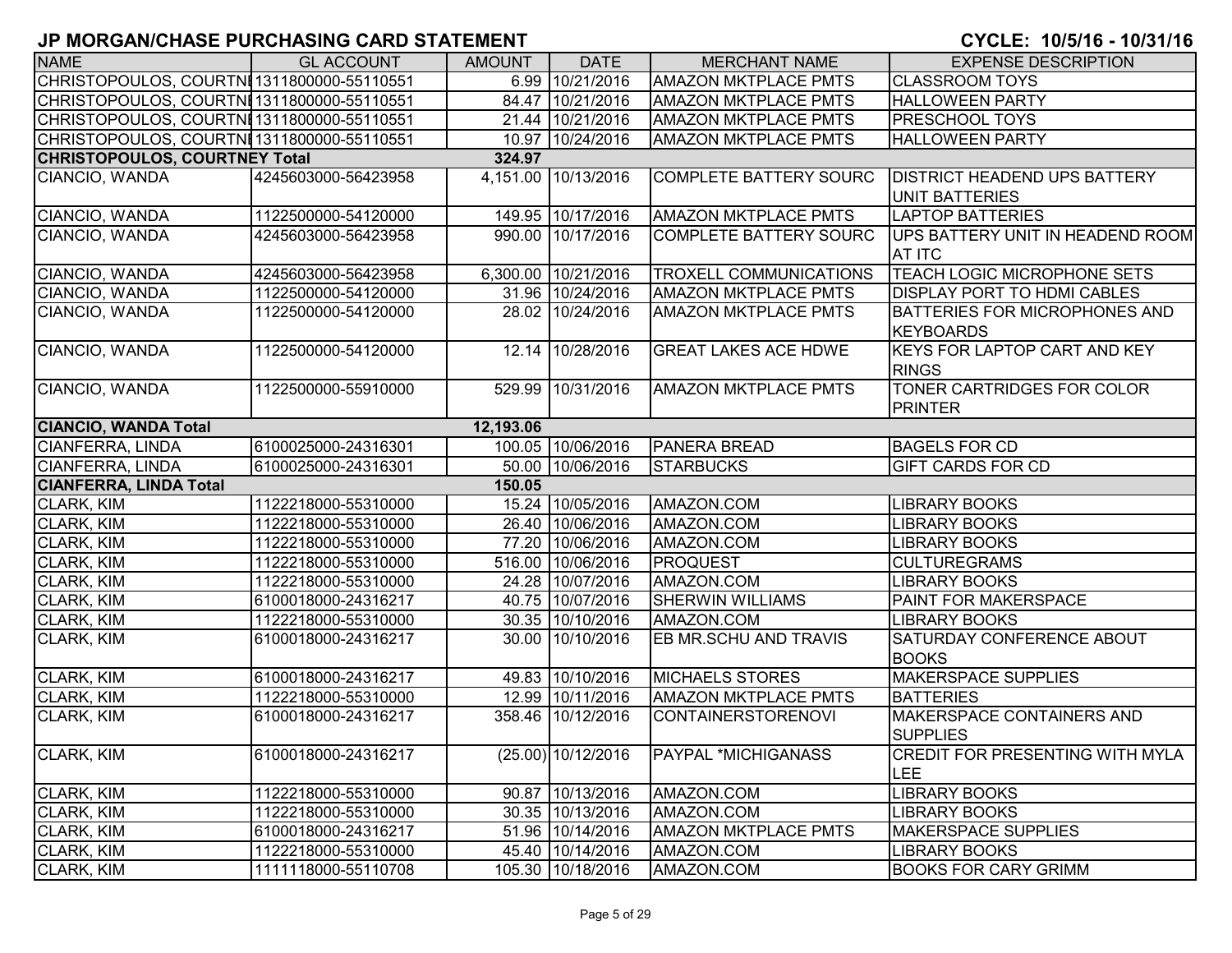| <b>NAME</b>                  | <b>GL ACCOUNT</b>   | <b>AMOUNT</b> | <b>DATE</b>          | <b>MERCHANT NAME</b>          | <b>EXPENSE DESCRIPTION</b>           |
|------------------------------|---------------------|---------------|----------------------|-------------------------------|--------------------------------------|
| CLARK, KIM                   | 6100018000-24316217 |               | 37.14 10/19/2016     | <b>PANERA BREAD</b>           | <b>BAGELS FOR BOOKS &amp; BAGELS</b> |
| CLARK, KIM                   | 6100018000-24316217 |               | 54.01 10/24/2016     | <b>AMAZON MKTPLACE PMTS</b>   | <b>MAKERSPACE SUPPLIES</b>           |
| <b>CLARK, KIM</b>            | 6100018000-24316217 |               | 161.50 10/24/2016    | <b>AMAZON MKTPLACE PMTS</b>   | <b>MAKERSPACE SUPPLIES</b>           |
| CLARK, KIM                   | 6100018000-24316217 |               | 38.41 10/24/2016     | <b>AMAZON MKTPLACE PMTS</b>   | <b>MAKERSPACE SUPPLIES</b>           |
| CLARK, KIM                   | 1122218000-55310000 |               | 22.70 10/24/2016     | AMAZON.COM                    | <b>LIBRARY BOOKS</b>                 |
| CLARK, KIM                   | 6100018000-24316217 |               | 65.90 10/24/2016     | <b>MICHAELS STORES</b>        | <b>MATERIALS FOR MAKERSPACE</b>      |
|                              |                     |               |                      |                               | INCLUDING DUCT TAPE, SIGNAGE         |
|                              |                     |               |                      |                               | LETTERS, COLORING BOOKS AND          |
|                              |                     |               |                      |                               | PENS, ETC.                           |
| <b>CLARK, KIM</b>            | 1122218000-55310000 |               | 41.90 10/25/2016     | AMAZON.COM                    | <b>LIBRARY BOOKS</b>                 |
| <b>CLARK, KIM</b>            | 1122218000-55310000 |               | 189.60 10/26/2016    | <b>JUNIOR LIBRARY GUILD</b>   | JUNIOR LIBRARY GUILD SUBSCRIPTION    |
|                              |                     |               |                      |                               |                                      |
| CLARK, KIM                   | 6100018000-24316217 |               | 181.76 10/31/2016    | <b>DEMCO INC</b>              | <b>SUPPLIES FOR MAKERSPACE</b>       |
| <b>CLARK, KIM Total</b>      |                     | 2,273.30      |                      |                               |                                      |
| <b>COOLMAN, ROBERT</b>       | 1126160000-55992000 |               | 34.00 10/06/2016     | CONSERVA ELECTRIC SUPP        | <b>MTCE STOCK PHOTO CELLS</b>        |
| <b>COOLMAN, ROBERT</b>       | 1126160000-55992000 |               | 20.20 10/07/2016     | <b>CES #264</b>               | <b>MTCE STOCK MISC ELECT. PARTS</b>  |
| <b>COOLMAN, ROBERT</b>       | 1126160000-55992000 |               | 14.00 10/10/2016     | <b>CES #264</b>               | <b>MTCE STOCK ANCHORS</b>            |
| <b>COOLMAN, ROBERT</b>       | 1126160000-55992000 |               | 459.00 10/12/2016    | CONSERVA ELECTRIC SUPP        | <b>MTCE STOCK LAMPS</b>              |
| <b>COOLMAN, ROBERT</b>       | 1126160000-55992000 |               | 1,168.50 10/13/2016  | <b>AMERICAN TIME</b>          | <b>IMTCE STOCK MOVEMENTS, MOTORS</b> |
| <b>COOLMAN, ROBERT</b>       | 1126160000-55992000 |               | 155.20 10/13/2016    | CONSERVA ELECTRIC SUPP        | <b>IMTCE STOCK BALLASTS</b>          |
| COOLMAN, ROBERT              | 1126160000-55992000 |               | 38.86 10/14/2016     | <b>CES #264</b>               | <b>MTCE STOCK</b>                    |
| <b>COOLMAN, ROBERT</b>       | 1126160000-55992000 |               | 350.55 10/21/2016    | <b>AMERICAN TIME</b>          | <b>MTCE STOCK MOTOR</b>              |
| <b>COOLMAN, ROBERT</b>       | 1126160000-55992000 |               | 17.61 10/24/2016     | <b>CES #264</b>               | <b>MTCE PLUG END</b>                 |
| COOLMAN, ROBERT              | 1126160000-55992000 |               | 16.00 10/25/2016     | <b>CONSERVA ELECTRIC SUPP</b> | <b>MTCE STOCK</b>                    |
| COOLMAN, ROBERT              | 1126160000-55992000 |               | 3.13 10/27/2016      | <b>CES #264</b>               | HS RM 201 RECPT                      |
| <b>COOLMAN, ROBERT Total</b> |                     | 2,277.05      |                      |                               |                                      |
| <b>DIATIKAR, CHRISTINE</b>   | 1127170000-55710000 |               | 12,913.21 10/06/2016 | <b>CORRIGAN OIL</b>           | 8001 GAL DIESEL 8/30/16              |
| <b>DIATIKAR, CHRISTINE</b>   | 1125200000-57910000 |               | 83.29 10/07/2016     | <b>PANERA BREAD</b>           | <b>CONSTRUCTION MEETING</b>          |
| <b>DIATIKAR, CHRISTINE</b>   | 6100020000-24316275 |               | 4,139.46 10/10/2016  | <b>AWL*PEARSON EDUCATION</b>  | <b>SOCIAL STUDIES BOOKS</b>          |
| <b>DIATIKAR, CHRISTINE</b>   | 6100061000-24316104 |               | 520.00 10/10/2016    | <b>TEAM SPORTS</b>            | INV 262013/1 - COACHES RETREAT       |
|                              |                     |               |                      |                               | <b>GIFTS</b>                         |
| <b>DIATIKAR, CHRISTINE</b>   | 6100061000-24316104 |               | 4,745.00 10/10/2016  | <b>TEAM SPORTS</b>            | INV 251853/1 - COACHES RETREAT       |
|                              |                     |               |                      |                               | <b>GIFTS</b>                         |
| <b>DIATIKAR, CHRISTINE</b>   | 6100061000-24316104 |               | 525.00 10/10/2016    | <b>TEAM SPORTS</b>            | INV 248474/1 - OVERAGES ON COMP      |
|                              |                     |               |                      |                               | <b>ITEMS</b>                         |
| DIATIKAR, CHRISTINE          | 6100061000-24316149 |               | 216.00 10/10/2016    | <b>TEAM SPORTS</b>            | INV 242048/1 - TRACK STATE TEES      |
| <b>DIATIKAR, CHRISTINE</b>   | 6100061000-24316113 |               | 216.00 10/10/2016    | <b>TEAM SPORTS</b>            | INV 242048/1 - TRACK STATE TEES      |
| <b>DIATIKAR, CHRISTINE</b>   | 6100061000-24316149 |               | 467.50 10/10/2016    | <b>TEAM SPORTS</b>            | INV 236722/1 - TRACK STATE TEES      |
| <b>DIATIKAR, CHRISTINE</b>   | 6100061000-24316113 |               | 467.49 10/10/2016    | <b>TEAM SPORTS</b>            | INV 236722/1 - TRACK STATE TEES      |
| <b>DIATIKAR, CHRISTINE</b>   | 1429300000-55990000 |               | 3,130.00 10/10/2016  | <b>TEAM SPORTS</b>            | INV 252743/1 - VB REPLACEMENT        |
|                              |                     |               |                      |                               | <b>POLES</b>                         |
| <b>DIATIKAR, CHRISTINE</b>   | 6100061000-24316117 |               | 1,320.00 10/10/2016  | <b>TEAM SPORTS</b>            | INV 245499/1 - CAMP TEES             |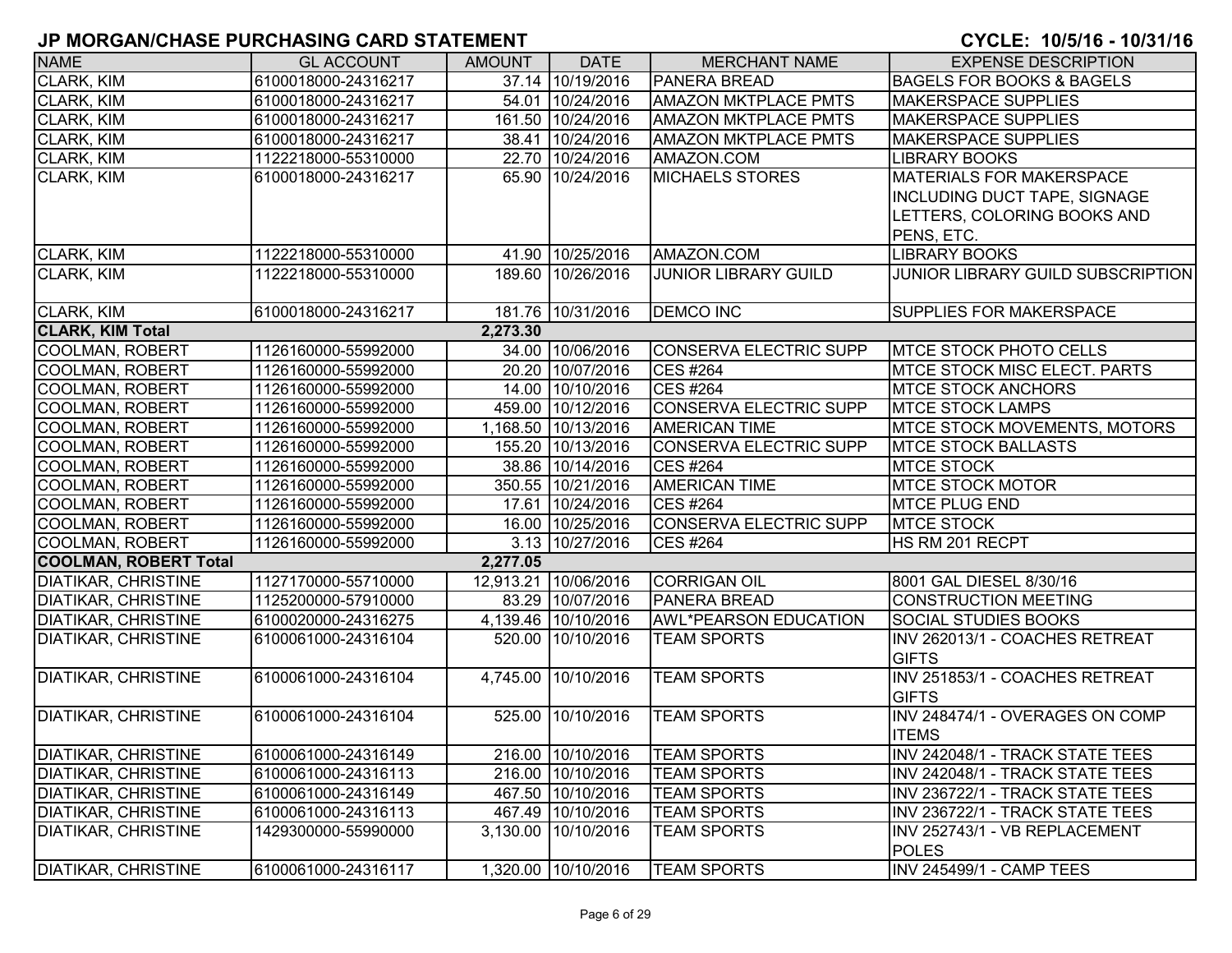| <b>NAME</b>                      | <b>GL ACCOUNT</b>   | <b>AMOUNT</b> | <b>DATE</b>          | <b>MERCHANT NAME</b>          | <b>EXPENSE DESCRIPTION</b>                         |
|----------------------------------|---------------------|---------------|----------------------|-------------------------------|----------------------------------------------------|
| <b>DIATIKAR, CHRISTINE</b>       | 6100061000-24316172 |               | 885.00 10/10/2016    | <b>TEAM SPORTS</b>            | INV 244760/1 - MIRACLE LEAGUE CAMP                 |
|                                  |                     |               |                      |                               | <b>TEES</b>                                        |
| <b>DIATIKAR, CHRISTINE</b>       | 6100061000-24316177 |               | 339.00 10/10/2016    | <b>TEAM SPORTS</b>            | INV 238674/1 - POM COACHES ORDER                   |
|                                  |                     |               |                      |                               |                                                    |
| <b>DIATIKAR, CHRISTINE</b>       | 6100061000-24316172 |               | 779.00 10/10/2016    | <b>TEAM SPORTS</b>            | INV 250938/1 - CAMP TEES                           |
| <b>DIATIKAR, CHRISTINE</b>       | 6100061000-24316195 |               | 75.00 10/10/2016     | <b>TEAM SPORTS</b>            | INV 257422/1 - VB PULLOVER                         |
| <b>DIATIKAR, CHRISTINE</b>       | 6100061000-24316195 |               | 1,044.00 10/10/2016  | <b>TEAM SPORTS</b>            | INV 238616/1 - VB CAMP TEES                        |
| <b>DIATIKAR, CHRISTINE</b>       | 6100061000-24316195 |               | 912.00 10/10/2016    | <b>TEAM SPORTS</b>            | INV 257338/1 - TRNY TEES                           |
| <b>DIATIKAR, CHRISTINE</b>       | 1429300000-54120000 |               | 2,579.68 10/10/2016  | <b>TEAM SPORTS</b>            | INV 264551/1 - FB RECONDITIONING                   |
| <b>DIATIKAR, CHRISTINE</b>       | 1429300000-55997000 |               | 4,185.00 10/10/2016  | <b>TEAM SPORTS</b>            | INV 216418/1 - FB UNIFORM FILL INS                 |
| <b>DIATIKAR, CHRISTINE</b>       | 1429300000-55997000 |               | 4,752.00 10/10/2016  | <b>TEAM SPORTS</b>            | <b>INV 264167/1 - FB PANTS</b>                     |
| <b>DIATIKAR, CHRISTINE</b>       | 1429300000-54120000 | 4,994.68      | 10/10/2016           | <b>TEAM SPORTS</b>            | INV 213336/1 - FB RECONDITIONING                   |
| <b>DIATIKAR, CHRISTINE</b>       | 1125200000-57910000 |               | 43.98 10/12/2016     | <b>JETS PIZZA</b>             | <b>CONSTRUCTION MEETING</b>                        |
| <b>DIATIKAR, CHRISTINE</b>       | 6100020000-24316243 |               | 5,263.00 10/14/2016  | <b>PARADISE PARK</b>          | <b>CHOIR FIELD TRIP</b>                            |
| <b>DIATIKAR, CHRISTINE</b>       | 6100022000-24316099 |               | 24.95 10/17/2016     | A2HOSTING.COM                 | 10/14/16-11/13/16 WEBSITE                          |
| <b>DIATIKAR, CHRISTINE</b>       | 1127170000-55710000 |               | 10,513.08 10/17/2016 | <b>CORRIGAN OIL</b>           | 6503 GAL DIESEL 9/30/16                            |
| <b>DIATIKAR, CHRISTINE</b>       | 4245900000-53180000 | 2,500.00      | 10/17/2016           | TAYLOR & MORGAN CPA PC        | 2015-16 CP14 AUDIT                                 |
| <b>DIATIKAR, CHRISTINE</b>       | 6100061000-24316188 |               | 147.00 10/31/2016    | <b>PLYMOUTH NOVI</b>          | 8/16 ATHLETIC TRAINING                             |
| <b>DIATIKAR, CHRISTINE</b>       | 1429300000-54910000 |               | 2,907.55 10/31/2016  | <b>PLYMOUTH NOVI</b>          | 8/16 ATHLETIC TRAINING                             |
| <b>DIATIKAR, CHRISTINE</b>       | 6100061000-24316151 |               | 584.40 10/31/2016    | <b>TEAM SPORTS</b>            | INV 258689/1 - COACHES ORDER                       |
| <b>DIATIKAR, CHRISTINE Total</b> |                     | 71,272.27     |                      |                               |                                                    |
| <b>DRAGOO, MICHAEL</b>           | 1126160000-53220000 | 0.04          | 10/06/2016           | <b>CRYSTAL MTN LODGING</b>    | MSBO CONFERENCE, UNDERCHARGED                      |
|                                  |                     |               |                      |                               | BY 4 CENTS ON 10/2/2016                            |
|                                  |                     |               |                      |                               |                                                    |
| DRAGOO, MICHAEL                  | 1126160000-55993000 |               | 4,762.80 10/31/2016  | <b>ANGELO'S WHOLESALE</b>     | <b>DISTRICT ICE MELT</b>                           |
| <b>DRAGOO, MICHAEL Total</b>     |                     | 4,762.84      |                      |                               |                                                    |
| FENCHEL, LISA                    | 1111118000-55110000 |               | 270.00 10/20/2016    | <b>FUTURE HORIZONS ONLINE</b> | <b>REGISTRATION FOR FUTURE</b>                     |
|                                  |                     |               |                      |                               | <b>HORIZONS (AUTISM CONFERENCE)</b>                |
| <b>FENCHEL, LISA Total</b>       |                     | 270.00        |                      |                               |                                                    |
| <b>FULAR, JAMES</b>              | 1126160000-55992000 |               | 16.33 10/06/2016     | HOMEDEPOT.COM                 | <b>MTCE SUPPLIES</b>                               |
| <b>FULAR, JAMES</b>              | 1126160000-55993000 |               | 66.75 10/07/2016     | <b>GEMPLER'S</b>              | <b>DISTRICT WIDE PHAGRAMITES</b>                   |
|                                  |                     |               |                      |                               | <b>CONTROL</b>                                     |
| <b>FULAR, JAMES</b>              | 1126160000-55993000 |               | 65.00 10/10/2016     | <b>GEMPLER'S</b>              | <b>DISTRICT WIDE PHAGRAMITES</b>                   |
|                                  |                     |               |                      |                               | <b>CONTROL</b>                                     |
| <b>FULAR, JAMES</b>              | 1126160000-54910000 |               | 310.99 10/17/2016    |                               | MARKS OUTDOOR POWER EQ MTCE GROUND MOWER #3 REPAIR |
| <b>FULAR, JAMES</b>              | 1126160000-55993000 |               | 751.88 10/19/2016    | <b>RESIDEX</b>                | <b>GRNDS DISTRICT WEED CONTROL, NM</b>             |
|                                  |                     |               |                      |                               | <b>SOCCER STADIUM GRUB CONTROL</b>                 |
|                                  |                     |               |                      |                               |                                                    |
| <b>FULAR, JAMES</b>              | 1126160000-55993000 | 109.44        | 10/21/2016           | SITEONE LANDSCAPE S           | <b>GRNDS MARKING PAINT FOR ATHLETIC</b>            |
|                                  |                     |               |                      |                               | <b>FIELDS</b>                                      |
| <b>FULAR, JAMES</b>              | 1126160000-55993000 |               | 111.39 10/24/2016    | <b>ANGELO'S WHOLESALE</b>     | <b>ESB LANDSCAPE</b>                               |
| <b>FULAR, JAMES</b>              | 1126160000-55993000 |               | 328.00 10/24/2016    | <b>CHRISTENSENS PLANT CNT</b> | <b>GRNDS PLANTS</b>                                |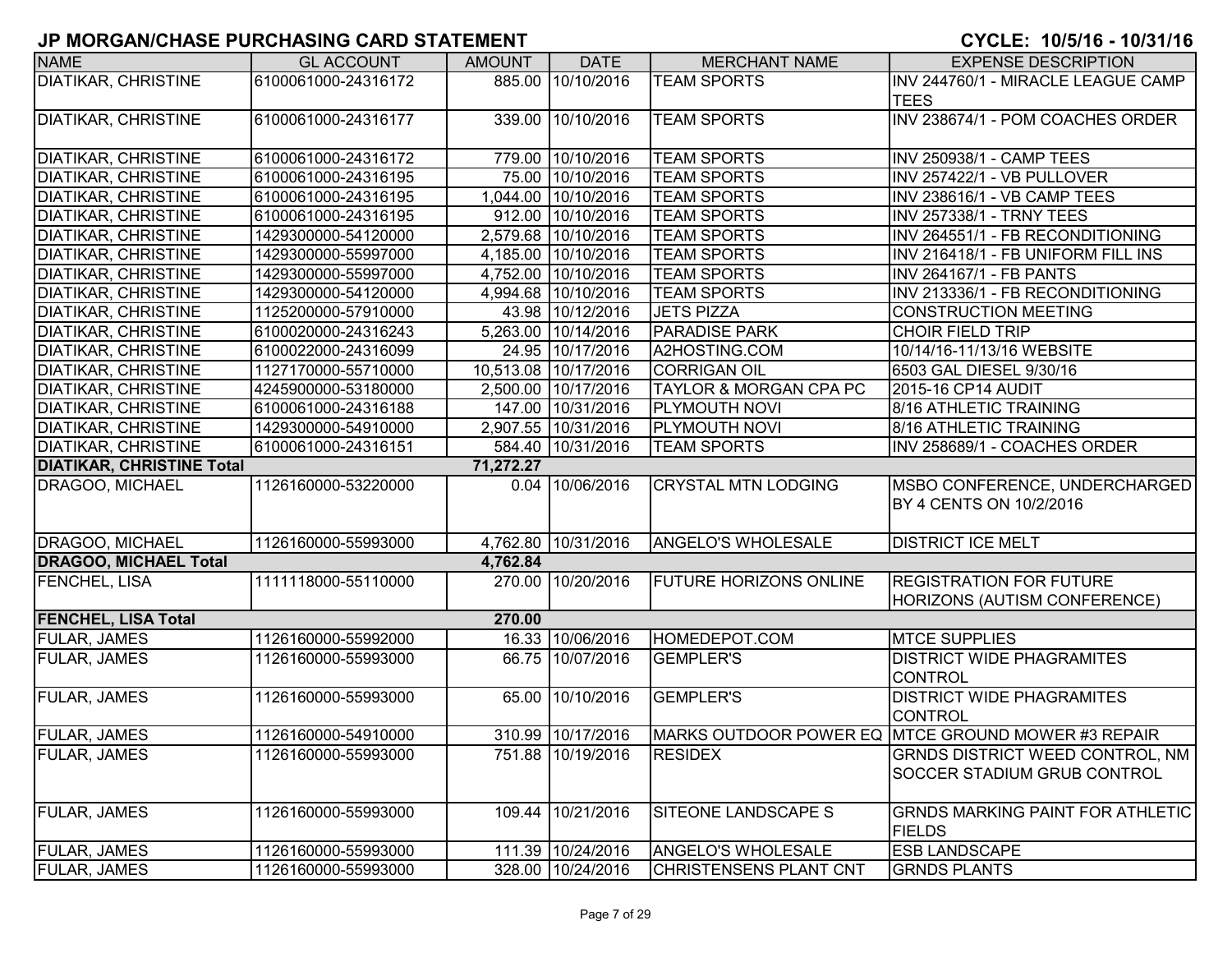| <b>NAME</b>                 | <b>GL ACCOUNT</b>   | <b>AMOUNT</b> | <b>DATE</b>          | <b>MERCHANT NAME</b>                    | <b>EXPENSE DESCRIPTION</b>                                                                    |
|-----------------------------|---------------------|---------------|----------------------|-----------------------------------------|-----------------------------------------------------------------------------------------------|
| <b>FULAR, JAMES</b>         | 1126160000-54120000 |               | 243.86 10/24/2016    |                                         | MARKS OUTDOOR POWER EQ MTCE MOWER #2 FRONT TIRES                                              |
| <b>FULAR, JAMES</b>         | 1126160000-55992000 |               | 53.91 10/24/2016     | THE HOME DEPOT                          | <b>MTCE SUPPLIES</b>                                                                          |
| <b>FULAR, JAMES</b>         | 4245600063-56420000 |               | 431.00 10/27/2016    | MARKS OUTDOOR POWER EQ ECEC LEAF BLOWER |                                                                                               |
| <b>FULAR, JAMES</b>         | 1126160000-55993000 |               | 157.50 10/31/2016    | <b>RESIDEX</b>                          | <b>GRNDS BROAD LEAF WEEK CONTROL</b>                                                          |
| <b>FULAR, JAMES</b>         | 1126160000-55993000 |               | 1,816.01 10/31/2016  | <b>RESIDEX</b>                          | GRNDS FERTILIZER, SEED, WEED<br><b>CONTROL</b>                                                |
| <b>FULAR, JAMES Total</b>   |                     | 4,462.06      |                      |                                         |                                                                                               |
| <b>FURLOW, SETH</b>         | 1711300000-55110614 |               | 143.33 10/06/2016    | <b>FLINN SCIENTIFIC</b>                 | <b>LAB SUPPLIES</b>                                                                           |
| FURLOW, SETH                | 1711300000-55110614 |               | 146.25 10/12/2016    | <b>CAROLINA BIOLOGIC SUPP</b>           | <b>IB BIOLOGY PLANT</b><br><b>MICROPROPOGATION KIT</b>                                        |
| FURLOW, SETH                | 1711322000-55210614 |               | $(17.36)$ 10/14/2016 | AMAZON.COM                              | <b>TAX REIMBURSEMENT</b>                                                                      |
| FURLOW, SETH                | 1711322000-55210614 |               | (52.93) 10/14/2016   | AMAZON.COM                              | <b>TAX REIMBURSEMENT</b>                                                                      |
| <b>FURLOW, SETH</b>         | 1711322000-55210614 |               | (56.61) 10/14/2016   | AMAZON.COM                              | <b>TAX REIMBURSEMENT</b>                                                                      |
| <b>FURLOW, SETH</b>         | 1711300000-55110614 |               | 99.99 10/19/2016     | <b>TARGET</b>                           | LAB MICROWAVE (OLD ONE DIED)--<br><b>NEED FOR VARIOUS LABS IN AP</b><br><b>BIOLOGY AND IB</b> |
| <b>FURLOW, SETH</b>         | 1711300000-55110614 |               | 308.00 10/24/2016    | IN *ECA SCIENCE KIT SE                  | <b>IB HUMAN ANATOMY AND PHYSIOLOGY</b><br><b>DEMONSTRATION KITS</b>                           |
| <b>FURLOW, SETH</b>         | 1111322730-55110000 |               | 14.94 10/27/2016     | THE HOME DEPOT                          | <b>CHEMISTRY GAS LAWS DEMO</b>                                                                |
| FURLOW, SETH                | 1111322703-55110000 |               | 113.21 10/28/2016    | <b>FLINN SCIENTIFIC</b>                 | AP OSMOSIS AND DIFFUSION LAB                                                                  |
| <b>FURLOW, SETH</b>         | 1111322730-55110000 |               | 16.06 10/28/2016     | <b>MEIJER INC</b>                       | DRY ICE FOR GAS LAWS LAB                                                                      |
| <b>FURLOW, SETH Total</b>   |                     | 714.88        |                      |                                         |                                                                                               |
| <b>GASIDLO, MEGAN</b>       | 1111220730-55110000 |               | 12.50 10/21/2016     | <b>TEACHERSPAYTEACHERS</b>              | LESSON PLANS BOUGHT FOR SPECIAL<br><b>EDUCATION SCIENCE CLASS</b>                             |
| <b>GASIDLO, MEGAN Total</b> |                     | 12.50         |                      |                                         |                                                                                               |
| <b>GILMORE, MEGAN</b>       | 1311800000-55110551 |               | 27.09 10/31/2016     | <b>MEIJER INC</b>                       | <b>HALLOWEEN PARTY SUPPLIES</b>                                                               |
| <b>GILMORE, MEGAN Total</b> |                     | 27.09         |                      |                                         |                                                                                               |
| <b>GORDON, BRIAN</b>        | 6100061000-24316275 |               | 117.07 10/05/2016    | <b>BENITOS PIZZA-NOVI</b>               | LUNCH FOR OFFICIALS VOLLEYBALL                                                                |
| <b>GORDON, BRIAN</b>        | 6100061000-24316275 |               | 225.80 10/05/2016    | <b>BUSCH'S #1205</b>                    | <b>SUPPLIES FOR OFFICE</b>                                                                    |
| <b>GORDON, BRIAN</b>        | 6100061000-24316275 |               | 24.33 10/12/2016     | SQU*SQ *KNAPP'S DONUTS                  | <b>BREAKFAST KLAA</b>                                                                         |
| <b>GORDON, BRIAN</b>        | 1429300000-57410000 |               | 330.00 10/14/2016    | <b>FOREST AKERS GOLF COUR</b>           | <b>STATE GOLF TOURNAMENT GIRLS</b>                                                            |
| <b>GORDON, BRIAN</b>        | 6100061000-24316275 |               | 367.65 10/24/2016    | <b>MARIA'S ITALIAN BAKERY</b>           | LUNCH KLAA ATHLETIC DIRECTORS<br><b>AND PRINCIPALS</b>                                        |
| <b>GORDON, BRIAN</b>        | 6100061000-24316275 |               | 12.45 10/24/2016     | SQU*SQ *KNAPP'S DONUTS                  | <b>BREAKFAST MHSAA</b>                                                                        |
| <b>GORDON, BRIAN</b>        | 6100061000-24316275 |               | 29.91 10/26/2016     | <b>AMA BISTRO</b>                       | DINNER (SOCCER REGIONAL)                                                                      |
| <b>GORDON, BRIAN</b>        | 6100061000-24316275 |               | 8.90 10/31/2016      | <b>QDOBA MEXICAN GRILLQPS</b>           | <b>LUNCH</b>                                                                                  |
| <b>GORDON, BRIAN Total</b>  |                     | 1,116.11      |                      |                                         |                                                                                               |
| HANSEN, ANN                 | 1335100000-53220553 |               | 24.00 10/12/2016     | <b>APPELBAUM TRAINING INS</b>           | TRAINING FOR CARE STAFF                                                                       |
| HANSEN, ANN                 | 1311800000-53220551 |               | 18.00 10/26/2016     | <b>APPELBAUM TRAINING INS</b>           | TRAINING FOR PRESCHOOL STAFF                                                                  |
| HANSEN, ANN                 | 1311800000-53220551 |               | 15.00 10/28/2016     | <b>APPELBAUM TRAINING INS</b>           | <b>TRAINING FOR PRESCHOOL STAFF</b>                                                           |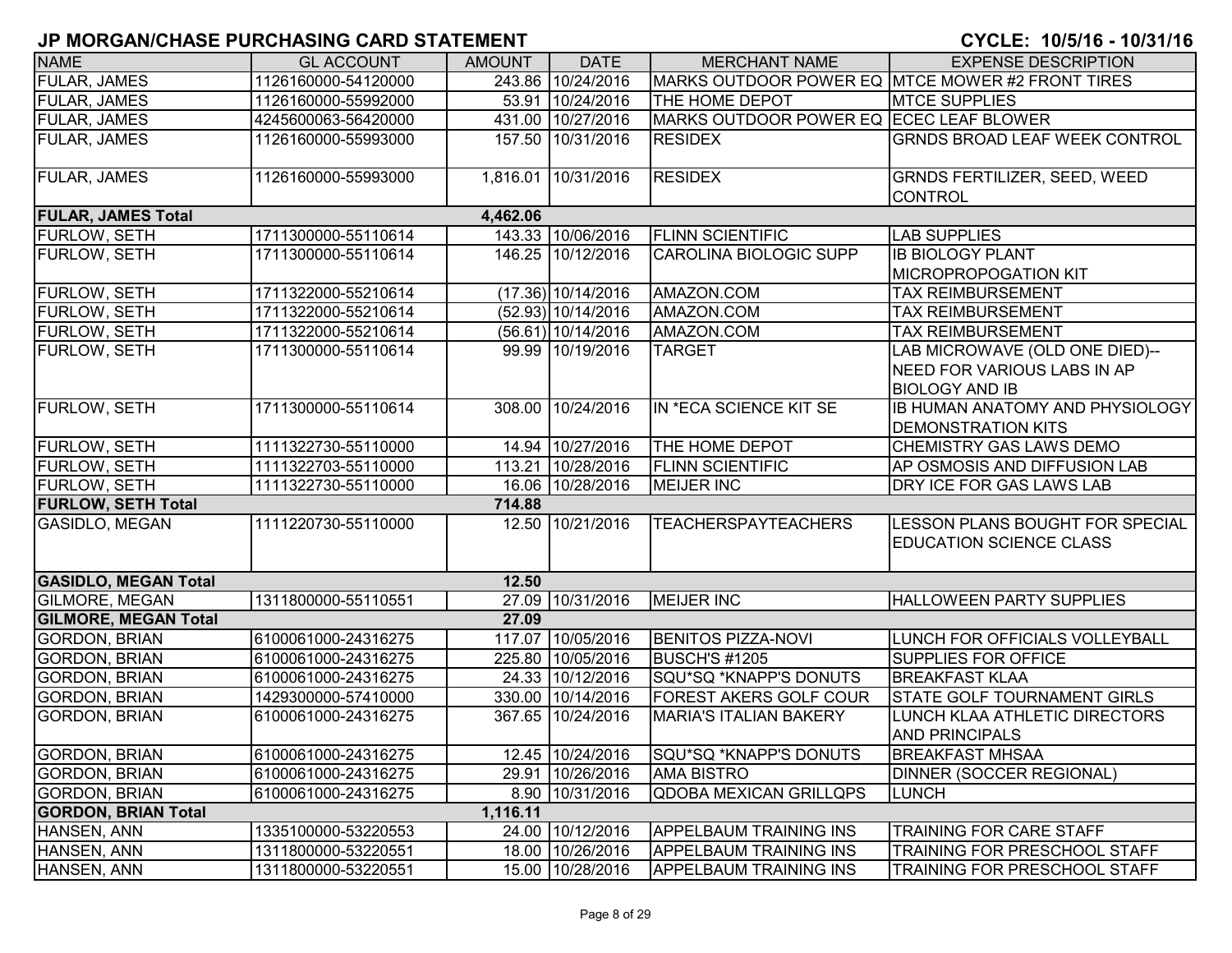| <b>NAME</b>                    | <b>GL ACCOUNT</b>   | <b>AMOUNT</b> | <b>DATE</b>          | <b>MERCHANT NAME</b>          | <b>EXPENSE DESCRIPTION</b>             |
|--------------------------------|---------------------|---------------|----------------------|-------------------------------|----------------------------------------|
| <b>HANSEN, ANN Total</b>       |                     | 57.00         |                      |                               |                                        |
| HARRIS, CHRISTINE              | 6100041000-24316355 |               | 87.20 10/14/2016     | OTC BRANDS, INC.              | <b>HALLOWEEN PARTY AND HALLOWEEN</b>   |
|                                |                     |               |                      |                               | <b>CRAFT SUPPLIES</b>                  |
| HARRIS, CHRISTINE              | 6100041000-24316355 |               | 13.67 10/17/2016     | <b>MICHAELS STORES</b>        | <b>GENERAL CLASSROOM CRAFT</b>         |
|                                |                     |               |                      |                               | <b>SUPPLIES</b>                        |
| HARRIS, CHRISTINE              | 6100041000-24316355 |               | 10.63 10/18/2016     | <b>MEIJER INC</b>             | <b>HALLOWEEN CLASSROOM CRAFT</b>       |
|                                |                     |               |                      |                               | <b>SUPPLIES</b>                        |
| HARRIS, CHRISTINE              | 6100041000-24316355 | 35.90         | 10/24/2016           | <b>MICHAELS STORES</b>        | HALLOWEEN PARTY AND GENERAL            |
|                                |                     |               |                      |                               | <b>CLASSROOM CRAFT SUPPLIES</b>        |
| <b>HARRIS, CHRISTINE Total</b> |                     | 147.40        |                      |                               |                                        |
| HARVEY, JENNIFER               | 1711322000-55110614 |               | 195.40 10/07/2016    | <b>DBC*BLICK ART MATERIAL</b> | <b>IB ART SUPPLIES</b>                 |
| <b>HARVEY, JENNIFER</b>        | 1711322000-55110614 |               | 110.72 10/18/2016    | SSI*SCHOOL SPECIALTY          | <b>IB ART SUPPLIES</b>                 |
| HARVEY, JENNIFER               | 1711322000-55110614 |               | 224.33 10/20/2016    | <b>DBC*BLICK ART MATERIAL</b> | <b>IB ART SUPPLIES</b>                 |
| <b>HARVEY, JENNIFER</b>        | 1711322000-55110614 |               | 209.56 10/20/2016    | <b>DBC*BLICK ART MATERIAL</b> | <b>IB ART SUPPLIES</b>                 |
| HARVEY, JENNIFER               | 1711322000-55110614 |               | 103.84 10/24/2016    | <b>DBC*BLICK ART MATERIAL</b> | <b>IB ART SUPPLIES</b>                 |
| HARVEY, JENNIFER               | 1711322000-55110614 |               | 47.97 10/25/2016     | <b>AMAZON MKTPLACE PMTS</b>   | <b>IB ART SUPPLIES</b>                 |
| HARVEY, JENNIFER               | 1711322000-55110614 |               | 63.00 10/27/2016     | <b>AMAZON MKTPLACE PMTS</b>   | <b>IB ART SUPPLIES</b>                 |
| <b>HARVEY, JENNIFER Total</b>  |                     | 954.82        |                      |                               |                                        |
| HAYNES, DEBORAH                | 1335100000-55110553 |               | 77.36 10/24/2016     | HOBBY-LOBBY                   | <b>TEACHING SUPPLIES</b>               |
| HAYNES, DEBORAH                | 1335100000-55110553 |               | 26.54 10/31/2016     | <b>SAMS CLUB</b>              | <b>TEACHING SUPPLIES</b>               |
| <b>HAYNES, DEBORAH Total</b>   |                     | 103.90        |                      |                               |                                        |
| <b>HENDERSON, BETH</b>         | 2529700000-55910000 | 308.36        | 10/06/2016           | IN *PRINT & MARKETING         | <b>FS BANK DEPOSIT BOOKS-</b>          |
|                                |                     |               |                      |                               | OH/NW/PV/DF                            |
| <b>HENDERSON, BETH</b>         | 1125200000-55910000 |               | 45.13 10/17/2016     | STAPLS7164344021000001        | <b>BUSINESS OFFICE SUPPLIES</b>        |
| <b>HENDERSON, BETH</b>         | 1125200000-55910000 |               | 25.45 10/17/2016     | STAPLS7164365350000001        | <b>BUSINESS OFFICE SUPPLIES</b>        |
| <b>HENDERSON, BETH</b>         | 1125200000-55910000 |               | $(14.30)$ 10/17/2016 | STAPLS7164365350001001        | <b>BUSINESS OFFICE SUPPLY - RETURN</b> |
| <b>HENDERSON, BETH</b>         | 1125200000-55910000 |               | 23.31 10/17/2016     | STAPLS7164434374000001        | <b>BUSINESS OFFICE SUPPLIES</b>        |
| <b>HENDERSON, BETH</b>         | 2529700000-55910000 |               | 152.99 10/24/2016    | IN *PRINT & MARKETING         | INV 11887-FS BANK STAMP NM6; INV       |
|                                |                     |               |                      |                               | 11856-FS BANK DEPOSIT BOOKS AND        |
|                                |                     |               |                      |                               | <b>STAMP ECEC</b>                      |
| HENDERSON, BETH                | 1124120000-55910000 |               | 192.00 10/24/2016    | IN *PRINT & MARKETING         | INV 11874-CUSTOMIZED ENVELOPES         |
| <b>HENDERSON, BETH</b>         | 1111118000-55110000 |               | 164.00 10/24/2016    | IN *PRINT & MARKETING         | INV 11874-CUSTOMIZED ENVELOPES         |
| <b>HENDERSON, BETH</b>         | 1124111000-55910000 |               | 175.00 10/24/2016    | IN *PRINT & MARKETING         | INV 11874-CUSTOMIZED ENVELOPES         |
| <b>HENDERSON, BETH</b>         | 2529700000-55910000 |               | 65.00 10/24/2016     | IN *PRINT & MARKETING         | INV 11874-CUSTOMIZED ENVELOPES         |
| <b>HENDERSON, BETH</b>         | 1613100361-55110000 |               | 35.50 10/24/2016     | IN *PRINT & MARKETING         | INV 11874-CUSTOMIZED ENVELOPES         |
| <b>HENDERSON, BETH</b>         | 1331100000-55910000 |               | 66.50 10/24/2016     | IN *PRINT & MARKETING         | INV 11874-CUSTOMIZED ENVELOPES         |
| <b>HENDERSON, BETH</b>         | 1311800000-55110551 |               | 53.00 10/24/2016     | IN *PRINT & MARKETING         | INV 11874-CUSTOMIZED ENVELOPES         |
| <b>HENDERSON, BETH</b>         | 1125200000-55910000 |               | 116.00 10/24/2016    | IN *PRINT & MARKETING         | INV 11874-CUSTOMIZED ENVELOPES         |
| HENDERSON, BETH                | 1722100000-57910611 |               | 15.50 10/24/2016     | IN *PRINT & MARKETING         | INV 11874-CUSTOMIZED ENVELOPES         |
| <b>HENDERSON, BETH Total</b>   |                     | 1,423.44      |                      |                               |                                        |
| HOLLY, SHEILA                  | 1123200000-57910000 |               | 84.94 10/11/2016     | <b>EDUCATION WEEK</b>         | <b>AUTOMATIC SUBSCRIPTION RENEWAL</b>  |
|                                |                     |               |                      |                               | FOR 2016-17                            |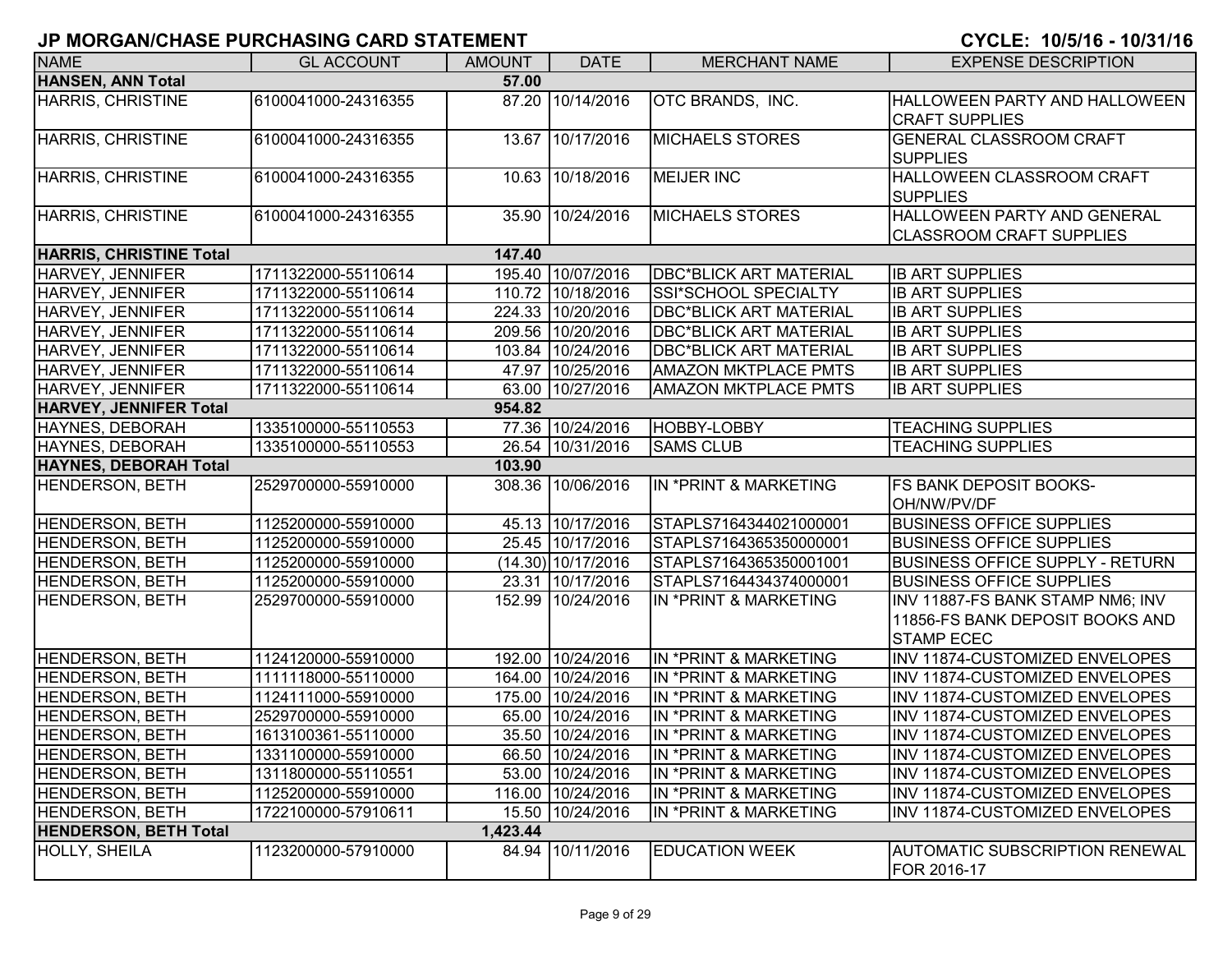| <b>NAME</b>                 | <b>GL ACCOUNT</b>   | <b>AMOUNT</b> | <b>DATE</b>          | <b>MERCHANT NAME</b>          | <b>EXPENSE DESCRIPTION</b>            |
|-----------------------------|---------------------|---------------|----------------------|-------------------------------|---------------------------------------|
| HOLLY, SHEILA               | 1123100000-53220000 |               | 270.00 10/17/2016    | <b>MASB</b>                   | 3 - MASB CBA COURSES, 102, 105, 106,  |
|                             |                     |               |                      |                               | WILLY MENA; NOVEMBER 10-13, 2016      |
|                             |                     |               |                      |                               |                                       |
| <b>HOLLY, SHEILA</b>        | 1123100000-53220000 |               | 180.00 10/19/2016    | <b>MASB</b>                   | 2 - MASB CBA COURSES, 246 AND 380,    |
|                             |                     |               |                      |                               | DENNIS O'CONNOR; NOVEMBER 11,         |
|                             |                     |               |                      |                               | 2016                                  |
| <b>HOLLY, SHEILA</b>        | 1123200000-57910000 | 34.91         | 10/25/2016           | <b>MICHIGANCOM</b>            | NOVI NEWS SUBSCRIPTION RENEWAL        |
|                             |                     |               |                      |                               |                                       |
| HOLLY, SHEILA               | 1123200000-53220000 |               | 12.46 10/27/2016     | <b>CAPITOL CITY GRILLE</b>    | MIEM'S EAC PROGRAM CONFERENCE,        |
|                             |                     |               |                      |                               | OCTOBER 25-26, 2016                   |
| HOLLY, SHEILA               | 1123200000-53220000 |               | 123.00 10/27/2016    | <b>RADISSON HOTELS</b>        | MIEM'S EAC PROGRAM CONFERENCE,        |
|                             |                     |               |                      |                               | OCTOBER 25-26, 2016                   |
| <b>HOLLY, SHEILA Total</b>  |                     | 705.31        |                      |                               |                                       |
| <b>HOSKINS, DIANE</b>       | 6100025000-24316301 |               | 88.03 10/05/2016     | <b>BENITOS PIZZA-NOVI</b>     | <b>STUDENT DINNER</b>                 |
| <b>HOSKINS, DIANE</b>       | 6100025000-24316301 |               | 99.64 10/06/2016     | <b>BENITOS PIZZA-NOVI</b>     | <b>STUDENT DINNER</b>                 |
| <b>HOSKINS, DIANE</b>       | 6100025000-24316301 |               | 233.50 10/06/2016    | <b>PRIMOS PIZZA</b>           | COUNT DAY STUDENT DINNER              |
| <b>HOSKINS, DIANE</b>       | 6100025000-24316301 |               | $(55.41)$ 10/06/2016 | STAPLS7162361558001001        | <b>REFUND</b>                         |
| <b>HOSKINS, DIANE</b>       | 6100025000-24316301 |               | 111.21 10/13/2016    | <b>BENITOS PIZZA-NOVI</b>     | <b>STUDENT DINNER</b>                 |
| <b>HOSKINS, DIANE</b>       | 6100025000-24316301 |               | 420.00 10/13/2016    | <b>MSU PAYMENTS</b>           | <b>ESL PROVIDENCE CLASS TUITION</b>   |
| <b>HOSKINS, DIANE</b>       | 1113200331-55110000 |               | 12.46 10/14/2016     | AMAZON.COM                    | <b>LINDA DESK CALENDAR</b>            |
| <b>HOSKINS, DIANE</b>       | 6100025000-24316301 |               | 128.72 10/19/2016    | <b>BENITOS PIZZA-NOVI</b>     | <b>STUDENT DINNER</b>                 |
| <b>HOSKINS, DIANE</b>       | 6100025000-24316301 |               | 107.84 10/20/2016    | <b>BENITOS PIZZA-NOVI</b>     | <b>STUDENT DINNER</b>                 |
| <b>HOSKINS, DIANE</b>       | 6100025000-24316301 |               | $(38.82)$ 10/20/2016 | <b>MARIA'S ITALIAN BAKERY</b> | <b>REFUND FOR ABOVE CHARGE</b>        |
| HOSKINS, DIANE              | 6100025000-24316301 |               | 38.82 10/20/2016     | <b>MARIA'S ITALIAN BAKERY</b> | INCORRECT AMOUNT CHARGED, WILL        |
|                             |                     |               |                      |                               | <b>REFUND, SEE BELOW REFUND</b>       |
| <b>HOSKINS, DIANE</b>       | 6100025000-24316301 |               | 99.46 10/20/2016     | <b>MARIA'S ITALIAN BAKERY</b> | <b>STUDENT DINNER</b>                 |
| <b>HOSKINS, DIANE</b>       | 6100025000-24316301 |               | 57.99 10/24/2016     | <b>MR PITA FARMINGTON HIL</b> | STUDENT DINNER - CHESS CLUB           |
| <b>HOSKINS, DIANE</b>       | 6100025000-24316301 |               | 115.99 10/25/2016    | PENN STATION 205              | <b>STUDENT DINNER</b>                 |
| <b>HOSKINS, DIANE</b>       | 6100025000-24316301 |               | 76.96 10/26/2016     | <b>MARIA'S ITALIAN BAKERY</b> | <b>STUDENT DINNER</b>                 |
| <b>HOSKINS, DIANE Total</b> |                     | 1,496.39      |                      |                               |                                       |
| <b>HOURIGAN, MARK</b>       | 1111322000-55110723 |               | 194.00 10/07/2016    | <b>MERIDIAN WINDS</b>         | INSTRUMENT REPAIRS AND CONTRA         |
|                             |                     |               |                      |                               | <b>BASSOON REED</b>                   |
| <b>HOURIGAN, MARK</b>       | 1111322000-55110723 |               | 46.60 10/24/2016     | PAYPAL *HODGEPRODUC           | PURCHASE OF 2 CONTRA BASSOON          |
|                             |                     |               |                      |                               | <b>REEDS</b>                          |
| <b>HOURIGAN, MARK Total</b> |                     | 240.60        |                      |                               |                                       |
| JANTZ, ANGELA               | 6100015000-24316501 |               | 158.96 10/11/2016    | AMAZON.COM                    | <b>TWO KINDERGARTEN CLASSROOM</b>     |
|                             |                     |               |                      |                               | <b>ART DRYING RACKS</b>               |
| JANTZ, ANGELA               | 1111115000-53220000 |               | 270.00 10/13/2016    | <b>FUTURE HORIZONS ONLINE</b> | <b>AUSTIM CONFERENCE REGISTRATION</b> |
|                             |                     |               |                      |                               | FOR KARI LUSSIER AND KELLIE LACH      |
|                             |                     |               |                      |                               |                                       |
| JANTZ, ANGELA               | 6100015000-24316501 |               | 79.48 10/14/2016     | AMAZON.COM                    | ONE KINDERGARTEN CLASSROOM ART        |
|                             |                     |               |                      |                               | <b>IDRYING RACK</b>                   |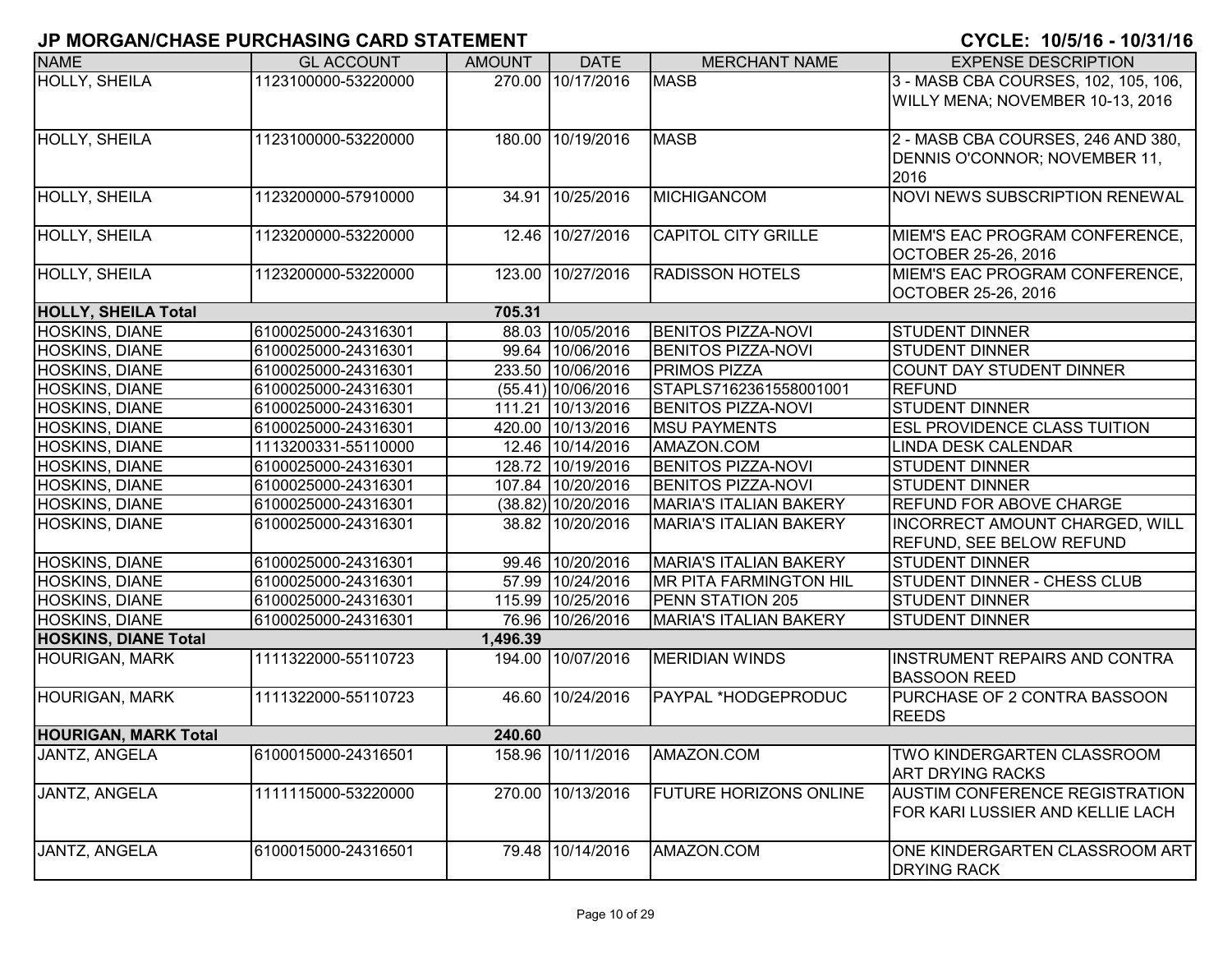| <b>NAME</b>                    | <b>GL ACCOUNT</b>   | <b>AMOUNT</b> | <b>DATE</b>       | <b>MERCHANT NAME</b>          | <b>EXPENSE DESCRIPTION</b>                                   |
|--------------------------------|---------------------|---------------|-------------------|-------------------------------|--------------------------------------------------------------|
| <b>JANTZ, ANGELA</b>           | 1111115000-55110799 |               | 23.99 10/14/2016  | AMAZON.COM                    | <b>PENCIL SHARPENER FOR</b>                                  |
|                                |                     |               |                   |                               | KINDERGARTEN                                                 |
| JANTZ, ANGELA                  | 1111115000-55110799 | 239.99        | 10/14/2016        | AMAZON.COM                    | <b>BEST RITE FOLDING EASEL FOR</b>                           |
|                                |                     |               |                   |                               | KINDERGARTEN (SCOTT)                                         |
| JANTZ, ANGELA                  | 6100015000-24316685 |               | 128.84 10/14/2016 | <b>BSN*SPORT SUPPLY GROUP</b> | <b>RUBBER FOOTBALLS, SOCCERBALL,</b>                         |
|                                |                     |               |                   |                               | POLYESTER VESTS, AND JUGGLING                                |
|                                |                     |               |                   |                               | <b>SCARVES</b>                                               |
| <b>JANTZ, ANGELA</b>           | 6100015000-24316501 |               | 278.00 10/18/2016 | AMAZON.COM                    | <b>SPEAKER WITH BLUETOOTH TO PLAY</b>                        |
|                                |                     |               |                   |                               | <b>IMUSIC DURING PE CLASSES AS PART</b>                      |
|                                |                     |               |                   |                               | OF TEACHING                                                  |
| JANTZ, ANGELA                  | 1124115000-55990000 |               | 596.58 10/24/2016 | SSI*SCHOOL SPECIALTY          | <b>CORK BOARDS FOR KINDERGARTEN</b>                          |
|                                |                     |               |                   |                               | <b>WING-TO HANG</b>                                          |
|                                |                     |               |                   |                               | ASSIGNMENTS/PROJECTS FOR                                     |
|                                |                     |               |                   |                               | <b>DISPLAY</b>                                               |
| JANTZ, ANGELA                  | 1111115000-55110799 |               | 313.45 10/27/2016 | STAPLS7164996209000002        | <b>ERASERS, PENCIL SHARPENERS,</b>                           |
|                                |                     |               |                   |                               | PENS, MARKERS, BATTERIES, LABELS                             |
|                                |                     |               |                   |                               |                                                              |
| JANTZ, ANGELA                  | 1111115000-55110702 |               | 13.47 10/27/2016  | STAPLS7164996209000003        | <b>FEATHERS</b>                                              |
| <b>JANTZ, ANGELA</b>           | 6100015000-24316275 |               | 39.96 10/27/2016  | THE HOME DEPOT                | <b>PAINT FOR COMMUNITY ROOM</b>                              |
| <b>JANTZ, ANGELA Total</b>     |                     | 2,142.72      |                   |                               |                                                              |
| JUOPPERI, JOHN                 | 1126160000-55992000 |               | 43.44 10/06/2016  | THE HOME DEPOT                | <b>PV DOOR STOP</b>                                          |
| JUOPPERI, JOHN                 | 1126160000-55992000 |               | 64.41 10/07/2016  | THE HOME DEPOT                | <b>PV SWING LEGS</b>                                         |
| JUOPPERI, JOHN                 | 1126160000-55992000 |               | 28.42 10/10/2016  | THE HOME DEPOT                | VO FLAGPOLE ROPE CLIPS                                       |
| JUOPPERI, JOHN                 | 1126160000-55992000 |               | 43.42 10/11/2016  | <b>PPG PAINTS</b>             | <b>VO FRONT AWNING</b>                                       |
| JUOPPERI, JOHN                 | 1126160000-55992000 |               | 387.61 10/14/2016 | <b>LAWSON PRODUCTS</b>        | <b>MTCE SUPPLIES</b>                                         |
| JUOPPERI, JOHN                 | 1126160000-55992000 |               | 9.63 10/19/2016   | THE HOME DEPOT                | OH FLAGPOLE                                                  |
| JUOPPERI, JOHN                 | 1126160000-55992000 |               | 85.00 10/26/2016  | <b>REDFORD LOCK COMPANY</b>   | PV KITCHEN, MS STOCK                                         |
| JUOPPERI, JOHN                 | 1126160000-55992000 |               | 408.80 10/27/2016 | <b>REDFORD LOCK COMPANY</b>   | HS KITCHEN KEYS, ECEC KEYS                                   |
| JUOPPERI, JOHN Total           |                     | 1,070.73      |                   |                               |                                                              |
| KOBROSSY, THERESE              | 1335100000-55110553 |               | 27.00 10/28/2016  | <b>DOLLAR TREE</b>            | <b>HALLOWEEN TREATS AND SUPPLIES</b>                         |
|                                |                     |               |                   |                               | <b>FOR HALLOWEEN PARTY</b>                                   |
| KOBROSSY, THERESE              | 1335100000-55110553 |               | 21.77 10/31/2016  | <b>GFS STORE</b>              | POPCORN FOR THE HALLOWEEN                                    |
|                                |                     |               |                   |                               | <b>PARTY</b>                                                 |
| <b>KOBROSSY, THERESE Total</b> |                     | 48.77         |                   |                               |                                                              |
| KORTLANDT, PATRICIA            | 1111111000-55110708 |               | 329.42 10/06/2016 | <b>SQ *SQ *WHITEBOARDSUSA</b> | <b>WHITEBOARDS FOR CLASSROOMS</b>                            |
| KORTLANDT, PATRICIA            | 1111111000-55110727 |               | 199.70 10/06/2016 | SSI*SCHOOL SPECIALTY          | <b>CLASSROOM MATERIALS FOR</b><br><b>PHYSICAL EDUCATION</b>  |
| KORTLANDT, PATRICIA            | 6100011000-24316501 |               | 184.33 10/10/2016 | SSI*SCHOOL SPECIALTY          | <b>VILLA SUPPLIES FROM VOICE</b>                             |
| KORTLANDT, PATRICIA            | 6100011000-24316275 |               | 58.51 10/12/2016  | <b>AMAZON MKTPLACE PMTS</b>   | <b>CLASSROOM SUPPLIES FOR AGER</b>                           |
|                                |                     |               |                   |                               | <b>FROM VOICE FUNDS</b>                                      |
| KORTLANDT, PATRICIA            | 1111111000-53220000 |               | 270.00 10/12/2016 | <b>FUTURE HORIZONS ONLINE</b> | <b>AUTISM WORKSHOP FOR MALCZEWSKI</b><br><b>AND HOFBAUER</b> |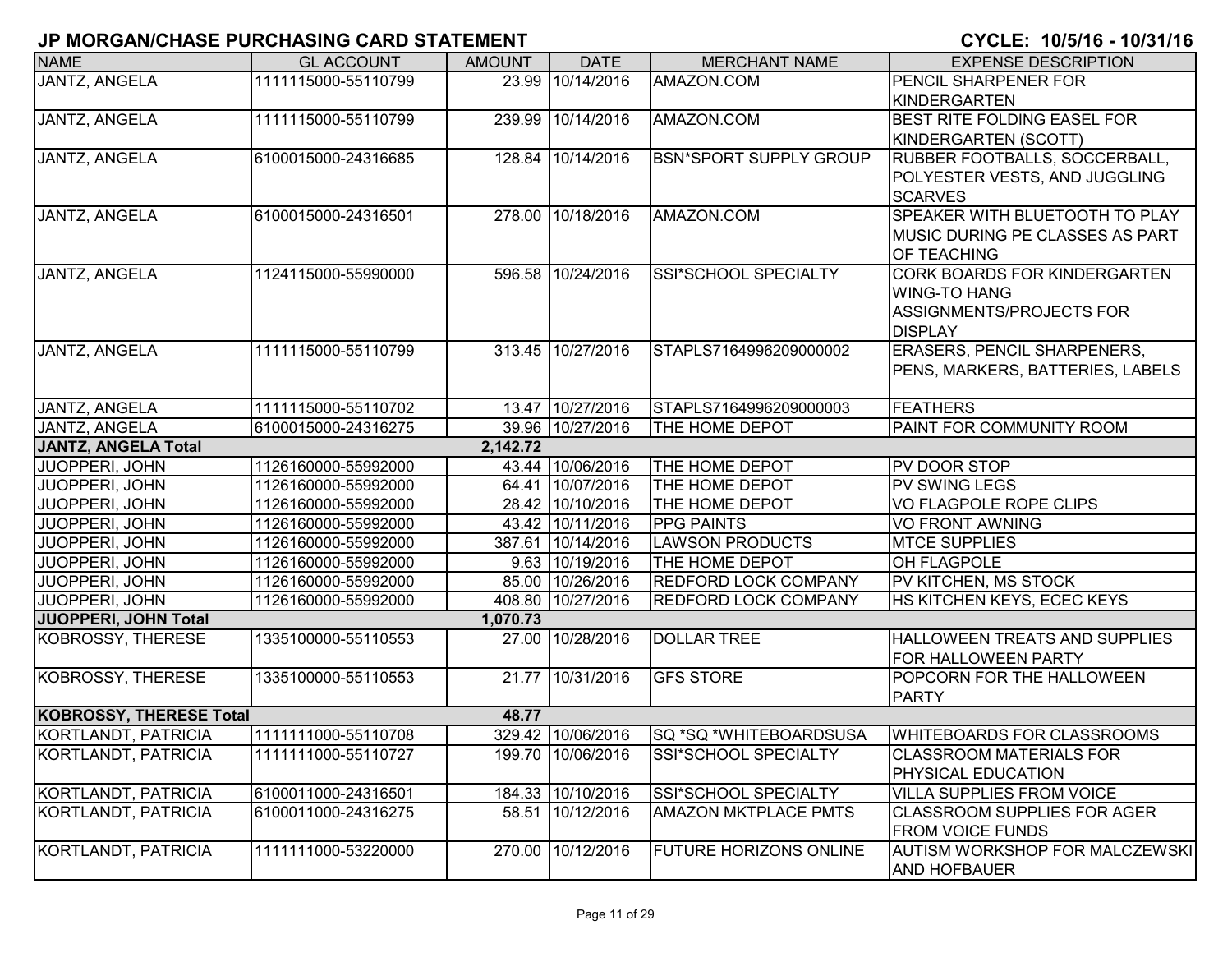| <b>NAME</b>                      | <b>GL ACCOUNT</b>   | <b>AMOUNT</b> | <b>DATE</b>         | <b>MERCHANT NAME</b>          | <b>EXPENSE DESCRIPTION</b>                               |
|----------------------------------|---------------------|---------------|---------------------|-------------------------------|----------------------------------------------------------|
| <b>KORTLANDT, PATRICIA</b>       | 1111111000-55110708 |               | $(7.20)$ 10/13/2016 | <b>STAPLES DIRECT</b>         | CREDIT FOR TAX CHARGED IN ERROR                          |
|                                  |                     |               |                     |                               |                                                          |
| KORTLANDT, PATRICIA              | 1111111000-55110729 |               | 380.00 10/20/2016   | <b>BRAINPOP</b>               | <b>BRAIN POP FOR 4TH GRADE</b>                           |
| <b>KORTLANDT, PATRICIA</b>       | 1111111000-55110729 |               | 1,044.45 10/26/2016 | <b>LEARNING A-Z, LLC</b>      | <b>READING A-Z.COM LICENSE - 11</b>                      |
|                                  |                     |               |                     |                               | <b>CLASSROOMS</b>                                        |
| KORTLANDT, PATRICIA              | 1111111000-55110702 |               | 1,345.00 10/27/2016 | SSI*SCHOOL SPECIALTY          | <b>ART SUPPLIES</b>                                      |
| KORTLANDT, PATRICIA              | 6100011000-24316275 |               | 79.61 10/31/2016    | <b>AMAZON MKTPLACE PMTS</b>   | <b>CLASSROOM MATERIALS FROM VOICE</b><br><b>FOR AGER</b> |
| <b>KORTLANDT, PATRICIA Total</b> |                     | 3,883.82      |                     |                               |                                                          |
| LAINE, MARGARET                  | 1722100000-53220614 | 225.00        | 10/10/2016          | SQ *IB SCHOOLS OF M           | <b>IBSOM REGISTRATION FOR M. GOWER</b>                   |
| LAINE, MARGARET                  | 1722100000-53220614 | 225.00        | 10/10/2016          | SQ *IB SCHOOLS OF M           | <b>IBSOM REGISTRATION FOR C.</b><br>ROTHSTEIN            |
| LAINE, MARGARET                  | 1722100000-53220614 | 225.00        | 10/10/2016          | SQ *IB SCHOOLS OF M           | <b>IBSOM REGISTRATION FOR M LAINE</b>                    |
| LAINE, MARGARET                  | 1722100000-53220614 | 225.00        | 10/10/2016          | SQ *IB SCHOOLS OF M           | <b>IBSOM SYMPOSIUM REGISTRATION</b>                      |
|                                  |                     |               |                     |                               | <b>FOR AMY MILLER</b>                                    |
| LAINE, MARGARET                  | 6100022000-24316174 |               | 97.41 10/20/2016    | <b>JETS PIZZA</b>             | LUNCH FOR EXTENDED TIME                                  |
|                                  |                     |               |                     |                               | <b>STUDENTS DURING PSAT. TESTING</b>                     |
|                                  |                     |               |                     |                               | <b>TOOK ENTIRE DAY</b>                                   |
| LAINE, MARGARET                  | 6100022000-24316105 | 10.00         | 10/26/2016          | PAYPAL *ACDCLEADERS           | <b>MATERIALS FOR NEW AP MICRO &amp;</b>                  |
|                                  |                     |               |                     |                               | <b>MACRO COURSES</b>                                     |
| LAINE, MARGARET                  | 6100022000-24316105 | 100.00        | 10/26/2016          | PAYPAL *ACDCLEADERS           | MATERIALS FOR NEW MICRO & MACRO<br><b>CLASSES</b>        |
| LAINE, MARGARET                  | 6100022000-24316105 | 52.99         | 10/27/2016          | AMAZON.COM                    | <b>TEST PREPARATION MATERIALS FOR</b>                    |
|                                  |                     |               |                     |                               | <b>AP MICRO &amp; MACRO</b>                              |
| <b>LAINE, MARGARET Total</b>     |                     | 1,160.40      |                     |                               |                                                          |
| LALONDE, LUCAS                   | 1129900000-55990000 |               | 52.76 10/14/2016    | THE HOME DEPOT                | TOOLS AND HARDWARE FOR HS AUD                            |
| <b>LALONDE, LUCAS Total</b>      |                     | 52.76         |                     |                               |                                                          |
| LAMBERT, ELIZABETH               | 1126160000-55992000 |               | 124.20 10/05/2016   | <b>NICHOLS</b>                | <b>MTCE WASTEBASKETS</b>                                 |
| LAMBERT, ELIZABETH               | 1126160000-54910000 |               | 100.00 10/06/2016   | <b>ARC - MI MADISON HGTS</b>  | <b>MTCE SKYSITE MONTHLY FEE</b>                          |
| LAMBERT, ELIZABETH               | 1126160000-54910000 | 1,875.00      | 10/06/2016          | <b>ARCH ENVIRONMENTAL GRO</b> | <b>DISTRICT AHERA SERVICES 7/1/2016</b>                  |
|                                  |                     |               |                     |                               | THRU 12/21/2016                                          |
| LAMBERT, ELIZABETH               | 1126160000-54910000 |               | 1,219.10 10/06/2016 | <b>ARCH ENVIRONMENTAL GRO</b> | <b>DISTRICT MEDICAL WASTE DISPOSAL</b>                   |
| LAMBERT, ELIZABETH               | 1126160000-54120000 |               | 439.96 10/06/2016   | <b>BELLE TIRE 017</b>         | <b>IMTCE TIRES FOR OLD LANDSCAPE</b>                     |
|                                  |                     |               |                     |                               | <b>TRAILER</b>                                           |
| LAMBERT, ELIZABETH               | 1126111000-54910000 |               | 28.00 10/06/2016    | <b>ERADICO SERVICES</b>       | <b>VO PEST MANAGEMENT</b>                                |
| LAMBERT, ELIZABETH               | 1126122000-54910000 |               | 33.00 10/06/2016    | <b>ERADICO SERVICES</b>       | <b>HS PEST MANAGEMENT</b>                                |
| LAMBERT, ELIZABETH               | 1126101000-54910000 |               | 43.00 10/06/2016    | <b>ERADICO SERVICES</b>       | <b>ESB PEST MANAGEMENT</b>                               |
| LAMBERT, ELIZABETH               | 1126118000-54910000 |               | 31.00 10/06/2016    | <b>ERADICO SERVICES</b>       | <b>NM5 PEST MANAGEMENT</b>                               |
| LAMBERT, ELIZABETH               | 1126115000-54910000 |               | 28.00 10/06/2016    | <b>ERADICO SERVICES</b>       | <b>DF PEST MANAGEMENT</b>                                |
| LAMBERT, ELIZABETH               | 1126112000-54910000 |               | 28.00 10/06/2016    | <b>ERADICO SERVICES</b>       | <b>OH PEST MANAGEMENT</b>                                |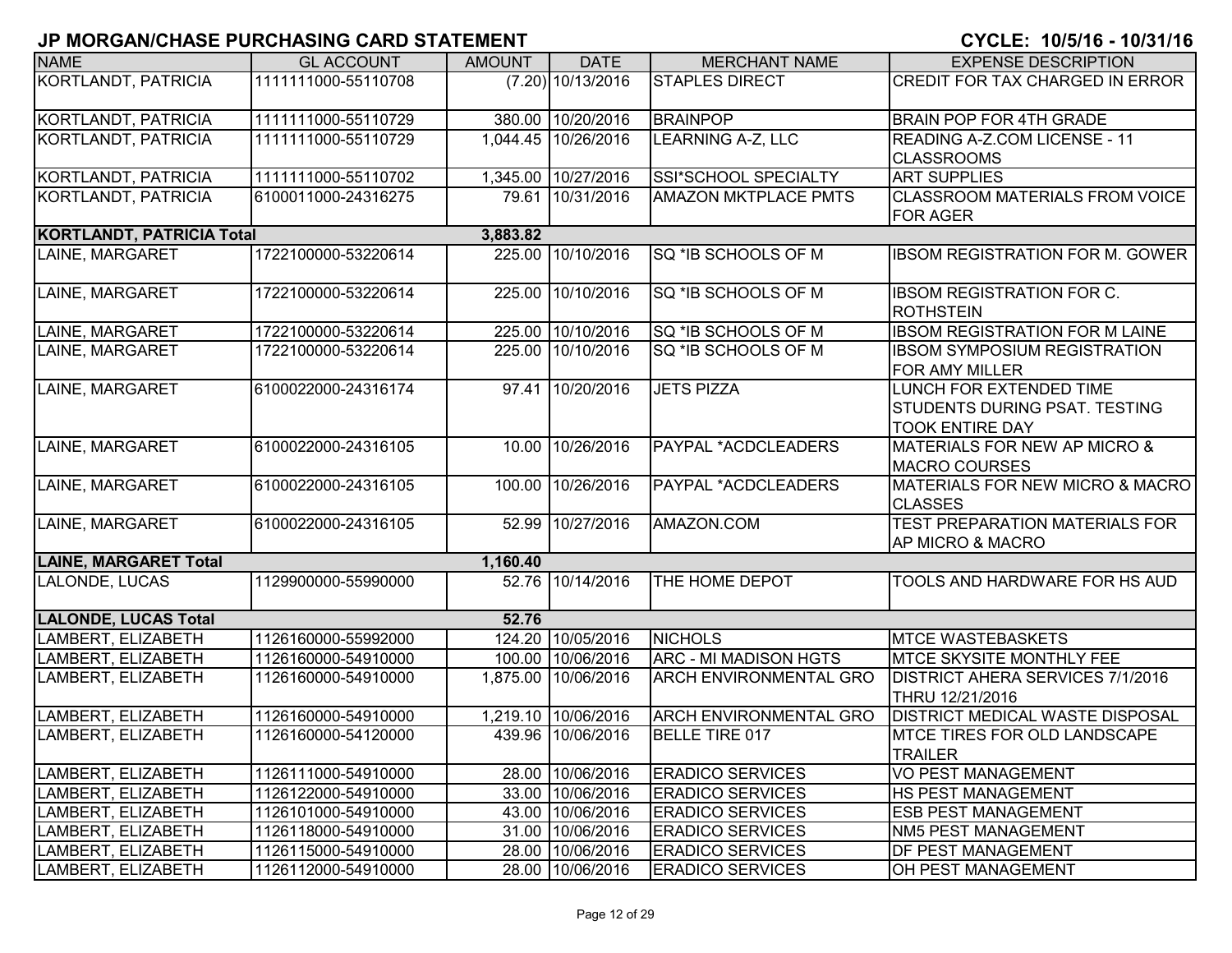| <b>NAME</b>        | <b>GL ACCOUNT</b>   | <b>AMOUNT</b> | <b>DATE</b>          | <b>MERCHANT NAME</b>                             | <b>EXPENSE DESCRIPTION</b>           |
|--------------------|---------------------|---------------|----------------------|--------------------------------------------------|--------------------------------------|
| LAMBERT, ELIZABETH | 1126112000-54910000 |               | 495.00 10/06/2016    | IN *ALL CITY ROOTER                              | OH CAMERA INSPECTION OF SEWER        |
|                    |                     |               |                      |                                                  | LINE                                 |
| LAMBERT, ELIZABETH | 1126160000-55992000 |               | 335.00 10/06/2016    | IN *AQUATIC SOURCE                               | HS POOL CHLORINE                     |
| LAMBERT, ELIZABETH | 1126122000-54910000 |               | 140.00 10/06/2016    | IN *AQUATIC SOURCE                               | HS POOL MTCE VISIT                   |
| LAMBERT, ELIZABETH | 1126160000-55992000 |               | 183.10 10/06/2016    | <b>LEONARDS SYSRUPS</b>                          | HS POOL CO2                          |
| LAMBERT, ELIZABETH | 1126122000-54910000 |               | 556.52 10/06/2016    | THYSSENKRUPPELEVATOR W   HS ELEVATOR MAINTENANCE |                                      |
|                    |                     |               |                      |                                                  | 10/01/2016 THRU 12/31/2016           |
| LAMBERT, ELIZABETH | 1126170000-54910000 |               | 93.96 10/07/2016     | <b>QUALITY FIRST AID &amp; SA</b>                | TRANS FIRST AID KIT REFILLS          |
| LAMBERT, ELIZABETH | 1126118000-55991000 |               | 130.02 10/10/2016    | <b>NICHOLS</b>                                   | DF CUSTODIAL SUPPLIES                |
| LAMBERT, ELIZABETH | 1126160000-55992000 |               | 99.40 10/12/2016     | <b>AIRGASS NORTH</b>                             | <b>DISTRICT WELDING</b>              |
| LAMBERT, ELIZABETH | 4126112951-54110000 |               | 2,200.00 10/12/2016  | <b>DTS CONTRACTING</b>                           | OH CANOPY OVERHANG PAINTING          |
| LAMBERT, ELIZABETH | 4126111951-54110000 |               | 2,800.00 10/12/2016  | <b>DTS CONTRACTING</b>                           | VO CANOPY OVERHANG PAINTING          |
| LAMBERT, ELIZABETH | 1126120000-54910000 |               | 402.00 10/12/2016    | IN *SECURE DOORS LLC                             | <b>MS DOCK LEVELER</b>               |
| LAMBERT, ELIZABETH | 1126104000-54910000 |               | 1,300.00 10/12/2016  | MASTER CRAFT CARPET SE                           | NM SOCCER STADIUM PRESS BOX          |
|                    |                     |               |                      |                                                  | <b>FLOORING</b>                      |
| LAMBERT, ELIZABETH | 1126152000-55991000 |               | 160.00 10/13/2016    | <b>NICHOLS</b>                                   | <b>ECEC BATH TISSUE DISPENSERS</b>   |
| LAMBERT, ELIZABETH | 1126152000-55991000 |               | 520.08 10/13/2016    | <b>NICHOLS</b>                                   | <b>ECEC CUSTODIAL SUPPLIES</b>       |
| LAMBERT, ELIZABETH | 1126120000-54910000 |               | 29.00 10/13/2016     | <b>REDFORD LOCK COMPANY</b>                      | <b>MS KEYS</b>                       |
| LAMBERT, ELIZABETH | 1126120000-54910000 |               | 135.00 10/13/2016    | <b>REDFORD LOCK COMPANY</b>                      | <b>MS ATTENDANCE DOOR</b>            |
| LAMBERT, ELIZABETH | 4245603000-56225000 |               | 658.00 10/13/2016    | <b>REDFORD LOCK COMPANY</b>                      | ITC FORUM CYLINDERS, RED THUMB       |
|                    |                     |               |                      |                                                  | <b>TURNS</b>                         |
| LAMBERT, ELIZABETH | 4245612000-56225000 |               | 2,200.00 10/13/2016  | REDFORD LOCK COMPANY                             | OH CLASSROOM LOCKDOWN KITS &         |
|                    |                     |               |                      |                                                  | <b>INSTALLATIONS</b>                 |
| LAMBERT, ELIZABETH | 4245614000-56225000 |               | 2,585.00 10/13/2016  | <b>REDFORD LOCK COMPANY</b>                      | PV CLASSROOM LOCKDOWN KITS &         |
|                    |                     |               |                      |                                                  | <b>INSTALLATIONS</b>                 |
| LAMBERT, ELIZABETH | 1126660000-54934000 |               | 2,730.00 10/13/2016  | <b>SONITROL GREAT LAKES</b>                      | <b>DISTRICT ALARM SERVICES</b>       |
| LAMBERT, ELIZABETH | 1126160000-55990000 |               | 1,373.09 10/14/2016  | CINTAS 721                                       | <b>MTCE UNIFORMS</b>                 |
| LAMBERT, ELIZABETH | 4126115951-54110000 |               | 4,020.18 10/17/2016  | <b>DE-CAL INC</b>                                | DF BOILER #1 CSD REPAIR              |
| LAMBERT, ELIZABETH | 1126160000-54910000 |               | 1,051.10 10/17/2016  | <b>DE-CAL INC</b>                                | OH ISOLATION VALVES ADDED TO         |
|                    |                     |               |                      |                                                  | <b>HEATING SYSTEM EXPANSION TANK</b> |
| LAMBERT, ELIZABETH | 1126160000-55910000 |               | 43.04 10/17/2016     | STAPLS7164328706000001                           | <b>MTCE OFFICE SUPPLIES</b>          |
| LAMBERT, ELIZABETH | 1126100000-54910829 |               | 872.75 10/18/2016    | <b>ARCH ENVIRONMENTAL GRO</b>                    | <b>DISTRICT STORM WATER</b>          |
|                    |                     |               |                      |                                                  | <b>MANAGEMENT</b>                    |
| LAMBERT, ELIZABETH | 1126113000-54910000 |               | 800.00 10/18/2016    | IN *ALL CITY ROOTER                              | <b>NW CATCH BASIN CLEANING</b>       |
| LAMBERT, ELIZABETH | 1126122000-54910000 |               | 335.00 10/18/2016    | IN *ALL CITY ROOTER                              | HS CONCESSION STAND PLUMBING         |
|                    |                     |               |                      |                                                  | <b>REPAIRS</b>                       |
| LAMBERT, ELIZABETH | 1126160000-55710000 |               | 436.11 10/19/2016    | <b>CORRIGAN OIL</b>                              | <b>MTCE FUEL</b>                     |
| LAMBERT, ELIZABETH | 1126160000-54966000 |               | 14,624.06 10/19/2016 | NATIONAL TIME                                    | DISTRICT ANNUAL FIRE INSPECTION      |
| LAMBERT, ELIZABETH | 1126122000-54910000 |               | 137.00 10/19/2016    | <b>REDFORD LOCK COMPANY</b>                      | HS RM 130 REKEY, NEW FITNESS         |
|                    |                     |               |                      |                                                  | <b>ROOM CYLINDER</b>                 |
| LAMBERT, ELIZABETH | 1126105000-54910000 |               | 80.00 10/19/2016     | <b>REDFORD LOCK COMPANY</b>                      | VO JAMMED CAP                        |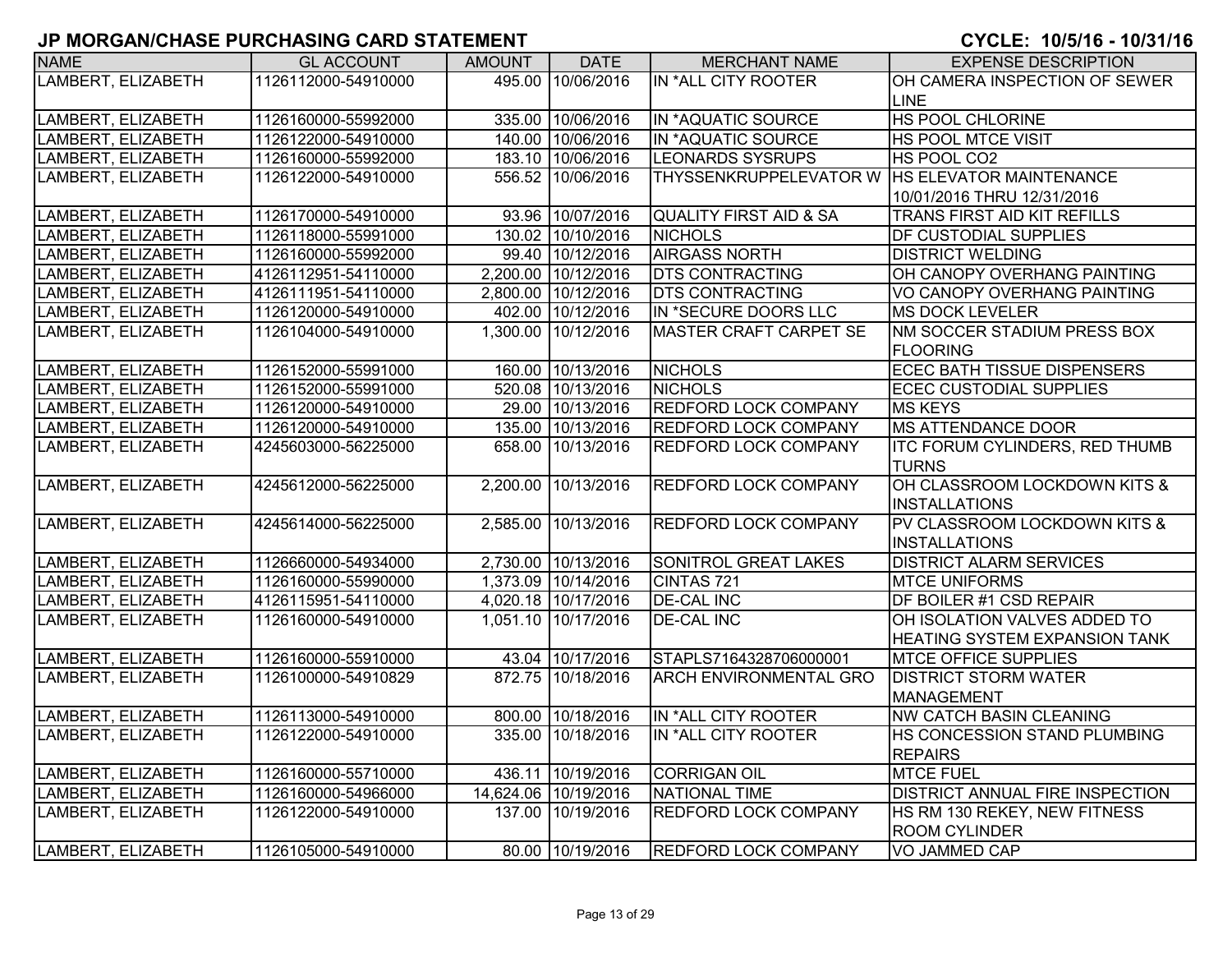| <b>NAME</b>                     | <b>GL ACCOUNT</b>   | <b>AMOUNT</b> | <b>DATE</b>         | <b>MERCHANT NAME</b>          | <b>EXPENSE DESCRIPTION</b>                          |
|---------------------------------|---------------------|---------------|---------------------|-------------------------------|-----------------------------------------------------|
| LAMBERT, ELIZABETH              | 1126160000-55992000 |               | 1,250.00 10/21/2016 | <b>HOH WATER TECHNOLOGY</b>   | <b>TRANS SEMI ANNUAL WATER</b>                      |
|                                 |                     |               |                     |                               | <b>TREATMENT</b>                                    |
| LAMBERT, ELIZABETH              | 1126160000-55910000 |               | 46.12 10/21/2016    | STAPLS7164569406000001        | <b>MTCE OFFICE SUPPLIES</b>                         |
| LAMBERT, ELIZABETH              | 1126160000-55992000 |               | 63.60 10/21/2016    | STAPLS7164569406000001        | <b>MTCE BATTERIES</b>                               |
| LAMBERT, ELIZABETH              | 1126160000-54910000 |               | 1,461.52 10/25/2016 | <b>DE-CAL INC</b>             | HS COMPRESSOR REPLACEMENT                           |
| LAMBERT, ELIZABETH              | 1126170000-54910000 |               | 174.00 10/26/2016   | IN *SECURE DOORS LLC          | TRANS OVERHEAD DOOR                                 |
| LAMBERT, ELIZABETH              | 1126160000-54910000 |               | 100.00 10/31/2016   | <b>ARC - MI MADISON HGTS</b>  | MTCE MONTHLY SKYSITE USER FEE                       |
| LAMBERT, ELIZABETH              | 1126160000-54910000 |               | 824.50 10/31/2016   | <b>ARCH ENVIRONMENTAL GRO</b> | UST CONSULTING FOR NEW TANK                         |
| LAMBERT, ELIZABETH              | 1126160000-55710000 |               | 299.40 10/31/2016   | <b>CORRIGAN OIL</b>           | <b>MTCE FUEL</b>                                    |
| LAMBERT, ELIZABETH              | 1126122000-54910000 |               | 306.25 10/31/2016   | IN *AQUATIC SOURCE            | HS POOL BACKWASH TRAINING FOR                       |
|                                 |                     |               |                     |                               | <b>CUSTODIAL PERSONNEL &amp; ARCH</b>               |
| LAMBERT, ELIZABETH              | 1126122000-54910000 |               | 490.00 10/31/2016   | IN *SECURE DOORS LLC          | HS ATRIUM FIRE DOORS RESET                          |
| LAMBERT, ELIZABETH              | 1126112000-55991000 |               | 1,727.09 10/31/2016 | <b>NICHOLS</b>                | OH CUSTODIAL SUPPLIES                               |
| LAMBERT, ELIZABETH              | 1126114000-55991000 |               | 761.96 10/31/2016   | <b>NICHOLS</b>                | PV CUSTODIAL SUPPLIES                               |
| LAMBERT, ELIZABETH              | 1126118000-55991000 |               | 475.32 10/31/2016   | <b>NICHOLS</b>                | NM6 CUSTODIAL SUPPLIES                              |
| LAMBERT, ELIZABETH              | 1126118000-55991000 |               | 248.64 10/31/2016   | <b>NICHOLS</b>                | NM5 CUSTODIAL SUPPLIES                              |
| LAMBERT, ELIZABETH              | 1126111000-55991000 |               | 360.32 10/31/2016   | <b>NICHOLS</b>                | <b>VO CUSTODIAL SUPPLIES</b>                        |
| LAMBERT, ELIZABETH              | 1126152000-55991000 |               | 124.60 10/31/2016   | <b>NICHOLS</b>                | <b>ECEC CUSTODIAL SUPPLIES</b>                      |
| LAMBERT, ELIZABETH              | 1126160000-55991000 |               | 557.29 10/31/2016   | <b>NICHOLS</b>                | <b>MTCE CUSTODIAL SUPPLIES</b>                      |
| LAMBERT, ELIZABETH              | 1126161000-53840000 |               | 95.00 10/31/2016    | <b>WASTE MGMT WM EZPAY</b>    | HS TEMP WASTE REMOVAL                               |
| LAMBERT, ELIZABETH              | 1126161000-53840000 |               | 150.00 10/31/2016   | <b>WASTE MGMT WM EZPAY</b>    | IMS TEMP WASTE REMOVAL                              |
| <b>LAMBERT, ELIZABETH Total</b> |                     | 54,989.28     |                     |                               |                                                     |
| LANEY, CHRISTOPHER              | 6100020000-24316247 |               | 50.97 10/11/2016    | <b>STAPLES</b>                | PROJECT SUPPLIES                                    |
| LANEY, CHRISTOPHER              | 6100020000-24316247 |               | 62.63 10/31/2016    | THE HOME DEPOT                | PROJECT SUPPLIES                                    |
| <b>LANEY, CHRISTOPHER Total</b> |                     | 113.60        |                     |                               |                                                     |
| <b>LASH, NANCY</b>              | 1111114000-53220000 |               | 215.00 10/05/2016   | <b>SOCRATIC SEMINAR INTL</b>  | <b>TEACHER WORKSHOP</b>                             |
| <b>LASH, NANCY</b>              | 1124114000-55910000 |               | 23.96 10/06/2016    | STAPLS7163729861000001        | OFFICE SUPPLIES                                     |
| <b>LASH, NANCY</b>              | 1124114000-55910000 |               | 15.50 10/10/2016    | STAPLS7163729861000002        | OFFICE SUPPLIES                                     |
| <b>LASH, NANCY</b>              | 1111114000-55210708 | 250.80        | 10/17/2016          | <b>EPS</b>                    | TEACHER/STUDENT WRITING                             |
|                                 |                     |               |                     |                               | SUPPLIES/HANDBOOKS                                  |
| LASH, NANCY                     | 6100014000-24316501 |               | 2,000.00 10/18/2016 | IN *FLOCABULARY, LLC          | SCHOOL WIDE LEARNING PROGRAM                        |
|                                 |                     |               |                     |                               | PAID BY PTO                                         |
| <b>LASH, NANCY</b>              | 1111114000-55110708 |               | 179.40 10/21/2016   | ALICE TRAINING INSTITU        | ALICE TRAINING - 2 BOOK SETS AND                    |
|                                 |                     |               |                     |                               | <b>ACTIVITY IDEA BOOK</b>                           |
| <b>LASH, NANCY</b>              | 1124114000-55910000 |               | 109.33 10/26/2016   | STAPLS7164739073000001        | <b>OFFICE SUPPLIES</b>                              |
| <b>LASH, NANCY</b>              | 6100014000-24316275 |               | 52.40 10/28/2016    | <b>DAKOTA BREAD</b>           | SYMPATHY/FOOD DELIVERY IN LIEU OF<br><b>FLOWERS</b> |
| <b>LASH, NANCY</b>              | 6100014000-24316275 |               | 52.00 10/31/2016    | PAYPAL *NOVICOMMUNI           | PERSONAL PURCHASE TO BE                             |
|                                 |                     |               |                     |                               | <b>REIMBURSED</b>                                   |
| <b>LASH, NANCY</b>              | 6100014000-24316275 |               | 500.00 10/31/2016   | <b>SCHOLASTIC INC. KEY 6</b>  | \$500 GRANT JAPANESE BUSINESS -                     |
|                                 |                     |               |                     |                               | SCHOLASTIC CLASSROOM MATERIALS                      |
|                                 |                     |               |                     |                               |                                                     |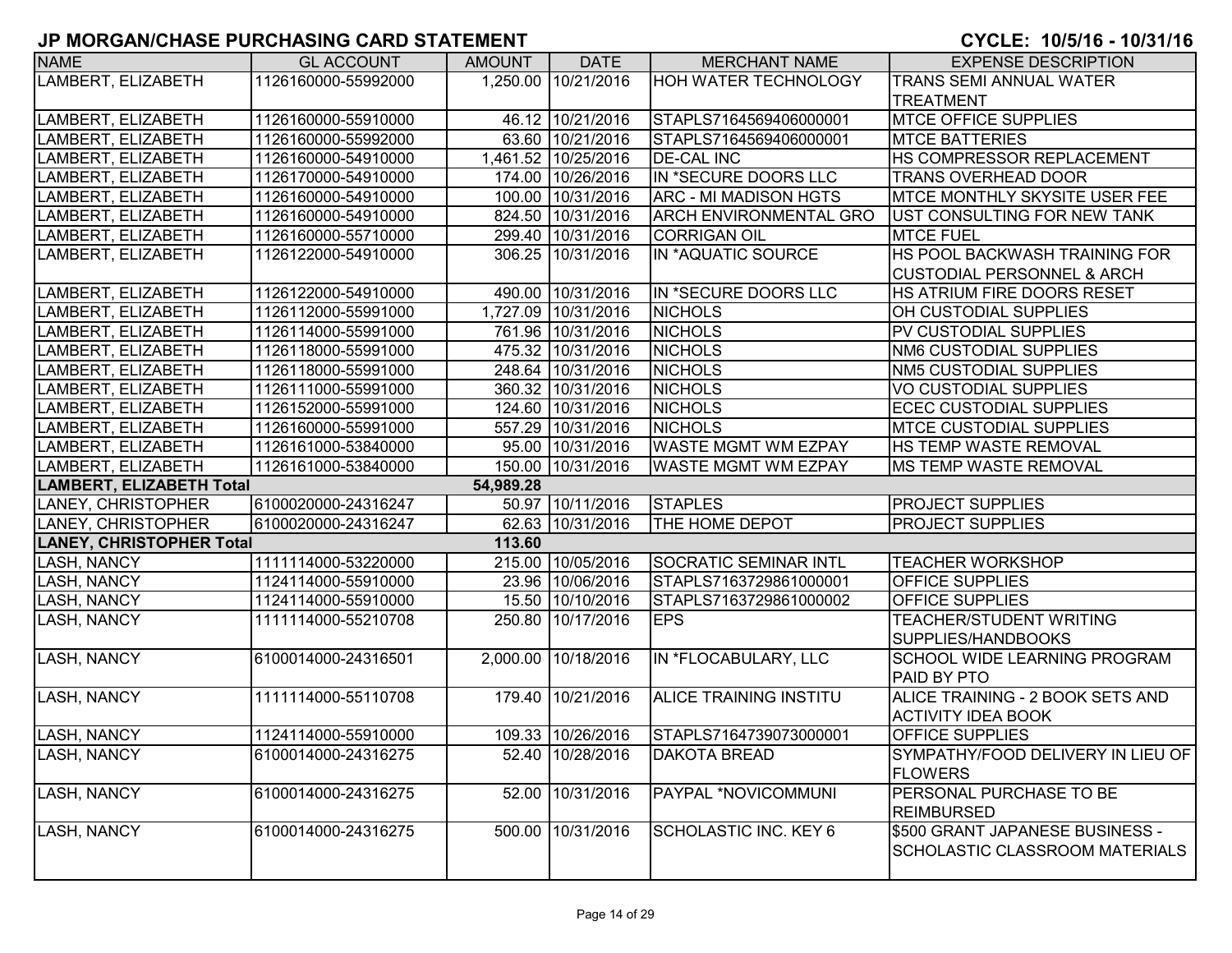| <b>NAME</b>                    | <b>GL ACCOUNT</b>   | <b>AMOUNT</b> | <b>DATE</b>          | <b>MERCHANT NAME</b>         | <b>EXPENSE DESCRIPTION</b>            |
|--------------------------------|---------------------|---------------|----------------------|------------------------------|---------------------------------------|
| <b>LASH, NANCY</b>             | 1111114000-55110729 |               | 33.01 10/31/2016     | <b>SCHOLASTIC INC. KEY 6</b> | ADDITIONAL TO MEDIA SUPPLIES IN       |
|                                |                     |               |                      |                              | <b>CLASSROOM</b>                      |
| LASH, NANCY                    | 1111114000-55110708 |               | 36.87 10/31/2016     | STAPLS7165155591000001       | <b>CLASSROOM SUPPLIES</b>             |
| <b>LASH, NANCY Total</b>       |                     | 3,468.27      |                      |                              |                                       |
| <b>LUSSENDEN, ASHLEY</b>       | 1311800000-55110551 |               | 19.99 10/06/2016     | <b>TARGET</b>                | <b>TOYS</b>                           |
| LUSSENDEN, ASHLEY              | 1311800000-55110551 |               | 3.50 10/14/2016      | <b>TEACHERSPAYTEACHERS</b>   | <b>CLASSROOM ACTIVITY</b>             |
| LUSSENDEN, ASHLEY              | 1311800000-55110551 |               | 3.99 10/25/2016      | <b>CVS/PHARMACY</b>          | <b>SCIENCE EXPERIMENT</b>             |
| LUSSENDEN, ASHLEY              | 1311800000-55110551 |               | 75.92 10/26/2016     | <b>AMAZON MKTPLACE PMTS</b>  | <b>TOYS</b>                           |
| LUSSENDEN, ASHLEY              | 1311800000-55110551 |               | 68.61 10/26/2016     | <b>AMAZON MKTPLACE PMTS</b>  | <b>TOYS</b>                           |
| LUSSENDEN, ASHLEY              | 1311800000-55110551 |               | 7.89 10/27/2016      | <b>AMAZON MKTPLACE PMTS</b>  | <b>TOYS</b>                           |
| LUSSENDEN, ASHLEY              | 1311800000-55110551 |               | 8.99 10/27/2016      | <b>AMAZON MKTPLACE PMTS</b>  | <b>TOYS</b>                           |
| <b>LUSSENDEN, ASHLEY Total</b> |                     | 188.89        |                      |                              |                                       |
| <b>MARRA, KELLY</b>            | 1611851343-54910000 |               | 15.00 10/06/2016     | <b>OAKLAND SCHOOLS</b>       | <b>REGISTRATION</b>                   |
| <b>MARRA, KELLY</b>            | 1611851343-54910000 |               | 60.00 10/06/2016     | <b>OAKLAND SCHOOLS</b>       | <b>REGISTRATION</b>                   |
| <b>MARRA, KELLY</b>            | 1611851343-54910000 |               | 15.00 10/06/2016     | <b>OAKLAND SCHOOLS</b>       | <b>REGISTRATION</b>                   |
| MARRA, KELLY                   | 1611851343-54910000 |               | 15.00 10/06/2016     | <b>OAKLAND SCHOOLS</b>       | <b>REGISTRATION</b>                   |
| MARRA, KELLY                   | 1611851343-54910000 |               | $(15.00)$ 10/06/2016 | <b>OAKLAND SCHOOLS</b>       | <b>REFUND</b>                         |
| <b>MARRA, KELLY</b>            | 1611851343-54910000 |               | (60.00) 10/06/2016   | <b>OAKLAND SCHOOLS</b>       | <b>REFUND</b>                         |
| MARRA, KELLY                   | 1611851343-54910000 |               | $(15.00)$ 10/06/2016 | <b>OAKLAND SCHOOLS</b>       | <b>REFUND</b>                         |
| MARRA, KELLY                   | 1611851343-54910000 |               | 30.00 10/06/2016     | <b>OAKLAND SCHOOLS</b>       | <b>REGISTRATION</b>                   |
| MARRA, KELLY                   | 1611851343-55110000 |               | 38.64 10/10/2016     | <b>JOANN ETC</b>             | <b>SUPPLIES</b>                       |
| MARRA, KELLY                   | 1611851343-55110000 |               | 22.29 10/10/2016     | <b>MEIJER INC</b>            | <b>SUPPLIES</b>                       |
| MARRA, KELLY                   | 1611851343-54910000 |               | (100.00) 10/10/2016  | <b>OAKLAND SCHOOLS</b>       | <b>REFUND</b>                         |
| MARRA, KELLY                   | 1611851343-55110000 |               | 28.93 10/11/2016     | <b>MEIJER INC</b>            | <b>SUPPLIES</b>                       |
| MARRA, KELLY                   | 1611851343-55110000 |               | 92.17 10/24/2016     | <b>MEIJER INC</b>            | <b>SUPPLIES</b>                       |
| <b>MARRA, KELLY</b>            | 1611851343-55110000 |               | 18.85 10/24/2016     | <b>MEIJER INC</b>            | <b>SUPPLIES</b>                       |
| <b>MARRA, KELLY Total</b>      |                     | 145.88        |                      |                              |                                       |
| <b>MATSON, MELISSA</b>         | 1637100776-54910748 |               | 225.00 10/05/2016    | <b>ADVANCED ORG</b>          | <b>REGISTRATION FEE FOR CATHOLIC</b>  |
|                                |                     |               |                      |                              | CENTRAL TEACHER TO ATTEND             |
|                                |                     |               |                      |                              | <b>ADVANCED CONFERENCE</b>            |
| <b>MATSON, MELISSA</b>         | 1637100776-54910748 |               | 225.00 10/05/2016    | <b>ADVANCED ORG</b>          | <b>REGISTRATION FEE FOR CATHOLIC</b>  |
|                                |                     |               |                      |                              | <b>CENTRAL TEACHER TO ATTEND</b>      |
|                                |                     |               |                      |                              | <b>ADVANCED CONFERENCE</b>            |
| <b>MATSON, MELISSA</b>         | 1637100776-54910748 |               | 225.00 10/05/2016    | <b>ADVANCED ORG</b>          | <b>REGISTRATION FEE FOR CATHOLIC</b>  |
|                                |                     |               |                      |                              | <b>CENTRAL TEACHER TO ATTEND</b>      |
|                                |                     |               |                      |                              | <b>ADVANCED CONFERENCE</b>            |
| <b>MATSON, MELISSA</b>         | 1637100776-54910748 |               | 225.00 10/05/2016    | <b>ADVANCED ORG</b>          | <b>IREGISTRATION FEE FOR CATHOLIC</b> |
|                                |                     |               |                      |                              | <b>CENTRAL TEACHER TO ATTEND</b>      |
|                                |                     |               |                      |                              | <b>ADVANCED CONFERENCE</b>            |
| <b>MATSON, MELISSA</b>         | 1637100776-54910748 |               | 225.00 10/05/2016    | <b>ADVANCED ORG</b>          | <b>REGISTRATION FEE FOR CATHOLIC</b>  |
|                                |                     |               |                      |                              | <b>CENTRAL TEACHER TO ATTEND</b>      |
|                                |                     |               |                      |                              | <b>ADVANCED CONFERENCE</b>            |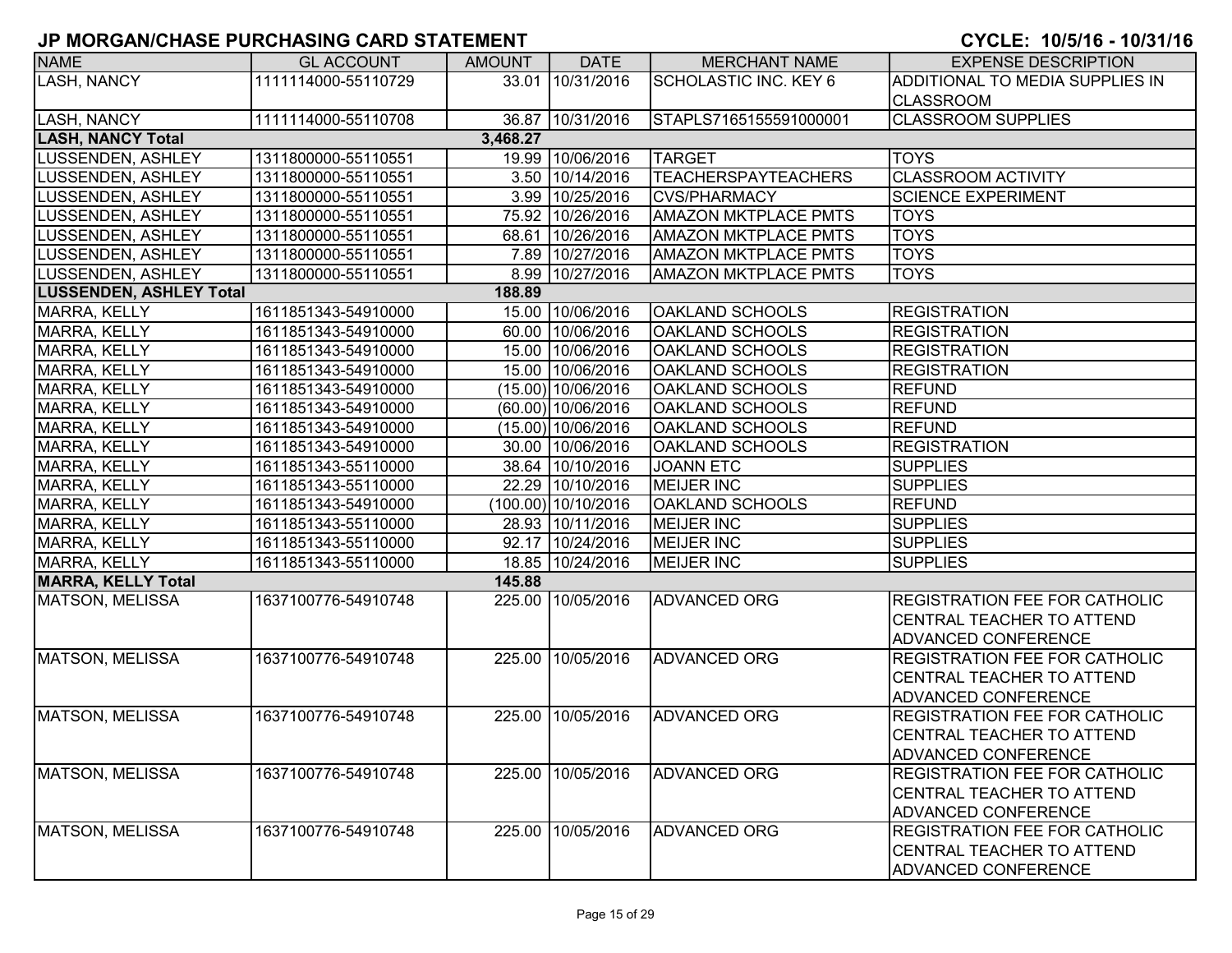| <b>NAME</b>            | <b>GL ACCOUNT</b>   | <b>AMOUNT</b> | <b>DATE</b>           | <b>MERCHANT NAME</b>          | <b>EXPENSE DESCRIPTION</b>                                      |
|------------------------|---------------------|---------------|-----------------------|-------------------------------|-----------------------------------------------------------------|
| <b>MATSON, MELISSA</b> | 1637100776-54910748 |               | 225.00 10/05/2016     | COLLEGEBOARD*PRODUCTS         | <b>REGISTRATION FEE FOR CATHOLIC</b>                            |
|                        |                     |               |                       |                               | <b>CENTRAL AP WORKSHOP</b>                                      |
| <b>MATSON, MELISSA</b> | 1711118000-55110611 |               | 2,232.50 10/05/2016   | STAPLS0148287875000004        | <b>NOVI MEADOWS COMPOSITION</b>                                 |
|                        |                     |               |                       |                               | NOTEBOOKS                                                       |
| <b>MATSON, MELISSA</b> | 1711115000-55110611 |               | 350.00 10/05/2016     | STAPLS0148287875000004        | DEERFIELD COMPOSITION                                           |
|                        |                     |               |                       |                               | <b>NOTEBOOKS</b>                                                |
| MATSON, MELISSA        | 1711113000-55110611 |               | 162.50 10/05/2016     | STAPLS0148287875000004        | <b>NOVI WOODS COMPOSITION</b>                                   |
|                        |                     |               |                       |                               | <b>NOTEBOOKS</b>                                                |
| MATSON, MELISSA        | 1711112000-55110611 |               | 130.00 10/05/2016     | STAPLS0148287875000004        | ORCHARD HILLS COMPOSITION                                       |
| MATSON, MELISSA        | 1711114000-55110611 |               | 564.00 10/05/2016     | STAPLS0148287875000004        | <b>NOTEBOOKS</b><br>PARKVIEW COMPOSITION NOTEBOOKS              |
|                        |                     |               |                       |                               |                                                                 |
| MATSON, MELISSA        | 1711111000-55110611 | 230.00        | 10/05/2016            | STAPLS0148287875000004        | <b>VILLAGE OAKS COMPOSITION</b>                                 |
|                        |                     |               |                       |                               | <b>NOTEBOOKS</b>                                                |
| <b>MATSON, MELISSA</b> | 1711111000-55210000 |               | 180.94 10/05/2016     | THE BOOKSOURCE                | <b>VILLAGE OAKS TEXTBOOKS</b>                                   |
| <b>MATSON, MELISSA</b> | 1637100776-54910748 |               | 245.00 10/06/2016     | <b>BUREAU OF EDUCATION AN</b> | <b>IREGISTRATION FEE FOR CATHOLIC</b>                           |
|                        |                     |               |                       |                               | <b>CENTRAL TEACHER TO ATTEND MAKE</b>                           |
|                        |                     |               |                       |                               | BEST USE OF APPS PROFESSIONAL                                   |
|                        |                     |               |                       |                               | <b>DEVELOPMENT TRAINING</b>                                     |
| <b>MATSON, MELISSA</b> | 1722100000-53220611 |               | 20.00 10/06/2016      | <b>KENT ISD/INTERNET</b>      | <b>REGISTRATION FEE FOR WE LEAD</b>                             |
|                        |                     |               |                       |                               | LEARNING CONFERENCE - H. MAGUIRE                                |
|                        |                     |               |                       |                               |                                                                 |
| <b>MATSON, MELISSA</b> | 1722100000-53220611 |               | 40.00 10/06/2016      | <b>KENT ISD/INTERNET</b>      | <b>REGISTRATION FEE FOR WE LEAD</b>                             |
|                        |                     |               |                       |                               | LEARNING CONFERENCE - M. ZIEGLER                                |
|                        |                     |               |                       |                               |                                                                 |
| <b>MATSON, MELISSA</b> | 1722100000-57910611 |               | 389.50 10/07/2016     | AHA! PROCESS, INC             | OFFICE OF ACADEMICS BOOKS                                       |
| <b>MATSON, MELISSA</b> | 1622100686-55110000 |               | 36.89 10/07/2016      | AMAZON.COM                    | SIOP MODEL FOR TEACHING                                         |
|                        |                     |               |                       |                               | <b>MATHEMATICS TO ENGLISH LEARNERS</b>                          |
|                        |                     |               |                       |                               |                                                                 |
| <b>MATSON, MELISSA</b> | 1722100000-53220611 |               | 412.62 10/07/2016     | CCI*GETAROOM.COM              | <b>ROOM RESERVATION FOR COGNITIVE</b>                           |
|                        |                     |               |                       |                               | COACHING SEMINAR (M. LEE AND A.                                 |
|                        |                     |               |                       |                               | KREGER)                                                         |
| <b>MATSON, MELISSA</b> | 1722100000-53220611 |               | 412.62 10/07/2016     | CCI*GETAROOM.COM              | <b>ROOM RESERVATION FOR COGNITIVE</b>                           |
|                        |                     |               |                       |                               | COACHING SEMINAR (M. LEE AND A.                                 |
|                        |                     |               |                       |                               | KREGER)                                                         |
| <b>MATSON, MELISSA</b> | 1722100000-53220611 |               | $(361.33)$ 10/07/2016 | CCI*GETAROOM.COM              | <b>CANCELLATION OF ROOM</b><br><b>RESERVATION FOR COGNITIVE</b> |
|                        |                     |               |                       |                               |                                                                 |
| MATSON, MELISSA        | 1722100000-53220611 |               | $(361.83)$ 10/07/2016 | CCI*GETAROOM.COM              | <b>COACHING CONFERENCE</b><br><b>CANCELLATION OF ROOM</b>       |
|                        |                     |               |                       |                               | <b>RESERVATION FOR COGNITIVE</b>                                |
|                        |                     |               |                       |                               | <b>COACHING CONFERENCE</b>                                      |
|                        |                     |               |                       |                               |                                                                 |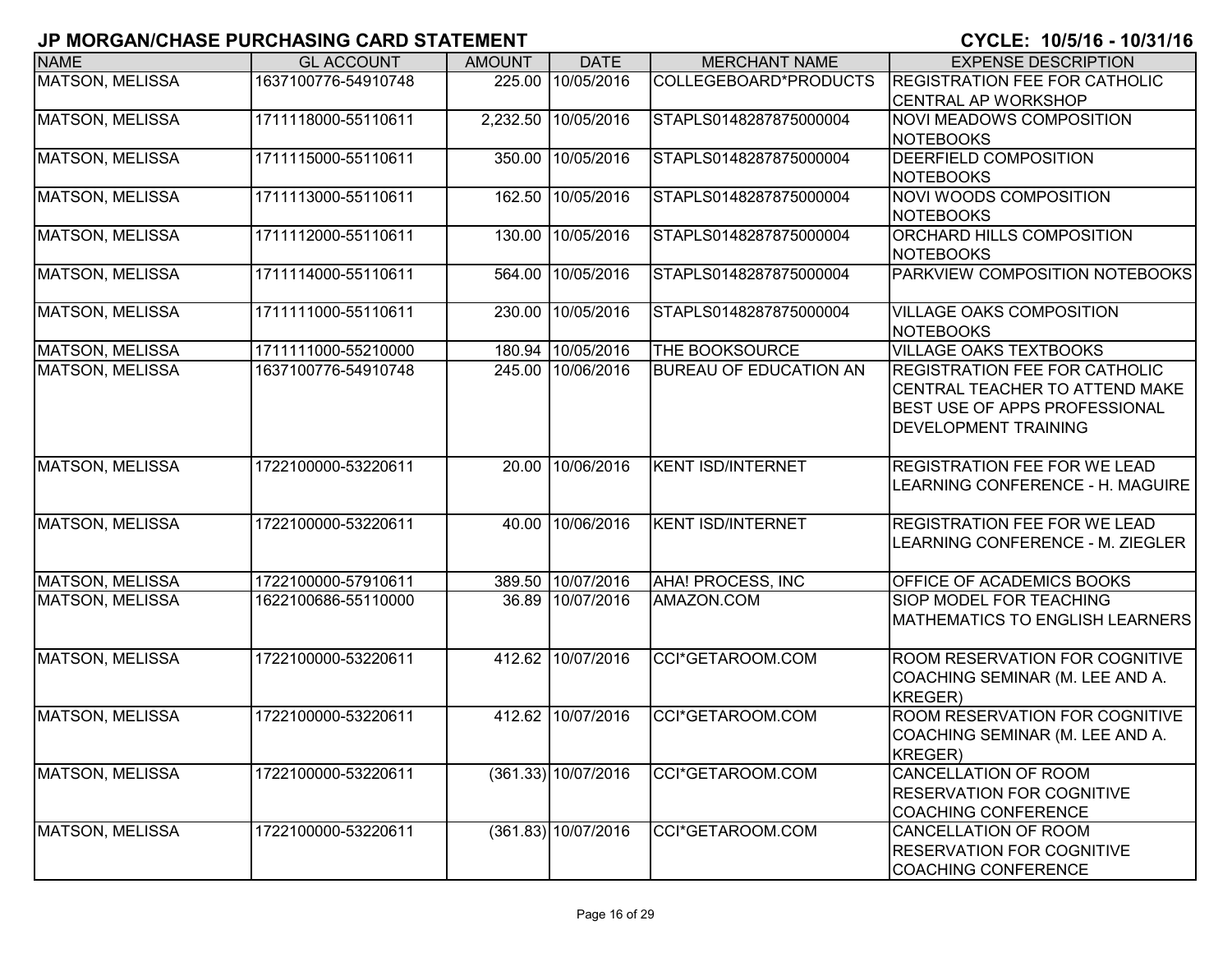| <b>NAME</b>            | <b>GL ACCOUNT</b>   | <b>AMOUNT</b> | <b>DATE</b>         | <b>MERCHANT NAME</b>        | <b>EXPENSE DESCRIPTION</b>                                                                                                 |
|------------------------|---------------------|---------------|---------------------|-----------------------------|----------------------------------------------------------------------------------------------------------------------------|
| <b>MATSON, MELISSA</b> | 1722100000-57910611 | 238.80        | 10/10/2016          | AMAZON.COM                  | PURCHASE OF NEW TEACHER BOOKS                                                                                              |
| <b>MATSON, MELISSA</b> | 1722100000-53220611 |               | 125.00 10/10/2016   | <b>OAKLAND SCHOOLS</b>      | OAKLAND SCHOOLS CONFERENCE<br><b>REGISTRATION - ENGLISH LEARNERS:</b><br><b>DIFFERENCE OR DISABILITY</b>                   |
| <b>MATSON, MELISSA</b> | 1722100000-53220611 | 75.00         | 10/10/2016          | <b>OAKLAND SCHOOLS</b>      | OAKLAND SCHOOLS REGISTRATION<br>FOR FORMATIVE ASSESSMENT AND<br><b>PROGRESS MONITORING ELS</b><br>PROFESSIONAL DEVELOPMENT |
| <b>MATSON, MELISSA</b> | 1711322000-55110611 | 20.54         | 10/11/2016          | <b>AMAZON MKTPLACE PMTS</b> | HIGH SCHOOL ENGLISH "HOLES"<br><b>AUDIOBOOK</b>                                                                            |
| <b>MATSON, MELISSA</b> | 1711322000-55110611 | 9.98          | 10/12/2016          | AMAZON.COM                  | HIGH SCHOOL ENGLISH "HOLES" DVD                                                                                            |
| <b>MATSON, MELISSA</b> | 1711322000-55210611 | 72.67         | 10/12/2016          | LAKE-COOK DISTRIBUTORS      | PURCHASE OF HIGH SCHOOL TEXTS<br><b>FOR ENGLISH CLASS</b>                                                                  |
| <b>MATSON, MELISSA</b> | 1722100000-57910611 | 217.00        | 10/14/2016          | AMAZON.COM                  | PURCHASE OF NEW TEACHER BOOKS                                                                                              |
| <b>MATSON, MELISSA</b> | 1722100000-57910611 | 141.03        | 10/14/2016          | AMAZON.COM                  | PURCHASE OF INSTRUCTIONAL TEXTS<br><b>FOR TEACHERS</b>                                                                     |
| <b>MATSON, MELISSA</b> | 1722100000-57910611 | 34.98         | 10/14/2016          | AMAZON.COM                  | PURCHASE OF INSTRUCTIONAL TEXTS<br><b>FOR TEACHERS</b>                                                                     |
| <b>MATSON, MELISSA</b> | 1722100000-53220611 |               | 80.00 10/14/2016    | <b>OAKLAND SCHOOLS</b>      | OAKLAND SCHOOLS REGISTRATION<br>FOR BUILDING SCIENCE ITEM<br><b>CLUSTERS - M. EVANS</b>                                    |
| <b>MATSON, MELISSA</b> | 1722100000-53220611 |               | 288.00 10/14/2016   | <b>SQ *MASSP</b>            | <b>REGISTRATION FOR STUDENT</b><br>LEARNING OBJECTIVES (J. BRICKEY<br>AND A. COMB)                                         |
| <b>MATSON, MELISSA</b> | 1722100000-57910611 |               | 264.46 10/17/2016   | AMAZON.COM                  | PURCHASE OF INSTRUCTIONAL TEXTS<br><b>FOR TEACHERS</b>                                                                     |
| <b>MATSON, MELISSA</b> | 1722100000-53220611 |               | (330.00) 10/21/2016 | NCTE - MOTO                 | REFUND OF UNNECESSARY CHARGE                                                                                               |
| MATSON, MELISSA        | 1722100000-53220611 |               | 50.00 10/21/2016    | OAKLAND SCHOOLS             | OAKLAND SCHOOLS REGISTRATION<br>FOR HIV CERTIFICATION (R. LEVIN, K.<br><b>KARBOUSKY)</b>                                   |
| MATSON, MELISSA        | 1722100000-55990630 | 158.94        | 10/24/2016          | AMAZON.COM                  | <b>TEXTBOOKS FOR INSTRUCTIONAL</b><br><b>COACHES</b>                                                                       |
| <b>MATSON, MELISSA</b> | 1722100000-57910611 | 309.75        | 10/24/2016          | AMAZON.COM                  | PURCHASE OF INSTRUCTIONAL TEXTS<br><b>FOR TEACHERS</b>                                                                     |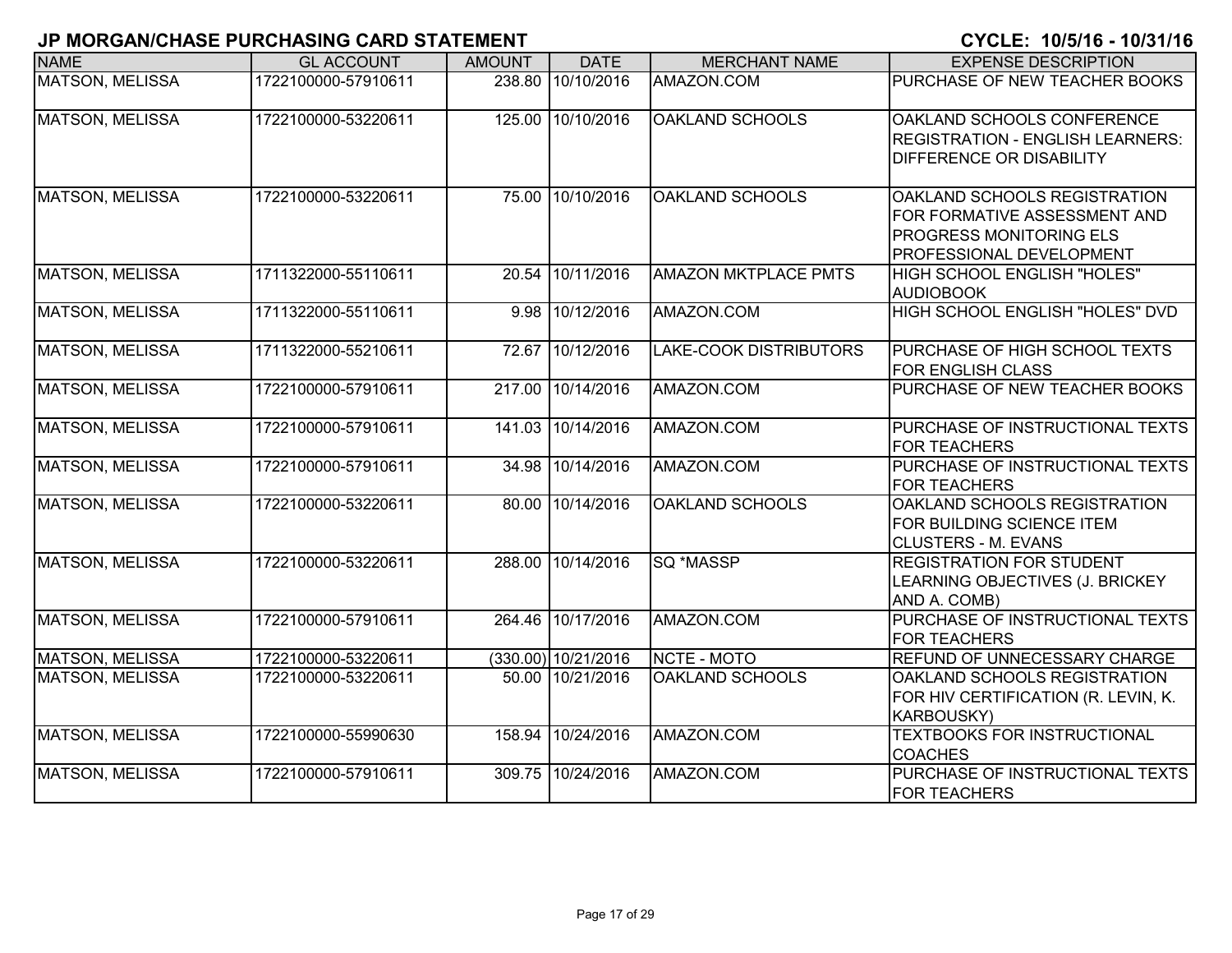| <b>NAME</b>            | <b>GL ACCOUNT</b>   | <b>AMOUNT</b> | <b>DATE</b>         | <b>MERCHANT NAME</b>   | <b>EXPENSE DESCRIPTION</b>        |
|------------------------|---------------------|---------------|---------------------|------------------------|-----------------------------------|
| <b>MATSON, MELISSA</b> | 1722100000-53220611 |               | 60.00 10/24/2016    | <b>OAKLAND SCHOOLS</b> | OAKLAND SCHOOLS REGISTRATION      |
|                        |                     |               |                     |                        | FOR EMPOWERING ALL WORLD          |
|                        |                     |               |                     |                        | LANGUAGE TEACHERS AND LEARNERS    |
|                        |                     |               |                     |                        | (M. TURCHI, L. PENNYCUFF)         |
|                        |                     |               |                     |                        |                                   |
| <b>MATSON, MELISSA</b> | 1722100000-53220611 |               | 80.00 10/24/2016    | <b>OAKLAND SCHOOLS</b> | OAKLAND SCHOOLS REGISTRATION      |
|                        |                     |               |                     |                        | FOR FORMATIVE ASSESSMENT          |
|                        |                     |               |                     |                        | <b>WORKSHOP SERIES (M. LEE)</b>   |
| <b>MATSON, MELISSA</b> | 1722100000-53220611 |               | 25.00 10/24/2016    | OAKLAND SCHOOLS        | OAKLAND SCHOOLS REGISTRATION      |
|                        |                     |               |                     |                        | FOR HIV CERTIFICATION (C.         |
|                        |                     |               |                     |                        | MADAFFERI)                        |
| <b>MATSON, MELISSA</b> | 1722100000-53220611 |               | 160.00 10/24/2016   | <b>OAKLAND SCHOOLS</b> | OAKLAND SCHOOLS REGISTRATION      |
|                        |                     |               |                     |                        | FOR FORMATIVE ASSESSMENT          |
|                        |                     |               |                     |                        | WORKSHOP SERIES (L. LAPORTE, M.   |
|                        |                     |               |                     |                        | <b>TURCHI)</b>                    |
| <b>MATSON, MELISSA</b> | 1711111000-55110611 |               | 87.20 10/24/2016    | <b>OZOBOT</b>          | <b>OZOBOT MARKERS - VO</b>        |
| <b>MATSON, MELISSA</b> | 1711112000-55110611 |               | 87.20 10/24/2016    | <b>OZOBOT</b>          | <b>OZOBOT MARKERS - OH</b>        |
| MATSON, MELISSA        | 1711113000-55110611 |               | 87.20 10/24/2016    | <b>OZOBOT</b>          | OZOBOT MARKERS - NW               |
| <b>MATSON, MELISSA</b> | 1711114000-55110611 |               | 87.20 10/24/2016    | <b>OZOBOT</b>          | <b>OZOBOT MARKERS - PV</b>        |
| <b>MATSON, MELISSA</b> | 1711115000-55110611 |               | 87.19 10/24/2016    | <b>OZOBOT</b>          | <b>OZOBOT MARKERS - DF</b>        |
| <b>MATSON, MELISSA</b> | 1722100000-57910611 |               | 84.75 10/24/2016    | THE FLOWER ALLEY       | PURCHASE OF FLOWERS FOR           |
|                        |                     |               |                     |                        | <b>EMPLOYEE</b>                   |
| <b>MATSON, MELISSA</b> | 1722100000-53220611 |               | 169.79 10/25/2016   | PAYPAL *MICHIGANART    | REGISTRATION FOR THE MAEA 2016    |
|                        |                     |               |                     |                        | <b>CONFERENCE</b>                 |
| <b>MATSON, MELISSA</b> | 1711220000-55210611 |               | 593.01 10/26/2016   | <b>LAB AIDS INC</b>    | PURCHASE OF CHEMISTRY BOOKS       |
|                        |                     |               |                     |                        | FOR MIDDLE SCHOOL/ESL SHELTERED   |
|                        |                     |               |                     |                        | <b>7 SCIENCE CLASS</b>            |
| <b>MATSON, MELISSA</b> | 1711111000-53450611 |               | 798.00 10/27/2016   | MHE*MCGRAW-HILL ECOMM  | <b>IXL SOFTWARE - VO</b>          |
| <b>MATSON, MELISSA</b> | 1711112000-53450611 |               | 99.75 10/27/2016    | MHE*MCGRAW-HILL ECOMM  | <b>IXL SOFTWARE - OH</b>          |
| <b>MATSON, MELISSA</b> | 1711113000-53450611 |               | 99.75 10/27/2016    | MHE*MCGRAW-HILL ECOMM  | <b>IXL SOFTWARE - NW</b>          |
| MATSON, MELISSA        | 1711114000-53450611 |               | 99.75 10/27/2016    | MHE*MCGRAW-HILL ECOMM  | <b>IXL SOFTWARE - PV</b>          |
| <b>MATSON, MELISSA</b> | 1711115000-53450611 |               | 99.75 10/27/2016    | MHE*MCGRAW-HILL ECOMM  | IXL SOFTWARE - DF                 |
| <b>MATSON, MELISSA</b> | 1722100000-57910611 |               | 1,023.70 10/28/2016 | MICH ASSOC OF SCH ADMI | PURCHASE OF NEW TEACHER BOOKS     |
|                        |                     |               |                     |                        |                                   |
| <b>MATSON, MELISSA</b> | 1722100000-53220611 |               | 25.00 10/31/2016    | OAKLAND SCHOOLS        | OAKLAND SCHOOLS REGISTRATION      |
|                        |                     |               |                     |                        | PAYMENT FOR HIV CERTIFICATION (A. |
|                        |                     |               |                     |                        | <b>BURG</b> )                     |
| <b>MATSON, MELISSA</b> | 1622100686-53220000 |               | 15.00 10/31/2016    | <b>OAKLAND SCHOOLS</b> | OAKLAND SCHOOLS REGISTRATION      |
|                        |                     |               |                     |                        | PAYMENT FOR WIDA ACCESS           |
|                        |                     |               |                     |                        | KINDERGARTEN ADMINISTRATION       |
|                        |                     |               |                     |                        | TRAINING (K. BUDLONG)             |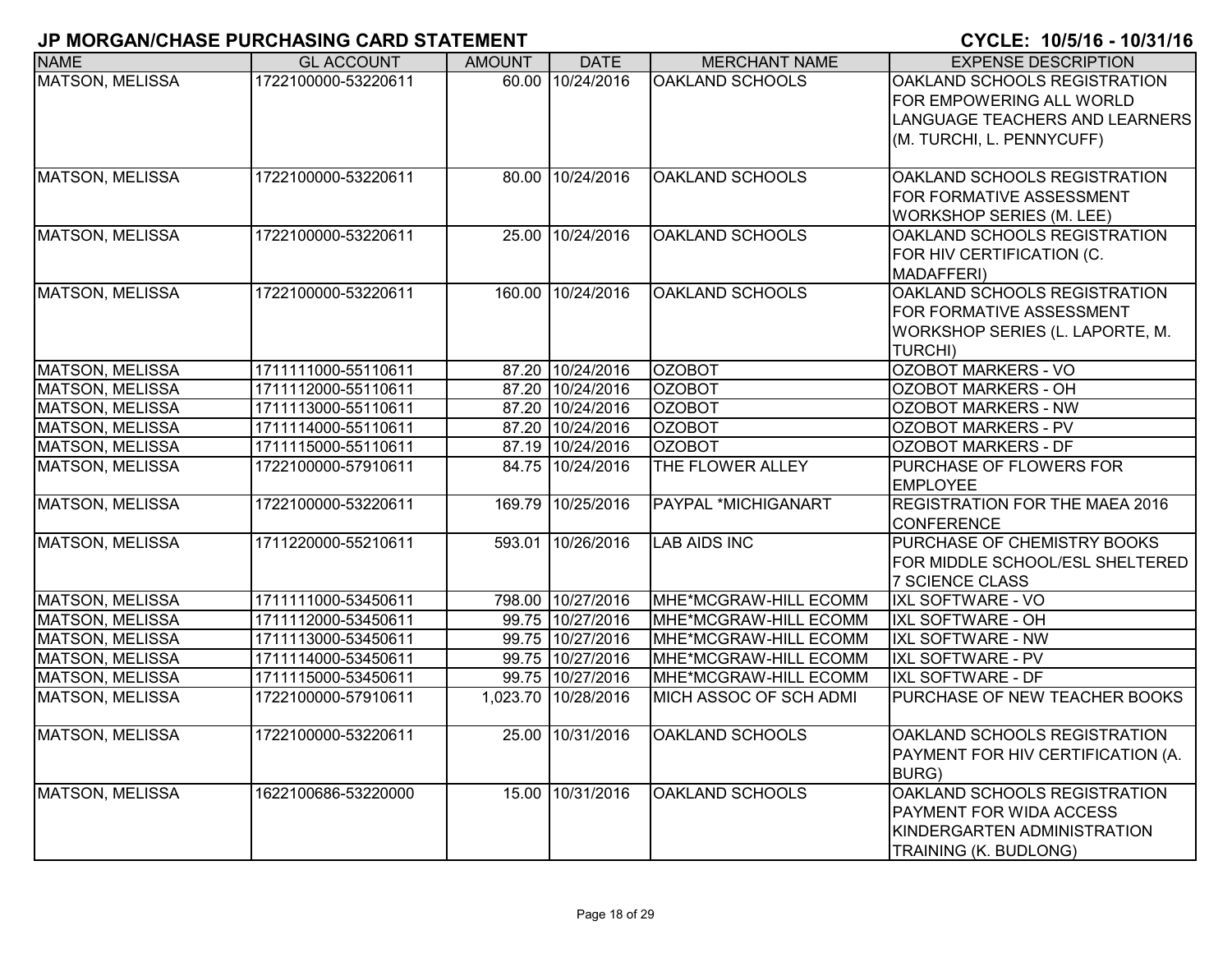| <b>NAME</b>                     | <b>GL ACCOUNT</b>   | <b>AMOUNT</b> | <b>DATE</b>       | <b>MERCHANT NAME</b>          | <b>EXPENSE DESCRIPTION</b>                                |
|---------------------------------|---------------------|---------------|-------------------|-------------------------------|-----------------------------------------------------------|
| <b>MATSON, MELISSA</b>          | 1622100686-53220000 |               | 25.00 10/31/2016  | OAKLAND SCHOOLS               | <b>REGISTRATION PAYMENT FOR WIDA</b>                      |
|                                 |                     |               |                   |                               | CAN DO DESCRIPTORS KEY USES                               |
|                                 |                     |               |                   |                               | EDITION TRAINING (K. BUDLONG)                             |
| <b>MATSON, MELISSA</b>          | 1622100686-53220000 |               | 25.00 10/31/2016  | OAKLAND SCHOOLS               | OAKLAND SCHOOLS REGISTRATION                              |
|                                 |                     |               |                   |                               | PAYMENT FOR WIDA ACCESS FOR                               |
|                                 |                     |               |                   |                               | ELLS WORKSHOP (K. BUDLONG)                                |
| <b>MATSON, MELISSA</b>          | 1622100686-53220000 |               | 25.00 10/31/2016  | <b>OAKLAND SCHOOLS</b>        | <b>REGISTRATION PAYMENT FOR WIDA</b>                      |
|                                 |                     |               |                   |                               | CAN DO DESCRIPTORS KEY USES                               |
|                                 |                     |               |                   |                               | EDITION TRAINING (K. COOPER)                              |
| <b>MATSON, MELISSA</b>          | 1622100686-53220000 |               | 30.00 10/31/2016  | <b>OAKLAND SCHOOLS</b>        | REGISTRATION PAYMENT FOR WIDA                             |
|                                 |                     |               |                   |                               | ALTERNATE ACCESS ADMINISTRATION                           |
|                                 |                     |               |                   |                               | TRAINING (K. COOPER, L. NOORMAN)                          |
| <b>MATSON, MELISSA Total</b>    |                     | 11,763.80     |                   |                               |                                                           |
| MCDOUGALL, BARBARA              | 6100061000-24316104 |               | 668.61 10/10/2016 | AT HOME STORE 150             | <b>HOLIDAY GIFTS</b>                                      |
| MCDOUGALL, BARBARA              | 6100061000-24316104 |               | 232.78 10/10/2016 | <b>MARIA'S ITALIAN BAKERY</b> | FOOTBALL DINNER FOR WORKERS &                             |
|                                 |                     |               |                   |                               | <b>OFFICIALS</b>                                          |
| MCDOUGALL, BARBARA              | 6100061000-24316104 |               | 122.05 10/10/2016 | <b>WAL-MART</b>               | WATER, GATORADE AND POP FOR                               |
|                                 |                     |               |                   | <b>HAMPTON INN HOTELS</b>     | <b>OFFICE</b><br>TENNIS MOTEL ROOMS FOR PLAYOFFS          |
| MCDOUGALL, BARBARA              | 6100061000-24316110 | 1,915.20      | 10/14/2016        |                               |                                                           |
| MCDOUGALL, BARBARA              | 1429300000-55999000 | 156.94        | 10/24/2016        | PAPER DIRECT                  | SPECIAL AWARDS CERTIFICATE PAPER                          |
| MCDOUGALL, BARBARA              | 6100061000-24316126 |               | 212.93 10/28/2016 | <b>STAYBRIDGE SUITES</b>      | BILL KELP'S ROOM FOR CONFERENCE                           |
|                                 |                     |               |                   |                               |                                                           |
| MCDOUGALL, BARBARA              | 6100061000-24316104 |               | 10.59 10/31/2016  | <b>CVS/PHARMACY</b>           | <b>LIGHTED MAGNIFYING GLASS</b>                           |
| <b>MCDOUGALL, BARBARA Total</b> |                     | 3,319.10      |                   |                               |                                                           |
| <b>MICHOS, JENNIFER</b>         | 1722100000-57910611 |               | 32.80 10/06/2016  | <b>CHAMPPS - DETROIT</b>      | RTI CONFERENCE - LUNCH - L. NIZOL,<br>L. NOORMAN          |
| MICHOS, JENNIFER                | 1722100000-53229000 |               | 32.81 10/06/2016  | <b>CHAMPPS - DETROIT</b>      | RTI CONFERENCE - LUNCH - J.                               |
|                                 |                     |               |                   |                               | MICHOS, D. HOPPENSTEDT                                    |
| MICHOS, JENNIFER                | 1722100000-53229000 |               | 24.61 10/06/2016  | ROCK BOTTOM MILWAUKEE         | RTI CONFERENCE - LUNCH/DINNER -                           |
|                                 |                     |               |                   |                               | <b>OUT OF STATE ADMIN</b>                                 |
| MICHOS, JENNIFER                | 1722100000-57910611 |               | 24.61 10/06/2016  | ROCK BOTTOM MILWAUKEE         | RTI CONFERENCE - LUNCH/DINNER -                           |
|                                 |                     |               |                   |                               | <b>MISC</b>                                               |
| MICHOS, JENNIFER                | 1628300776-53220000 |               | 19.55 10/06/2016  | <b>SQ *MILWAUKEE TAXIC</b>    | RTI CONFERENCE - TAXI FARE - J.<br>MICHOS, D. HOPPENSTEDT |
| <b>MICHOS, JENNIFER</b>         | 1622100776-53220000 |               | 19.55 10/06/2016  | SQ *MILWAUKEE TAXIC           | RTI CONFERENCE - TAXI FARE - L.                           |
|                                 |                     |               |                   |                               | NIZOL, L. NOORMAN                                         |
| MICHOS, JENNIFER                | 1628300776-53220000 |               | 50.00 10/07/2016  | UNITED AIRLINES               | RTI CONFERENCE - UNITED BAGGAGE                           |
|                                 |                     |               |                   |                               | COST - J. MICHOS, D. HOPPENSTEDT                          |
|                                 |                     |               |                   |                               |                                                           |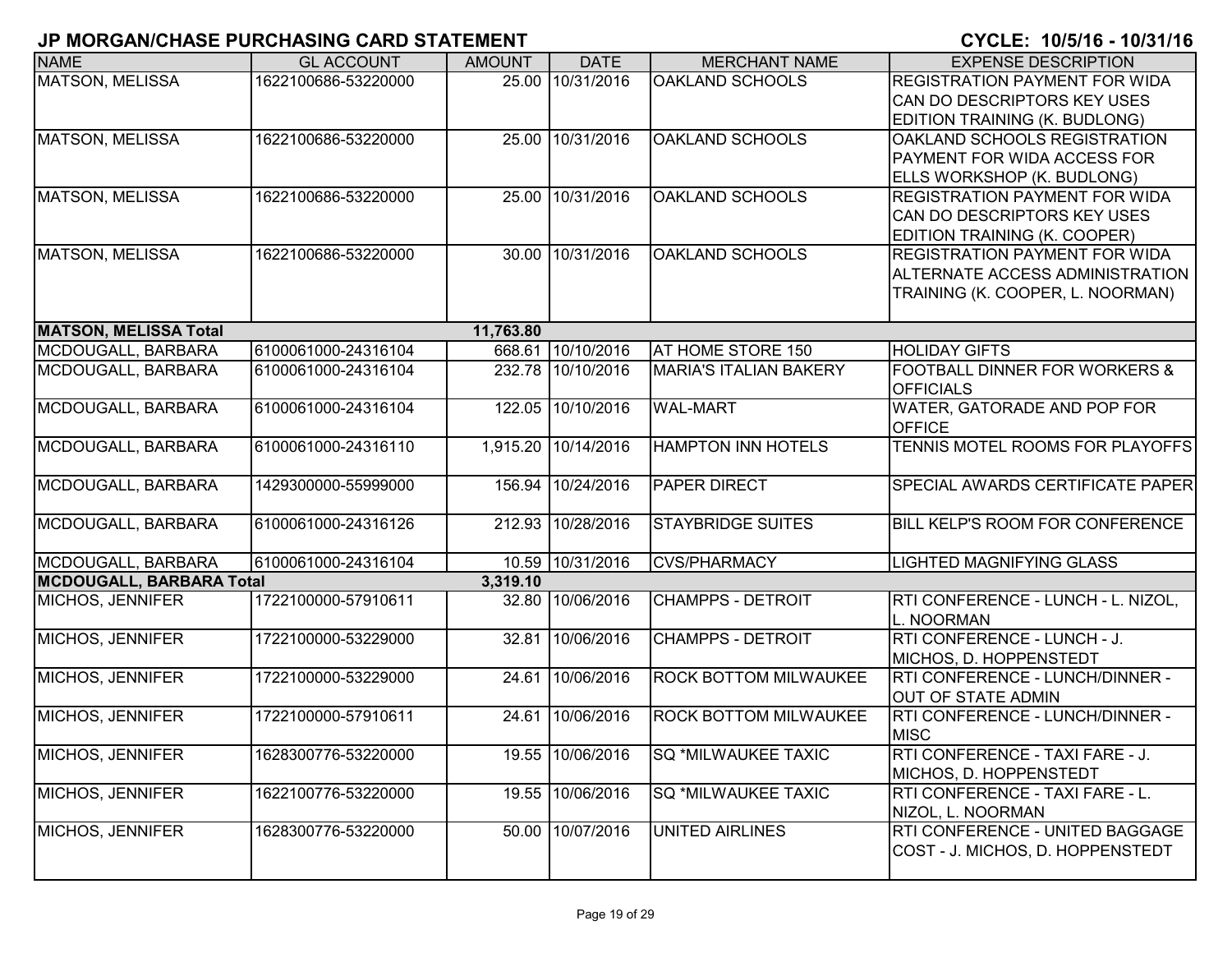| <b>NAME</b>                   | <b>GL ACCOUNT</b>   | <b>AMOUNT</b> | <b>DATE</b>         | <b>MERCHANT NAME</b>         | <b>EXPENSE DESCRIPTION</b>            |
|-------------------------------|---------------------|---------------|---------------------|------------------------------|---------------------------------------|
| MICHOS, JENNIFER              | 1622100776-53220000 |               | 50.00 10/07/2016    | <b>UNITED AIRLINES</b>       | RTI CONFERENCE - UNITED BAGGAGE       |
|                               |                     |               |                     |                              | COST - L. NIZOL, L. NOORMAN           |
|                               |                     |               |                     |                              |                                       |
| MICHOS, JENNIFER              | 1722100000-57910611 |               | 53.66 10/07/2016    | <b>WATER BUFFALO</b>         | RTI CONFERENCE - DINNER - L. NIZOL,   |
|                               |                     |               |                     |                              | L. NOORMAN                            |
| MICHOS, JENNIFER              | 1722100000-53229000 |               | 53.66 10/07/2016    | <b>WATER BUFFALO</b>         | RTI CONFERENCE - DINNER - J.          |
|                               |                     |               |                     |                              | MICHOS, D. HOPPENSTEDT                |
| MICHOS, JENNIFER              | 1622100776-53220000 |               | 25.00 10/10/2016    | <b>DELTA</b>                 | RTI CONFERENCE - DELTA BAGGAGE -      |
|                               |                     |               |                     |                              | L. NOORMAN                            |
| MICHOS, JENNIFER              | 1628300776-53220000 | 25.00         | 10/10/2016          | <b>DELTA</b>                 | RTI CONFERENCE - DELTA BAGGAGE -      |
|                               |                     |               |                     |                              | <b>D. HOPPENSTEDT</b>                 |
| MICHOS, JENNIFER              | 1628300776-53220000 |               | 25.00 10/10/2016    | <b>DELTA</b>                 | RTI CONFERENCE - DELTA BAGGAGE -      |
|                               |                     |               |                     |                              | J. MICHOS                             |
| MICHOS, JENNIFER              | 1628300776-53220000 |               | 39.00 10/10/2016    | <b>METRO AIRPORT PARKING</b> | RTI CONFERENCE - DTW AIRPORT          |
|                               |                     |               |                     |                              | PARKING - J. MICHOS/D.                |
|                               |                     |               |                     |                              | <b>HOPPENSTEDT</b>                    |
| MICHOS, JENNIFER              | 1722100000-53229000 |               | 50.91 10/10/2016    | <b>MKE NONNA</b>             | RTI CONFERENCE - DINNER - J.          |
|                               |                     |               |                     |                              | <b>MICHOS &amp; D. HOPPENSTEDT</b>    |
| <b>MICHOS, JENNIFER Total</b> |                     | 526.16        |                     |                              |                                       |
| MILLER, HELEN                 | 6100001000-24316770 | 49.50         | 10/25/2016          | TLF VANESSAS FLOWERS         | FUNERAL FLOWERS/BARR'S MOTHER         |
|                               |                     |               |                     |                              |                                       |
| MILLER, HELEN                 | 1128300000-55610000 |               | 19.70 10/26/2016    | <b>SAMS CLUB</b>             | CANDY FOR AC & NEW TEACHER            |
|                               |                     |               |                     |                              | <b>ORIENTATION MTG</b>                |
| <b>MILLER, HELEN Total</b>    |                     | 69.20         |                     |                              |                                       |
| <b>NESMITH, RUSSELL</b>       | 1126160000-55993000 |               | 288.26 10/07/2016   | <b>PPG PAINTS</b>            | <b>GRNDS STRIPER PARTS</b>            |
| <b>NESMITH, RUSSELL</b>       | 1126160000-55992000 |               | 59.08 10/13/2016    | <b>FASTENAL COMPANY</b>      | <b>VO DISC SWING</b>                  |
| <b>NESMITH, RUSSELL</b>       | 1126160000-55990000 |               | 14.97 10/24/2016    | ANGELO'S WHOLESALE           | <b>MTCE WORK GLOVES</b>               |
| <b>NESMITH, RUSSELL</b>       | 1126160000-55992000 |               | 8.97 10/26/2016     | THE HOME DEPOT               | <b>MTCE SUPPLIES</b>                  |
| <b>NESMITH, RUSSELL</b>       | 1126160000-55992000 |               | 5.46 10/27/2016     | THE HOME DEPOT               | <b>MTCE PLUMBING SUPPLIES</b>         |
| <b>NESMITH, RUSSELL</b>       | 1126160000-55992000 |               | 19.91 10/28/2016    | THE HOME DEPOT               | VO FAUCET REPLACEMENT                 |
| <b>NESMITH, RUSSELL</b>       | 1126160000-55992000 |               | 21.54 10/31/2016    | THE HOME DEPOT               | <b>MTCE PLUMBING STOCK</b>            |
| <b>NESMITH, RUSSELL Total</b> |                     | 418.19        |                     |                              |                                       |
| NEWMAN, MARK                  | 1126160000-53220000 |               | 110.25 10/05/2016   | <b>CRYSTAL MTN LODGING</b>   | <b>MSBO CONFERENCE</b>                |
| NEWMAN, MARK                  | 1126115000-54910000 |               | 1,325.00 10/17/2016 | <b>VETARANS FENCE</b>        | <b>DF FENCE REPAIRS</b>               |
| NEWMAN, MARK                  | 1126160000-55992000 |               | 16.26 10/17/2016    | <b>WW GRAINGER</b>           | <b>HS LIFTS</b>                       |
| NEWMAN, MARK                  | 1126160000-55992000 |               | 162.90 10/17/2016   | <b>IWW GRAINGER</b>          | IHS LIFT KIT                          |
| NEWMAN, MARK                  | 1126160000-55992000 |               | 118.95 10/28/2016   | <b>OFFICE SIGN COMPANY</b>   | HS CONCESSION STAND SIGNS             |
| <b>NEWMAN, MARK Total</b>     |                     | 1,733.36      |                     |                              |                                       |
| <b>NOWICKI, MATTHEW</b>       | 1127170000-57910000 |               | 189.90 10/06/2016   | THE HOME DEPOT               | <b>TARPS TO COVER SHELVING DURING</b> |
|                               |                     |               |                     |                              | <b>CONSTRUCTION</b>                   |
| NOWICKI, MATTHEW              | 1127170000-57910000 |               | (64.98) 10/13/2016  | THE HOME DEPOT               | <b>RETURN</b>                         |
| NOWICKI, MATTHEW              | 1127170000-57910000 |               | 121.45 10/18/2016   | <b>HALL SIGNS INC</b>        | <b>BUS # SIGNS FOR PARKING LOT</b>    |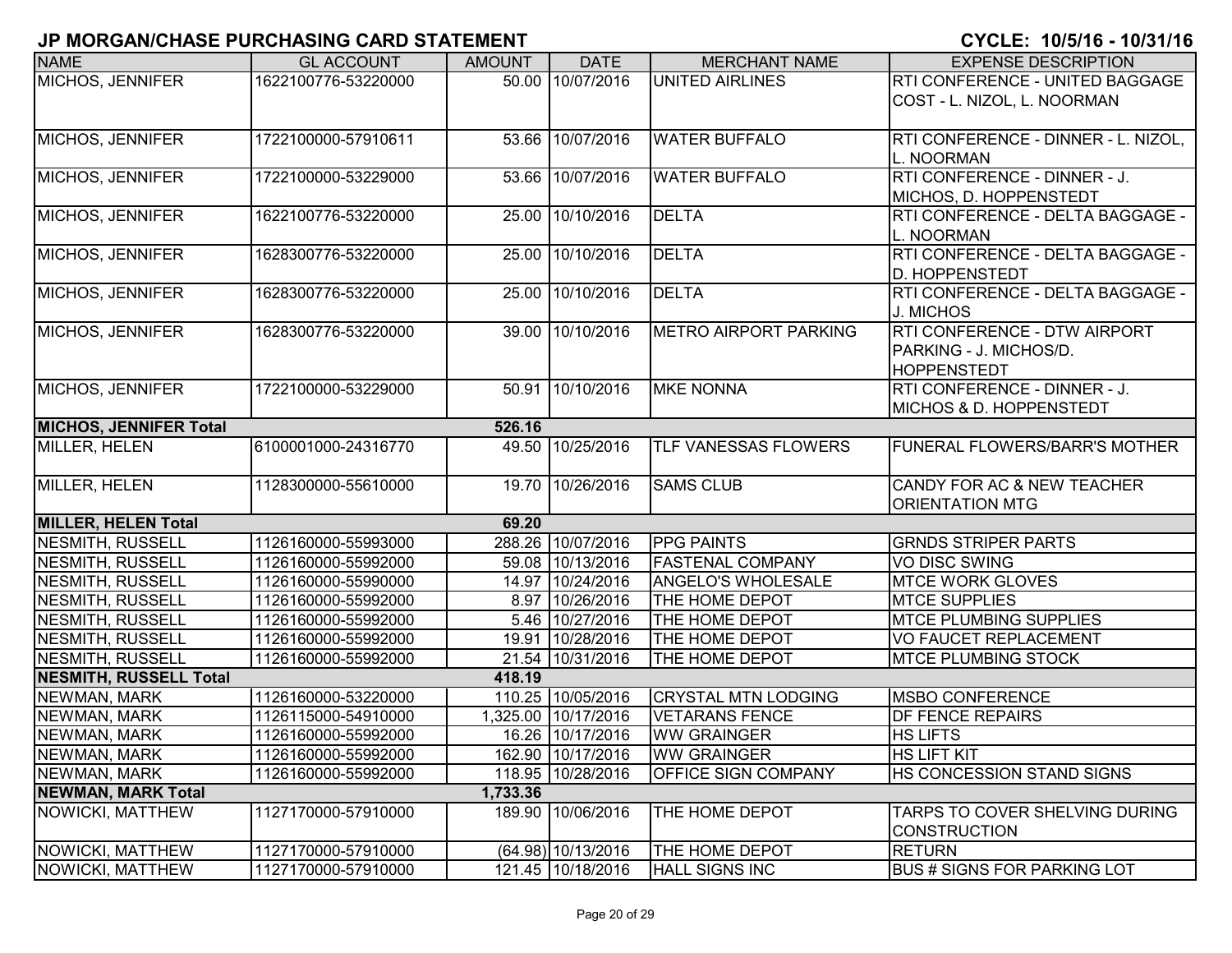| <b>NAME</b>                   | <b>GL ACCOUNT</b>   | <b>AMOUNT</b> | <b>DATE</b>        | <b>MERCHANT NAME</b>          | <b>EXPENSE DESCRIPTION</b>                                             |
|-------------------------------|---------------------|---------------|--------------------|-------------------------------|------------------------------------------------------------------------|
| <b>NOWICKI, MATTHEW Total</b> |                     | 246.37        |                    |                               |                                                                        |
| OCONNOR, GAIL                 | 1311800000-55110551 |               | 197.79 10/05/2016  | <b>HAYNEEDLE INC</b>          | <b>TEACHING SUPPLIES</b>                                               |
| <b>OCONNOR, GAIL</b>          | 1611851343-55110000 |               | 20.66 10/05/2016   | STAPLS7163472959000003        | <b>TEACHING SUPPLIES</b>                                               |
| OCONNOR, GAIL                 | 1335100000-55110553 |               | 1.99 10/06/2016    | STAPLS7163549035000003        | <b>TEACHING SUPPLIES</b>                                               |
| OCONNOR, GAIL                 | 1311800000-55110551 |               | 105.31 10/06/2016  | STAPLS7163732915000001        | <b>TEACHING SUPPLIES</b>                                               |
| OCONNOR, GAIL                 | 1311800000-55110551 |               | 11.32 10/06/2016   | STAPLS7163732915000002        | <b>TEACHING SUPPLIES</b>                                               |
| OCONNOR, GAIL                 | 1311800000-55110551 |               | 12.60 10/06/2016   | STAPLS7163732915000003        | <b>TEACHING SUPPLIES</b>                                               |
| <b>OCONNOR, GAIL</b>          | 1311800000-55110551 |               | 5.80 10/06/2016    | STAPLS7163732915000004        | <b>TEACHING SUPPLIES</b>                                               |
| <b>OCONNOR, GAIL</b>          | 1311800000-55110551 |               | 122.93 10/06/2016  | STAPLS7163735665000001        | <b>TEACHING SUPPLIES</b>                                               |
| OCONNOR, GAIL                 | 1311800000-55110551 |               | 34.95 10/06/2016   | STAPLS7163735665000002        | <b>TEACHING SUPPLIES</b>                                               |
| OCONNOR, GAIL                 | 1311800000-55110551 |               | 57.73 10/06/2016   | STAPLS7163735665000003        | <b>TEACHING SUPPLIES</b>                                               |
| OCONNOR, GAIL                 | 1311800000-55110551 |               | 2.90 10/06/2016    | STAPLS7163735665000004        | <b>TEACHING SUPPLIES</b>                                               |
| OCONNOR, GAIL                 | 1335100000-55110553 |               | 18.00 10/10/2016   | NAT*GEO LITTLE KIDS           | <b>TEACHING SUPPLIES</b>                                               |
| OCONNOR, GAIL                 | 1335100000-55110553 |               | 120.00 10/10/2016  | NAT*NATL GEO KIDS             | <b>TEACHING SUPPLIES</b>                                               |
| OCONNOR, GAIL                 | 1611851343-55110000 |               | 30.78 10/10/2016   | STAPLS7163472959000002        | <b>TEACHING SUPPLIES</b>                                               |
| OCONNOR, GAIL                 | 1311800000-55110551 |               | 90.91 10/10/2016   | STAPLS7163983491000001        | <b>TEACHING SUPPLIES</b>                                               |
| OCONNOR, GAIL                 | 1311800000-55110551 |               | 148.71 10/13/2016  | SSI*SCHOOL SPECIALTY          | <b>TEACHING SUPPLIES</b>                                               |
| OCONNOR, GAIL                 | 1311800000-55110551 |               | 27.20 10/17/2016   | STAPLS7164325109000001        | <b>TEACHING SUPPLIES</b>                                               |
| OCONNOR, GAIL                 | 1611851343-55110000 |               | 31.76 10/21/2016   | STAPLS7164613148000001        | <b>TEACHING SUPPLIES</b>                                               |
| <b>OCONNOR, GAIL</b>          | 1611851343-55110000 |               | 5.66 10/21/2016    | STAPLS7164613148000002        | <b>TEACHING SUPPLIES</b>                                               |
| <b>OCONNOR, GAIL</b>          | 1611851343-55110000 |               | 11.32 10/21/2016   | STAPLS7164628989000001        | <b>TEACHING SUPPLIES</b>                                               |
| <b>OCONNOR, GAIL</b>          | 1611851343-55110000 |               | 33.39 10/21/2016   | STAPLS7164628989000002        | <b>TEACHING SUPPLIES</b>                                               |
| OCONNOR, GAIL                 | 1311800000-55110551 |               | 13.96 10/25/2016   | <b>SAMS CLUB</b>              | <b>TEACHING SUPPLIES</b>                                               |
| <b>OCONNOR, GAIL</b>          | 1311800000-55110551 |               | 39.39 10/26/2016   | STAPLS7164325109000002        | <b>TEACHING SUPPLIES</b>                                               |
| OCONNOR, GAIL                 | 1611851343-55110000 |               | 9.82 10/26/2016    | STAPLS7164613148000003        | <b>TEACHING SUPPLIES</b>                                               |
| OCONNOR, GAIL                 | 1311800000-55110551 |               | 33.54 10/26/2016   | STAPLS7164881677000001        | <b>TEACHING SUPPLIES</b>                                               |
| OCONNOR, GAIL                 | 1611851343-55110000 |               | 32.95 10/31/2016   | <b>LAKESHORE LEARNING MAT</b> | <b>TEACHING SUPPLIES</b>                                               |
| OCONNOR, GAIL                 | 1311800000-55110551 |               | 54.41 10/31/2016   | STAPLS7165128671000001        | <b>TEACHING SUPPLIES</b>                                               |
| OCONNOR, GAIL                 | 1311800000-55110551 |               | 3.40 10/31/2016    | STAPLS7165128671000002        | <b>TEACHING SUPPLIES</b>                                               |
| <b>OCONNOR, GAIL Total</b>    |                     | 1,279.18      |                    |                               |                                                                        |
| QUITIQUIT, PAMELA             | 6100012000-24316275 | 13.84         | 10/05/2016         | <b>BUSCH'S #1205</b>          | DRINKS FOR TITLE ONE MEETING WITH<br><b>PARENTS</b>                    |
| QUITIQUIT, PAMELA Total       |                     | 13.84         |                    |                               |                                                                        |
| <b>REICHLEY, CARRIE</b>       | 6100018000-24316229 |               | (31.69) 10/10/2016 | AMAZON.COM                    | E. JENKINS-RETURNED BOOKS TO<br>AMAZON (NEF INFUSED LEARNING<br>GRANT) |
| <b>REICHLEY, CARRIE</b>       | 1111118000-55110702 |               | 279.46 10/12/2016  | <b>DBC*BLICK ART MATERIAL</b> | <b>ART SUPPLIES</b>                                                    |
| <b>REICHLEY, CARRIE</b>       | 1111118000-55110799 |               | 15.00 10/17/2016   | <b>RIZZO SERVICES</b>         | <b>RECYCLING PAYMENT - AUGUST</b>                                      |
| <b>REICHLEY, CARRIE</b>       | 1111118000-55110799 |               | 50.00 10/17/2016   | <b>SAFEWAY SHREDDING</b>      | <b>5 BOXES OF SHREDDING</b>                                            |
| <b>REICHLEY, CARRIE</b>       | 6100018000-24316501 |               | 50.00 10/20/2016   | <b>HOWELL CONFERENCE</b>      | ASSEMBLY "BIRDS OF PREY" DEPOSIT                                       |
| <b>REICHLEY, CARRIE</b>       | 1111118000-55110708 |               | 15.40 10/20/2016   | SSI*SCHOOL SPECIALTY          | KIM TROOST'S COLORED PENCILS                                           |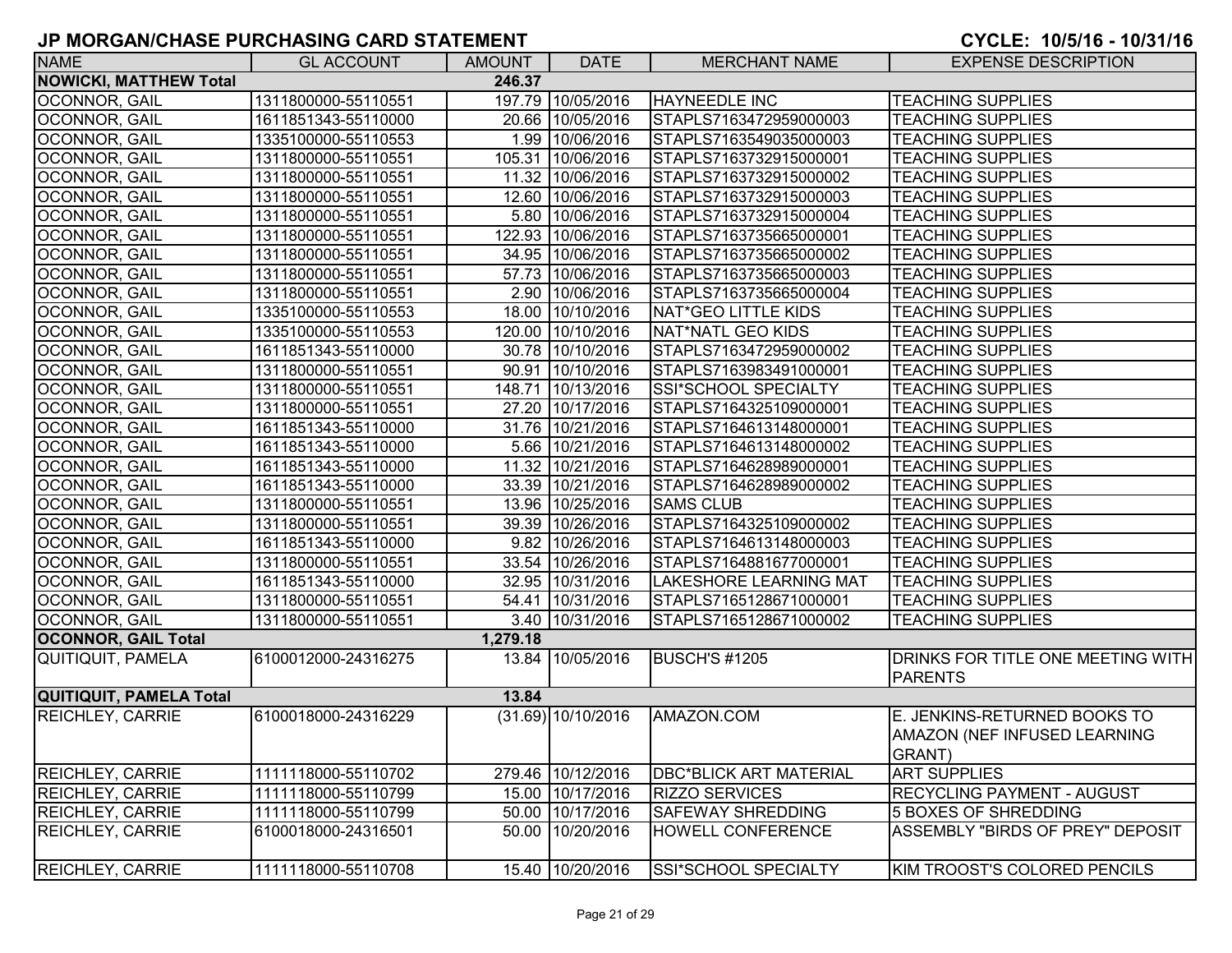| <b>NAME</b>                    | <b>GL ACCOUNT</b>   | <b>AMOUNT</b> | <b>DATE</b>         | <b>MERCHANT NAME</b>          | <b>EXPENSE DESCRIPTION</b>                                    |
|--------------------------------|---------------------|---------------|---------------------|-------------------------------|---------------------------------------------------------------|
| <b>REICHLEY, CARRIE</b>        | 1111118000-55110799 |               | 77.33 10/20/2016    | SSI*SCHOOL SPECIALTY          | <b>BAND AIDS/PENS/RUBBER FINGERS</b>                          |
| <b>REICHLEY, CARRIE</b>        | 1111118000-55110799 |               | 17.60 10/21/2016    | SSI*SCHOOL SPECIALTY          | <b>MEDICAL TAPE FOR OFFICE</b>                                |
| <b>REICHLEY, CARRIE</b>        | 1111118000-55110708 |               | 12.30 10/21/2016    | SSI*SCHOOL SPECIALTY          | WHITE CONSTRUCTION PAPER FOR C.                               |
|                                |                     |               |                     |                               | <b>GRIMM</b>                                                  |
| <b>REICHLEY, CARRIE</b>        | 1111118000-55110708 |               | 29.00 10/24/2016    | STAPLS7164736443000001        | S. LIEBERMAN-SHIPPING LABELS                                  |
| <b>REICHLEY, CARRIE</b>        | 1111118000-55110799 |               | 788.07 10/25/2016   | SSI*SCHOOL SPECIALTY          | L. FENCHEL-DISPLAY MAP RAIL<br><b>RUBBER TAKING STRIPS</b>    |
| <b>REICHLEY, CARRIE</b>        | 1111118000-55110727 |               | 884.06 10/26/2016   | <b>PHYSICAL EDUCATION EQU</b> | <b>B. FELCHER-SUPPLIES FOR GYM</b>                            |
| <b>REICHLEY, CARRIE</b>        | 6100018000-24316212 |               | 837.00 10/28/2016   | <b>BLUE LAKES CHARTERS</b>    | A. LENGERICH-DEPOSIT FOR CEDAR                                |
|                                |                     |               |                     |                               | POINT TRIP                                                    |
| <b>REICHLEY, CARRIE</b>        | 1111118000-55110727 | 377.09        | 10/28/2016          | <b>PHYSICAL EDUCATION EQU</b> | <b>B. FELCHER-SUPPLIES FOR GYM</b>                            |
| <b>REICHLEY, CARRIE</b>        | 6100018000-24316216 |               | 95.22 10/31/2016    | JOANN STORES*JOANN.COM        | <b>C KUHN-CAMP HATS MATERIAL</b>                              |
| <b>REICHLEY, CARRIE</b>        | 1111118000-55110799 |               | 50.04 10/31/2016    | STAPLS7164126005000001        | <b>OFFICE SUPPLIES</b>                                        |
| <b>REICHLEY, CARRIE</b>        | 1122218000-55990000 |               | 106.56 10/31/2016   | STAPLS7164126322000001        | K. CLARK-AAA BATTERIES FOR MEDIA                              |
| <b>REICHLEY, CARRIE</b>        | 1111118000-55110708 |               | 91.82 10/31/2016    | STAPLS7164126803000001        | C. GRIMM CLASSROOM SUPPLIES                                   |
| <b>REICHLEY, CARRIE Total</b>  |                     | 3,744.26      |                     |                               |                                                               |
| <b>RODRIGUEZ, SANDRA</b>       | 1111113000-55110708 |               | 26.60 10/05/2016    | <b>AMAZON MKTPLACE PMTS</b>   | <b>RESOURCE ROOM 8 PACK OF READING</b><br><b>GUIDES</b>       |
| RODRIGUEZ, SANDRA              | 1111113000-55110708 | 34.94         | 10/05/2016          | RGS PAY*                      | <b>RESOURCE ROOM - EXTENDED SIDE</b><br><b>PRIVACY PANELS</b> |
| RODRIGUEZ, SANDRA              | 1111113000-55110708 |               | 35.00 10/05/2016    | <b>THERAPRO</b>               | <b>GRIP PENCILS AND PENCIL GRIPS</b>                          |
| <b>RODRIGUEZ, SANDRA Total</b> |                     | 96.54         |                     |                               |                                                               |
| <b>ROSS, NICOLE</b>            | 6100022000-24316129 |               | (104.50) 10/11/2016 | <b>WEISSMAN DESIGNS FOR D</b> | <b>COSTUMES FOR NDC DANCE</b>                                 |
| <b>ROSS, NICOLE</b>            | 6100022000-24316129 |               | 1,215.59 10/17/2016 | EB 11TH ANNUAL OAKLAN         | OAKLAND DANCE FESTIVAL FEES. NDC<br>DANCERS WILL REIMBURSE    |
| <b>ROSS, NICOLE</b>            | 6100022000-24316129 |               | 1,265.25 10/24/2016 | <b>CUSTOMINK LLC</b>          | <b>NDC FAN SHIRT FUNDRAISER</b>                               |
| <b>ROSS, NICOLE</b>            | 6100022000-24316129 |               | 9.93 10/25/2016     | <b>CUSTOMINK LLC</b>          | <b>EXTRA FAN SHIRT FOR NDC</b><br><b>FUNDRAISER</b>           |
| <b>ROSS, NICOLE</b>            | 1111322000-55110720 |               | 23.48 10/26/2016    | CPC*CAFEPRESS.COM             | POSTER FOR DANCE ROOM                                         |
| <b>ROSS, NICOLE Total</b>      |                     | 2,409.75      |                     |                               |                                                               |
| SALTZMAN, DANA                 | 1311800000-55110551 |               | 22.48 10/06/2016    | <b>MEIJER INC</b>             | <b>TEACHING SUPPLIES</b>                                      |
| SALTZMAN, DANA                 | 1311800000-55110551 |               | 14.00 10/07/2016    | <b>DOLLAR TREE</b>            | <b>SUPPLIES</b>                                               |
| SALTZMAN, DANA                 | 1311800000-55110551 |               | 4.00 10/17/2016     | <b>DOLLAR TREE</b>            | <b>SUPPLIES</b>                                               |
| SALTZMAN, DANA                 | 1311800000-55110551 |               | 19.83 10/18/2016    | <b>WM SUPERCENTER</b>         | <b>SUPPLIES</b>                                               |
| SALTZMAN, DANA                 | 1311800000-55110551 |               | 27.98 10/19/2016    | <b>AMAZON MKTPLACE PMTS</b>   | <b>SUPPLIES</b>                                               |
| <b>SALTZMAN, DANA Total</b>    |                     | 88.29         |                     |                               |                                                               |
| SAMMUT, CHRISTINA              | 1311800000-55110551 |               | 25.79 10/17/2016    | <b>WAL-MART</b>               | <b>CLASSROOM SUPPLIES</b>                                     |
| SAMMUT, CHRISTINA              | 1311800000-55110551 |               | 40.00 10/24/2016    | <b>DOLLAR TREE</b>            | <b>CLASSROOM SUPPLIES</b>                                     |
| SAMMUT, CHRISTINA              | 1311800000-55110551 |               | 39.59 10/24/2016    | <b>TARGET</b>                 | <b>CLASSROOM SUPPLIES</b>                                     |
| SAMMUT, CHRISTINA              | 1311800000-55110551 |               | 29.21 10/24/2016    | <b>WAL-MART</b>               | <b>CLASSROOM SUPPLIES</b>                                     |
| SAMMUT, CHRISTINA              | 1311800000-55110551 |               | 25.34 10/26/2016    | <b>WM SUPERCENTER</b>         | <b>CLASSROOM SUPPLIES</b>                                     |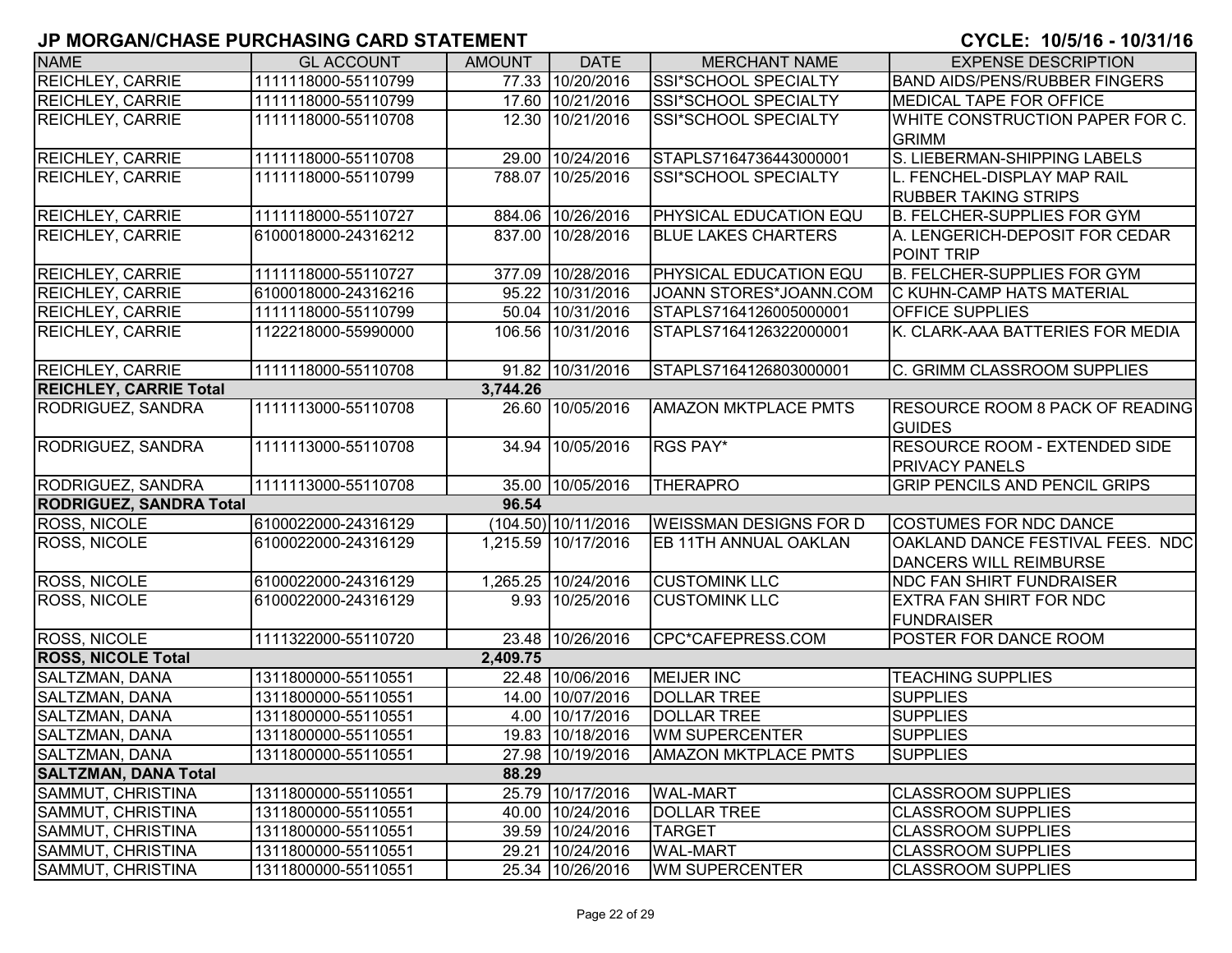| <b>NAME</b>                      | <b>GL ACCOUNT</b>   | <b>AMOUNT</b> | <b>DATE</b>         | <b>MERCHANT NAME</b>          | <b>EXPENSE DESCRIPTION</b>                                                                  |
|----------------------------------|---------------------|---------------|---------------------|-------------------------------|---------------------------------------------------------------------------------------------|
| SAMMUT, CHRISTINA                | 1311800000-55110551 |               | 23.98 10/31/2016    | <b>SAMS CLUB</b>              | <b>CLASSROOM SUPPLIES</b>                                                                   |
| <b>SAMMUT, CHRISTINA Total</b>   |                     | 183.91        |                     |                               |                                                                                             |
| <b>SCHRINER, STEPHANIE</b>       | 6100020000-24316237 | 954.85        | 10/06/2016          | WWW.PA.ORG                    | <b>OLWEUS: CONVERSATION BALLS</b>                                                           |
| <b>SCHRINER, STEPHANIE</b>       | 1124120000-55990000 | 39.00         | 10/13/2016          | SMORE.COM                     | NEWSLETTER FORMAT MEMBERSHIP                                                                |
| <b>SCHRINER, STEPHANIE</b>       | 1124120000-55910000 |               | 88.45 10/17/2016    | <b>TINY PRINTS</b>            | <b>NMS BUILDING NOTECARDS</b>                                                               |
| <b>SCHRINER, STEPHANIE</b>       | 6100020000-24316237 |               | 744.86 10/18/2016   | FEDEXOFFICE                   | <b>OLWEUS CLASSROOM POSTERS</b>                                                             |
| <b>SCHRINER, STEPHANIE</b>       | 6100020000-24316275 |               | 298.99 10/20/2016   | 4IMPRINT                      | <b>BADGE HOLDERS FOR STAFF</b>                                                              |
| <b>SCHRINER, STEPHANIE Total</b> |                     | 2,126.15      |                     |                               |                                                                                             |
| <b>SCHULZ, STEPHANIE</b>         | 1311800000-55110551 |               | 24.91 10/28/2016    | <b>TARGET</b>                 | HALLOWEEN PARTY SUPPLIES                                                                    |
| <b>SCHULZ, STEPHANIE Total</b>   |                     | 24.91         |                     |                               |                                                                                             |
| <b>SCHURIG, CLAIRE</b>           | 6100022000-24316122 | 662.40        | 10/12/2016          | <b>CUSTOMINK LLC</b>          | T-SHIRTS FOR A CAPPELLA (KIDS PAID<br>FOR THEIR OWN)                                        |
| SCHURIG, CLAIRE                  | 1111322724-55110000 |               | 28.99 10/12/2016    | J W PEPPER AND SON INC        | MUSIC FOR WINTER CONCERT                                                                    |
| <b>SCHURIG, CLAIRE</b>           | 6100022000-24316122 |               | 515.84 10/13/2016   | <b>CUSTOMINK LLC</b>          | <b>T-SHIRTS FOR BELLA VOCE (KIDS PAID</b><br>FOR THEIR OWN)                                 |
| <b>SCHURIG, CLAIRE</b>           | 1111322724-55110000 |               | 9.75 10/13/2016     | J W PEPPER AND SON INC        | MUSIC FOR WINTER CONCERT                                                                    |
| <b>SCHURIG, CLAIRE</b>           | 6100022000-24316122 |               | 347.50 10/14/2016   | <b>CUSTOMINK LLC</b>          | <b>T-SHIRTS FOR CHORALE (KIDS PAID</b><br>FOR THEIR OWN)                                    |
| <b>SCHURIG, CLAIRE</b>           | 1111322724-55110000 |               | 10.50 10/14/2016    | J W PEPPER AND SON INC        | <b>MUSIC FOR WINTER CONCERT</b>                                                             |
| <b>SCHURIG, CLAIRE</b>           | 1111322724-55110000 |               | 180.19 10/14/2016   | <b>ROSEDALE CLEANERS</b>      | DRY CLEANING FOR UNIFORMS                                                                   |
| <b>SCHURIG, CLAIRE</b>           | 1111322724-55110000 |               | 250.00 10/17/2016   | VARSITYVOCALS.COM             | <b>APPLICATION FEE FOR</b><br>INTERNATIONAL COMPETITION OF<br><b>HIGH SCHOOL A CAPPELLA</b> |
| <b>SCHURIG, CLAIRE</b>           | 1111322724-55110000 |               | 9.75 10/18/2016     | J W PEPPER AND SON INC        | <b>MUSIC FOR WINTER CONCERT</b>                                                             |
| <b>SCHURIG, CLAIRE Total</b>     |                     | 2,014.92      |                     |                               |                                                                                             |
| <b>SHAFER, RACHELLE</b>          | 1111112000-55110708 |               | 89.09 10/06/2016    | <b>FOLLETT SCHOOL SOLUTIO</b> | <b>MEDIA SPECIALIST'S BUDGET-</b><br><b>SOFTWARE AND SERVICES</b>                           |
| <b>SHAFER, RACHELLE</b>          | 1111112000-55110708 |               | 197.64 10/06/2016   | <b>VERITIV</b>                | COLORED PAPER AND CARD STOCK                                                                |
| <b>SHAFER, RACHELLE</b>          | 1111112000-55110708 |               | 63.85 10/07/2016    | <b>SSI*SCHOOL SPECIALTY</b>   | <b>SUSANNA HOBRATH ESL TEACHER-</b><br><b>CLASSROOM SUPPLIES</b>                            |
| <b>SHAFER, RACHELLE</b>          | 1111112000-55110708 |               | 1,233.18 10/07/2016 | <b>VERITIV</b>                | COLORED PAPER AND CARDSTOCK                                                                 |
| <b>SHAFER, RACHELLE</b>          | 6100012000-24316289 |               | 33.36 10/10/2016    | <b>DBC*BLICK ART MATERIAL</b> | ART SUPPLIES. SIEVERT FAMILY<br><b>GRANT</b>                                                |
| SHAFER, RACHELLE                 | 1111112000-55110708 |               | 30.00 10/12/2016    | <b>RIZZO SERVICES</b>         | RECYCLING JUNE-DECEMBER 2016                                                                |
| SHAFER, RACHELLE                 | 6100012000-24316501 |               | 259.48 10/13/2016   | <b>AMAZON MKTPLACE PMTS</b>   | PTO EXPENSE-MUSYSIC<br>PROFESSIONAL PORTABLE WIRELESS<br><b>SPEAKER SYSTEM</b>              |
| SHAFER, RACHELLE                 | 6100012000-24316501 |               | 1,427.50 10/13/2016 | <b>EDUCATIONAL PRODUCTS</b>   | PTO EXPENSE-SCHOOL SUPPLY KITS                                                              |
| <b>SHAFER, RACHELLE</b>          | 6100012000-24316271 |               | 100.00 10/17/2016   | <b>BAKERS OF MILFORD INC</b>  | DEPOSIT FOR STAFF HOLIDAY PARTY                                                             |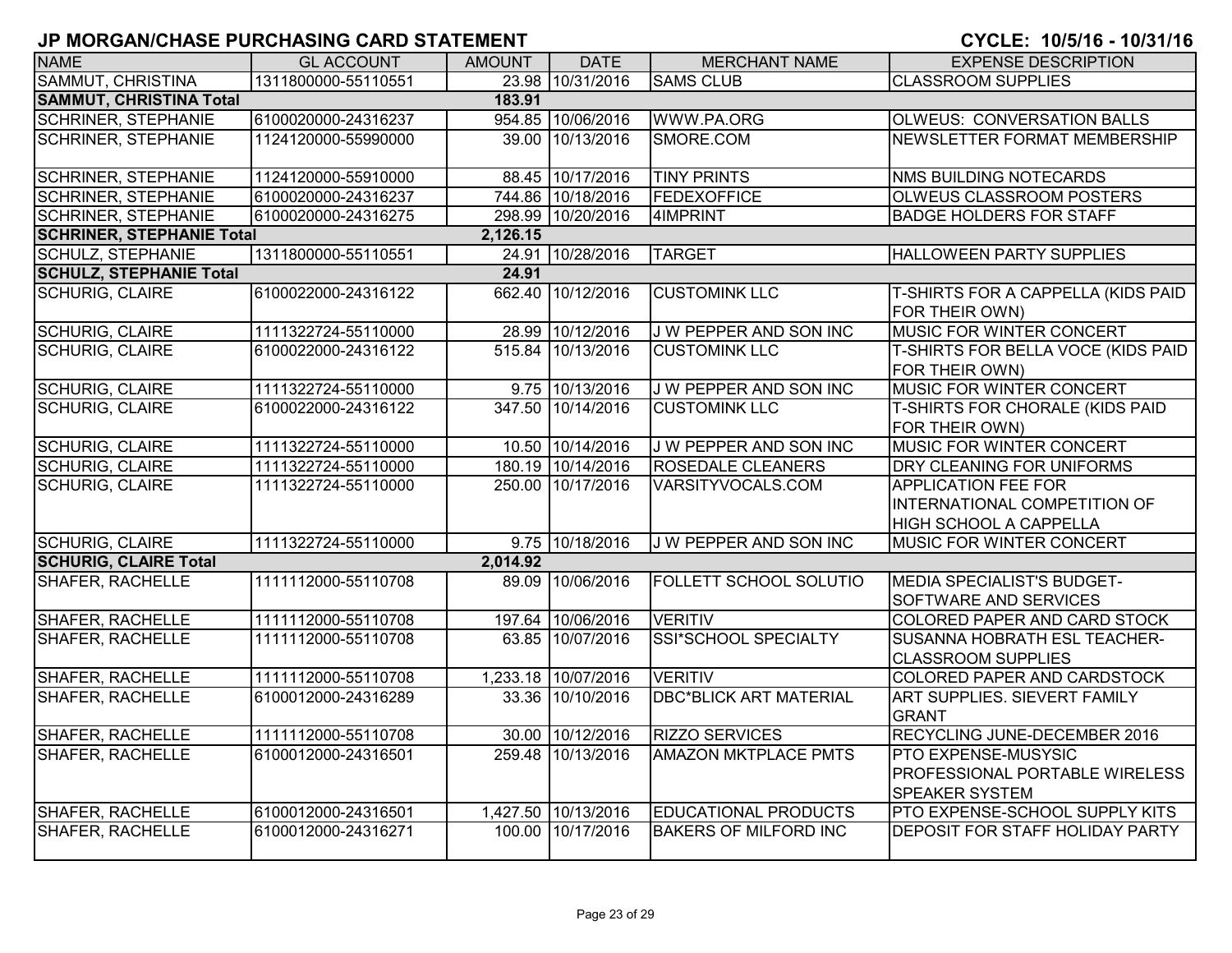| <b>NAME</b>             | <b>GL ACCOUNT</b>   | <b>AMOUNT</b> | <b>DATE</b>         | <b>MERCHANT NAME</b>         | <b>EXPENSE DESCRIPTION</b>                                                                                                          |
|-------------------------|---------------------|---------------|---------------------|------------------------------|-------------------------------------------------------------------------------------------------------------------------------------|
| <b>SHAFER, RACHELLE</b> | 6100012000-24316289 |               | 305.07 10/17/2016   | SCHOLASTIC INC. KEY 6        | <b>SCIENCE READING MATERIALS FOR</b><br>SECOND GRADE-SIEVERT FAMILY<br><b>GRANT</b>                                                 |
| <b>SHAFER, RACHELLE</b> | 6100012000-24316289 |               | 159.85 10/17/2016   | SSI*SCHOOL SPECIALTY         | <b>SECOND GRADE TEACHERS MATH</b><br>MATERIALS-SIEVERT FAMILY GRANT                                                                 |
| <b>SHAFER, RACHELLE</b> | 6100012000-24316701 |               | 16.62 10/17/2016    | STAPLS7164409610000001       | <b>LEADERSHIP FOLDERS</b>                                                                                                           |
| <b>SHAFER, RACHELLE</b> | 1111112000-55110708 | 18.99         | 10/17/2016          | STAPLS7164409610000001       | FOLDERS FOR 2ND GRADE<br><b>CLASSROOMS</b>                                                                                          |
| SHAFER, RACHELLE        | 1111112000-55110708 |               | 132.88 10/18/2016   | <b>AMAZON MKTPLACE PMTS</b>  | DELL TONER FOR OFFICE PRINTER                                                                                                       |
| SHAFER, RACHELLE        | 1111112000-55110708 |               | 109.60 10/20/2016   | SSI*SCHOOL SPECIALTY         | <b>BANDAGES FOR THE OFFICE. INVOICE</b><br>FROM 2015-2016. CALLED IN TO PAY. I<br>WAS TOLD THE INVOICE WAS<br>ADJUSTED TO \$109.60. |
| <b>SHAFER, RACHELLE</b> | 6100012000-24316289 |               | 175.88 10/21/2016   | SSI*CLASSROOM DIRECT         | <b>GLOBES FOR 3RD GRADE</b><br>CLASSROOMS-SIEVERT FAMILY GRANT                                                                      |
| <b>SHAFER, RACHELLE</b> | 6100012000-24316501 | 222.50        | 10/25/2016          | ANN ARBOR HANDSON ADMN       | <b>PTO EXPENSE-DEPOSIT FOR SCIENCE</b><br>NIGHT 4/21/2017                                                                           |
| SHAFER, RACHELLE        | 6100012000-24316501 |               | 2,227.50 10/26/2016 | <b>BIG FROG CUSTOM T-S</b>   | PTO EXPENSE-STUDENT SHIRTS FOR<br><b>LEADERSHIP DAY</b>                                                                             |
| SHAFER, RACHELLE        | 6100012000-24316275 | 100.00        | 10/26/2016          | <b>HOWELL CONFERENCE</b>     | <b>DEPOSIT FOR THIRD GRADE FIELD</b><br><b>TRIP</b>                                                                                 |
| <b>SHAFER, RACHELLE</b> | 6100012000-24316289 | 466.10        | 10/26/2016          | <b>SSI*SCHOOL SPECIALTY</b>  | <b>CONSTRUCTION PAPER FOR THE</b><br><b>CLASSROOM TEACHERS</b>                                                                      |
| <b>SHAFER, RACHELLE</b> | 6100012000-24316289 |               | 19.95 10/26/2016    |                              | SUPER TEACHER WORKSHEE MEMBERSHIP FOR WORKSHEETS-<br>THIRD GRADE TEACHERS-SIEVERT<br><b>FAMILY GRANT</b>                            |
| <b>SHAFER, RACHELLE</b> | 6100012000-24316275 | 20.70         | 10/28/2016          | <b>BONITAS INTERNATIONAL</b> | R. SHAFER PURCHASE TO BE<br><b>REIMBURSED</b>                                                                                       |
| <b>SHAFER, RACHELLE</b> | 6100012000-24316501 | 180.00        | 10/28/2016          | IN *NETSTYLE                 | PTO EXPENSE-LANYARDS FOR THE<br><b>STAFF</b>                                                                                        |
| <b>SHAFER, RACHELLE</b> | 6100012000-24316289 | 717.25        | 10/28/2016          | <b>JUNIOR LIBRARY GUILD</b>  | <b>BOOKS FOR THE MEDIA CENTER-</b><br><b>SIEVERT GRANT</b>                                                                          |
| <b>SHAFER, RACHELLE</b> | 1111112000-55110708 | 192.60        | 10/28/2016          | <b>JUNIOR LIBRARY GUILD</b>  | MEMBERSHIP WITH JUNIOR LIBRARY<br><b>GUILD</b>                                                                                      |
| SHAFER, RACHELLE        | 6100012000-24316289 |               | 66.66 10/28/2016    | SSI*SCHOOL SPECIALTY         | JUDY CLOCKS FOR THE 1ST GRADE<br>CLASSROOMS-SIEVERT FAMILY GRANT                                                                    |
| SHAFER, RACHELLE        | 1111112000-55110708 |               | 158.07 10/28/2016   | THE RIEGLE PRESS             | CA-60 FOLDERS - TARDY SLIPS                                                                                                         |
| SHAFER, RACHELLE        | 6100012000-24316701 |               | 80.00 10/31/2016    | <b>BURKE S SPORTS HAVEN</b>  | <b>SALT SHAKER'S SHIRTS</b>                                                                                                         |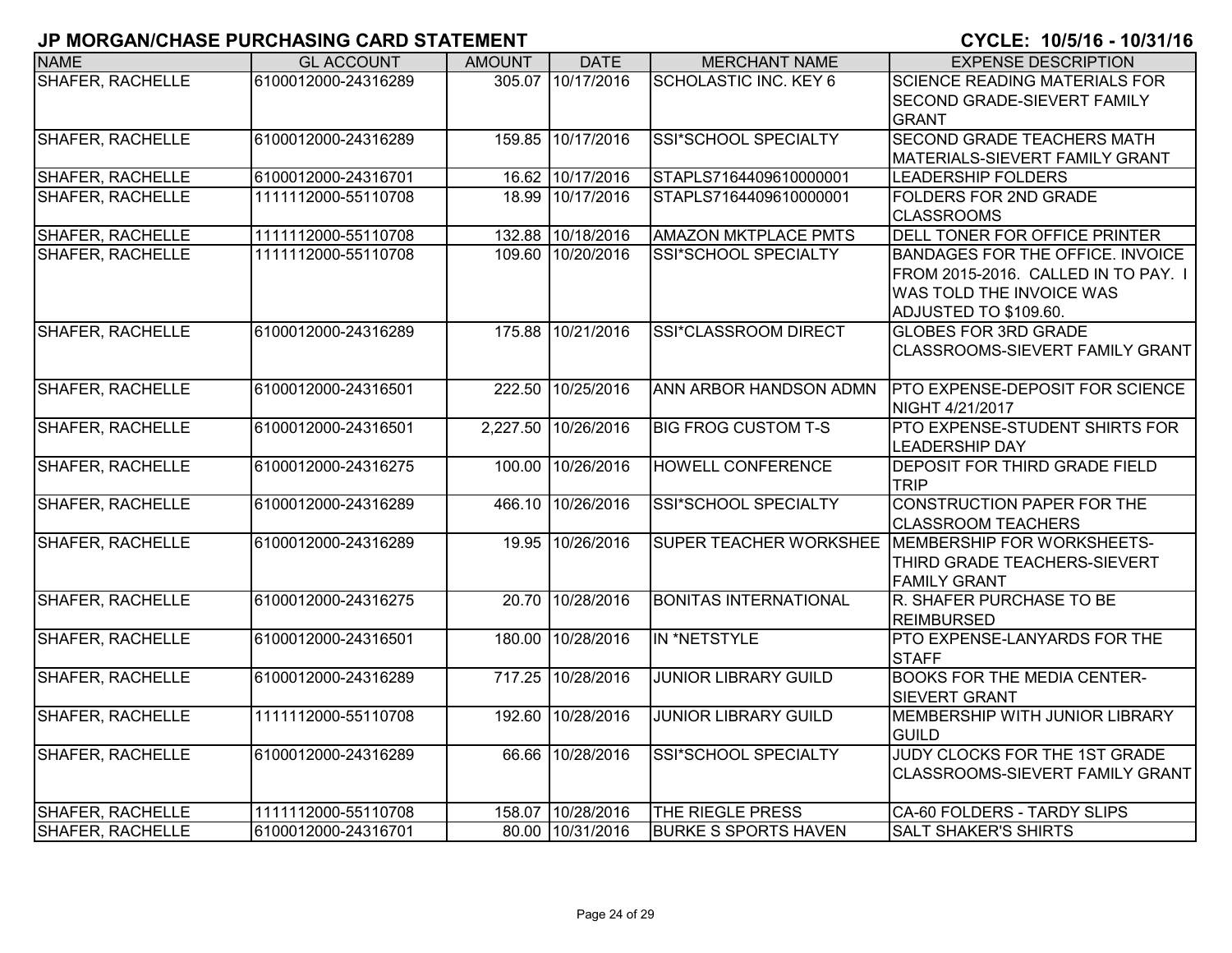| <b>NAME</b>                     | <b>GL ACCOUNT</b>   | <b>AMOUNT</b> | <b>DATE</b>       | <b>MERCHANT NAME</b>          | <b>EXPENSE DESCRIPTION</b>                                           |
|---------------------------------|---------------------|---------------|-------------------|-------------------------------|----------------------------------------------------------------------|
| <b>SHAFER, RACHELLE</b>         | 6100012000-24316289 |               | 16.12 10/31/2016  | <b>DBC*BLICK ART MATERIAL</b> | <b>ART SUPPLIES THAT WERE ON</b>                                     |
|                                 |                     |               |                   |                               | <b>BACKORDER-SIEVERT FAMILY GRANT</b>                                |
|                                 |                     |               |                   |                               |                                                                      |
| <b>SHAFER, RACHELLE Total</b>   |                     | 8,820.44      |                   |                               |                                                                      |
| SHAW, AMBER                     | 1212252191-55110000 |               | 998.25 10/18/2016 | <b>BROOKES PUBLISHING</b>     | <b>AEPSI CHILD RECORD FORM AND</b>                                   |
|                                 |                     |               |                   |                               | <b>ONLINE SCORING AND MANAGEMENT</b>                                 |
|                                 |                     |               |                   |                               | <b>SYSTEM FOR EARLY CHILDHOOD</b>                                    |
|                                 |                     |               |                   |                               | <b>SPECIAL EDUCATION TEACHERS</b>                                    |
|                                 |                     |               |                   |                               |                                                                      |
| SHAW, AMBER                     | 1221800063-55110021 |               | 399.96 10/26/2016 | <b>RVRSIDE EDU *TESTING</b>   | WOODCOCK JOHNSON IV TEST OF                                          |
|                                 |                     |               |                   |                               | <b>ACHIEVEMENT STANDARD AND</b>                                      |
|                                 |                     |               |                   |                               | <b>EXTENDED TEST RECORD</b>                                          |
| SHAW, AMBER                     | 1221400000-55110021 |               | 344.50 10/27/2016 | <b>NCS PEARSON</b>            | <b>PROTOCOLS</b>                                                     |
|                                 |                     |               |                   |                               | <b>ADAPTIVE BEHAVIOR ASSESSMENT</b>                                  |
|                                 |                     |               |                   |                               | SYSTEM- THIRD EDITION (ABAS-3)<br><b>PARENT AND TEACHER PROTOCOL</b> |
|                                 |                     |               |                   |                               | FORM AND UNLIMITED-USE SCORING                                       |
|                                 |                     |               |                   |                               | <b>ASSISTANT CD</b>                                                  |
| <b>SHAW, AMBER Total</b>        |                     | 1,742.71      |                   |                               |                                                                      |
| SHPAKOFF, KATHLEEN              | 1335100000-55110553 |               | 58.00 10/10/2016  | SCHOLASTIC BOOK CLUB          | <b>TEACHING SUPPLIES</b>                                             |
| SHPAKOFF, KATHLEEN              | 1335100000-55110553 |               | 10.97 10/25/2016  | <b>TARGET</b>                 | <b>TEACHING SUPPLIES</b>                                             |
| <b>SHPAKOFF, KATHLEEN Total</b> |                     | 68.97         |                   |                               |                                                                      |
| SOVEL, SHEILA                   | 6100041000-24316355 |               | 12.44 10/10/2016  | <b>MICHAELS STORES</b>        | <b>CLASSROOM SUPPLIES</b>                                            |
| SOVEL, SHEILA                   | 6100041000-24316355 |               | 20.35 10/18/2016  | <b>MICHAELS STORES</b>        | <b>CLASSROOM EXPENSES</b>                                            |
| SOVEL, SHEILA                   | 6100041000-24316355 |               | 34.76 10/24/2016  | <b>GFS STORE</b>              | <b>CLASSROOM SUPPLIES</b>                                            |
| <b>SOVEL, SHEILA Total</b>      |                     | 67.55         |                   |                               |                                                                      |
| STEEH, ROBERT                   | 6100025000-24316301 |               | 150.00 10/05/2016 | <b>JERSEY MIKE'S</b>          | <b>GIFT CARDS FOR COUNT DAY CAREER</b>                               |
|                                 |                     |               |                   |                               | PREP                                                                 |
| STEEH, ROBERT                   | 6100025000-24316301 |               | 100.00 10/05/2016 | <b>MCDONALD'S</b>             | GIFT CARDS FOR COUNT DAY CAREER                                      |
|                                 |                     |               |                   |                               | PREP                                                                 |
| STEEH, ROBERT                   | 6100025000-24316301 |               | 37.26 10/05/2016  | <b>SAMS CLUB</b>              | <b>ITEMS FOR CAREER PREP HS</b>                                      |
| STEEH, ROBERT                   | 6100025000-24316301 |               | 300.00 10/05/2016 | <b>SPEEDWAY</b>               | <b>GIFT CARDS FOR COUNT DAY CAREER</b>                               |
|                                 |                     |               |                   |                               | <b>PREP</b>                                                          |
| <b>STEEH, ROBERT Total</b>      |                     | 587.26        |                   |                               |                                                                      |
| <b>TURNER, NANCY</b>            | 1221615000-53220000 |               | 30.00 10/05/2016  | <b>OAKLAND SCHOOLS</b>        | CPI TRAINING H FAHS                                                  |
| <b>TURNER, NANCY</b>            | 1221400000-55110021 |               | 63.25 10/05/2016  | <b>WPS</b>                    | <b>PTONI RECORD FORM</b>                                             |
| <b>TURNER, NANCY</b>            | 1212252191-55110021 |               | 884.40 10/07/2016 | <b>PRO ED INC</b>             | <b>DAYC PROTOCOL FOR ECH</b>                                         |
| <b>TURNER, NANCY</b>            | 1221300000-55990749 |               | 51.40 10/10/2016  | AMAZON.COM                    | OT CHAIR FOR STUDENT                                                 |
| <b>TURNER, NANCY</b>            | 1221300000-55990749 |               | 62.40 10/24/2016  | STAPLS7164732948000001        | <b>GLOVES FOR DEERFIELD SELF</b>                                     |
|                                 |                     |               |                   |                               | CONTAINED                                                            |
| <b>TURNER, NANCY</b>            | 1221552191-53220000 |               | 15.00 10/28/2016  | <b>OAKLAND SCHOOLS</b>        | <b>BARANIK COMMUNICATION MATRIX</b>                                  |
| <b>TURNER, NANCY</b>            | 1212215194-53220000 |               | 15.00 10/31/2016  | <b>OAKLAND SCHOOLS</b>        | <b>DEB GARTNER VI CONFERENCE</b>                                     |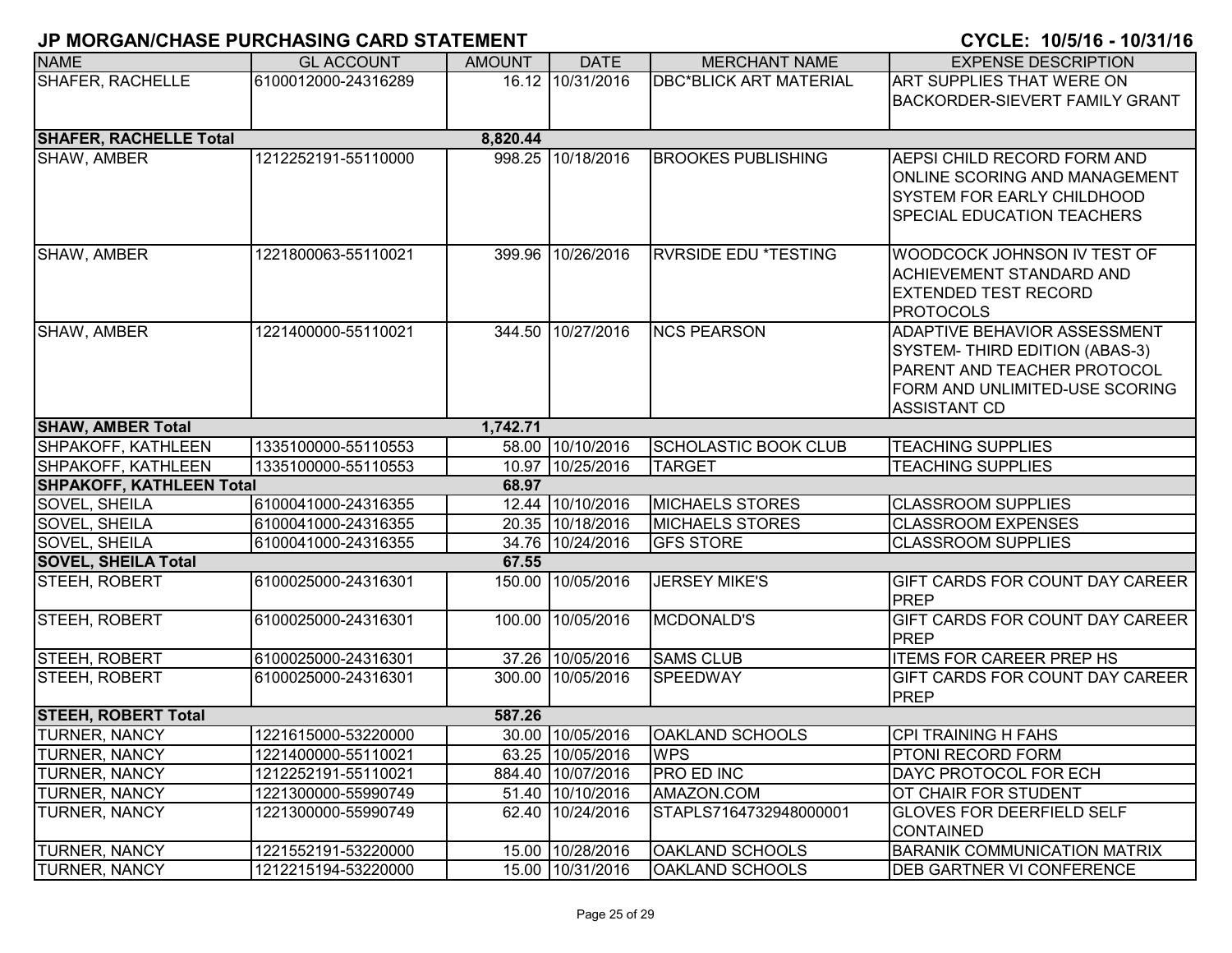| <b>NAME</b>                            | <b>GL ACCOUNT</b>   | <b>AMOUNT</b> | <b>DATE</b>          | <b>MERCHANT NAME</b>          | <b>EXPENSE DESCRIPTION</b>                                     |  |
|----------------------------------------|---------------------|---------------|----------------------|-------------------------------|----------------------------------------------------------------|--|
| <b>TURNER, NANCY</b>                   | 1222600000-55910000 |               | 244.80 10/31/2016    | <b>TONER CARTRIDGE DEPOT</b>  | TONER FOR LOWER LEVEL PRINTER                                  |  |
| <b>TURNER, NANCY Total</b><br>1,366.25 |                     |               |                      |                               |                                                                |  |
| <b>VALENTINE, CYNTHIA</b>              | 1127170000-57910000 |               | 218.11 10/06/2016    | <b>GFS STORE</b>              | <b>GLOVES, TISSUE, PAPER TOWEL</b>                             |  |
| <b>VALENTINE, CYNTHIA</b>              | 1127170000-55910000 |               | 36.73 10/20/2016     | STAPLS7164171248000001        | <b>DIE CUTS</b>                                                |  |
| <b>VALENTINE, CYNTHIA</b>              | 1127170000-55910000 |               | 8.39 10/24/2016      | STAPLS7164171248000002        | <b>DIE CUTS</b>                                                |  |
| VALENTINE, CYNTHIA                     | 1127170000-55910000 |               | 8.39 10/24/2016      | STAPLS7164171248000003        | <b>DIE CUTS</b>                                                |  |
| <b>VALENTINE, CYNTHIA</b>              | 1127170000-55910000 |               | 8.39 10/24/2016      | STAPLS7164171248000004        | <b>DIE CUTS</b>                                                |  |
| VALENTINE, CYNTHIA                     | 1127170000-55910000 |               | 8.39 10/24/2016      | STAPLS7164171248000005        | <b>DIE CUTS</b>                                                |  |
| VALENTINE, CYNTHIA                     | 1127170000-55910000 |               | 8.39 10/24/2016      | STAPLS7164171248000007        | <b>DIE CUTS</b>                                                |  |
| <b>VALENTINE, CYNTHIA Total</b>        |                     | 296.79        |                      |                               |                                                                |  |
| VANEIZENGA, JAMES                      | 1111322725-55110000 |               | 333.00 10/17/2016    | <b>LUCKS MUSIC LIBRARY IN</b> | MUSIC FOR WINTER CONCERT                                       |  |
| VANEIZENGA, JAMES                      | 1111322725-55110000 |               | 103.60 10/24/2016    | <b>LUCKS MUSIC LIBRARY IN</b> | MUSIC FOR WINTER CONCERT                                       |  |
| VANEIZENGA, JAMES                      | 1111322725-55110000 |               | $(41.40)$ 10/25/2016 | LUCKS MUSIC LIBRARY IN        | <b>CREDIT BACK FOR DOUBLE ORDERED</b>                          |  |
|                                        |                     |               |                      |                               | PIECE OF MUSIC                                                 |  |
| <b>VANEIZENGA, JAMES Total</b>         |                     | 395.20        |                      |                               |                                                                |  |
| <b>VUICHARD, TATIANA</b>               | 1335100000-55990553 | 152.11        | 10/10/2016           | <b>BRAINER GREENHOUSE</b>     | ECEC FALL DECORATIONS FOR OPEN<br><b>HOUSE</b>                 |  |
| <b>VUICHARD, TATIANA</b>               | 1331100000-55990000 |               | 62.99 10/10/2016     | STAPLS7163533577000003        | <b>ECEC BUILDING SUPPLIES</b>                                  |  |
| <b>VUICHARD, TATIANA</b>               | 1331100000-53220000 |               | 231.84 10/17/2016    | <b>MOUNTAIN GRD LODGE</b>     | MACAE FALL CONFERENCE LODGING<br>SARAH SAVELA/JESSICA EKOLA    |  |
| <b>VUICHARD, TATIANA</b>               | 6100025000-24316301 |               | 167.96 10/17/2016    | <b>SAMS CLUB</b>              | CAREER PREP/ADULT EDUCATION<br><b>FOOD SUPPLIES</b>            |  |
| <b>VUICHARD, TATIANA</b>               | 2332100000-55990503 |               | 222.35 10/17/2016    | STAPLS7164230287000001        | <b>SWIM OFFICE SUPPLIES</b>                                    |  |
| <b>VUICHARD, TATIANA</b>               | 1331100000-55990000 |               | 7.15 10/17/2016      | STAPLS7164230287000002        | <b>ECEC BUILDING SUPPLIES</b>                                  |  |
| <b>VUICHARD, TATIANA</b>               | 1331100000-53220000 |               | 140.92 10/18/2016    | <b>MOUNTAIN GRD LODGE</b>     | MACAE FALL CONFERENCE LODGING<br><b>VUICHARD</b>               |  |
| <b>VUICHARD, TATIANA</b>               | 1331100000-53220000 |               | 140.92 10/18/2016    | <b>MOUNTAIN GRD LODGE</b>     | MACAE FALL CONFERNCE VUICHARD                                  |  |
| <b>VUICHARD, TATIANA</b>               | 1331100000-53220000 |               | 156.75 10/20/2016    | <b>MOUNTAIN GRD LODGE</b>     | MACAE FALL CONFERNCE VUICHARD                                  |  |
| <b>VUICHARD, TATIANA</b>               | 1331100000-55910000 |               | 11.96 10/21/2016     | STAPLS7163533577000002        | <b>COMMUNITY ED OFFICE SUPPLIES</b>                            |  |
| <b>VUICHARD, TATIANA</b>               | 2332100000-55990503 | 105.00        | 10/24/2016           | ARC*SERVICES/TRAINING         | AMERICAN RED CROSS CARDS FOR<br><b>LIFEGUARD TRAINING</b>      |  |
| <b>VUICHARD, TATIANA</b>               | 1331100000-55990000 |               | 42.39 10/24/2016     | MACY*S EAST                   | TOASTER OVEN FOR STAFF ROOM                                    |  |
| <b>VUICHARD, TATIANA</b>               | 1331100000-55990000 |               | 9.53 10/25/2016      | <b>JOANN ETC</b>              | <b>RIBBON FOR RIBBON CUTTING</b>                               |  |
|                                        |                     |               |                      |                               | <b>CEREMONY</b>                                                |  |
| <b>VUICHARD, TATIANA</b>               | 1331100000-55990000 |               | $(3.93)$ 10/25/2016  | <b>JOANN ETC</b>              | <b>RIBBON FOR RIBBON CUTTING</b><br><b>CEREMONY</b>            |  |
| <b>VUICHARD, TATIANA</b>               | 1331100000-55990000 |               | 30.37 10/25/2016     | <b>JOANN ETC</b>              | SUPPLIES FOR RIBBON CUTTING<br><b>CEREMONY</b>                 |  |
| <b>VUICHARD, TATIANA</b>               | 1311800000-55610551 | 162.04        | 10/25/2016           | <b>SAMS CLUB</b>              | <b>REFRESHMENTS FOR ECEC RIBBON</b><br><b>CUTTING CEREMONY</b> |  |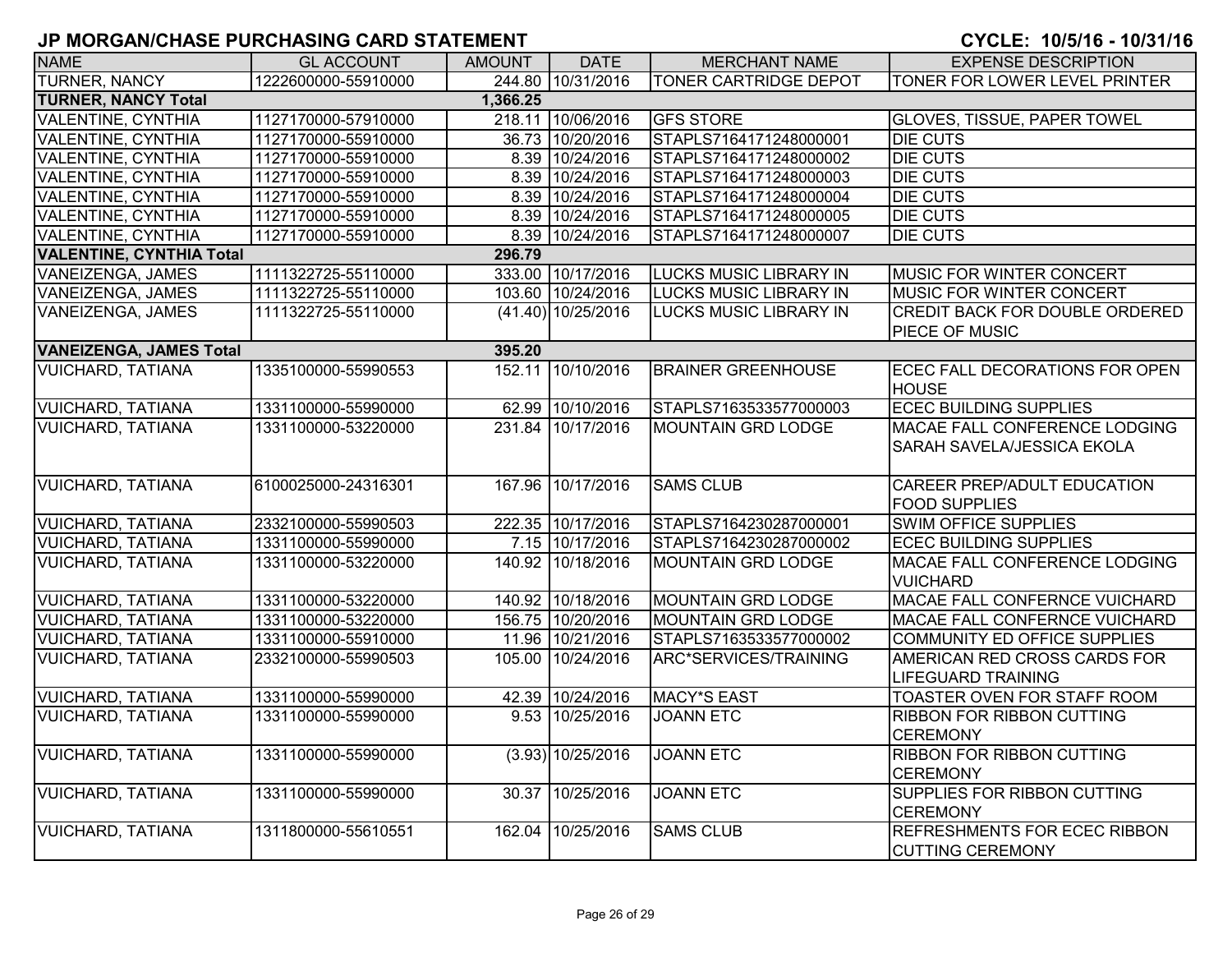| <b>NAME</b>                    | <b>GL ACCOUNT</b>   | <b>AMOUNT</b> | <b>DATE</b>         | <b>MERCHANT NAME</b>              | <b>EXPENSE DESCRIPTION</b>                                     |
|--------------------------------|---------------------|---------------|---------------------|-----------------------------------|----------------------------------------------------------------|
| <b>VUICHARD, TATIANA</b>       | 1113200331-55210000 |               | 1,187.18 10/26/2016 | <b>EMC PARADIGM PUBLISHIN</b>     | <b>CAREER PREP/ADULT EDUCATION</b>                             |
|                                |                     |               |                     |                                   | <b>BUSINESS BOOKS</b>                                          |
| <b>VUICHARD, TATIANA</b>       | 1331100000-55990000 |               | 178.12 10/26/2016   | STAPLS7164850067000001            | CENTRALIZED ENROLLMENT SUPPLIES                                |
| <b>VUICHARD, TATIANA</b>       | 1331100000-55990000 |               | 24.36 10/26/2016    | <b>TARGET</b>                     | TABLE DECORATIONS FOR ECEC                                     |
|                                |                     |               |                     |                                   | <b>RIBBON CUTTING CEREMONY</b>                                 |
| <b>VUICHARD, TATIANA</b>       | 1331100000-55990000 |               | $(5.58)$ 10/27/2016 | STAPLS7164850067001001            | <b>DAMAGED SUPPLIES CREDIT</b>                                 |
| <b>VUICHARD, TATIANA</b>       | 1331100000-55990000 |               | 5.58 10/27/2016     | STAPLS7164850067002001            | OFFICE SUPPLIES REORDER OF                                     |
|                                |                     |               |                     |                                   | <b>BROKEN ITEM</b>                                             |
| <b>VUICHARD, TATIANA Total</b> |                     | 3,030.01      |                     |                                   |                                                                |
| <b>WARECK, MICHELE</b>         | 6100022000-24316186 | 105.95        | 10/05/2016          | <b>CVS/PHARMACY</b>               | GIFT CARD FROM STUDENT COUNCIL<br>TO STAFF MEMBER              |
| <b>WARECK, MICHELE</b>         | 6100022000-24316200 | 59.90         | 10/05/2016          | <b>CVS/PHARMACY</b>               | GIFT CARDS FOR SENIOR HOST                                     |
|                                |                     |               |                     |                                   | <b>PARENTS</b>                                                 |
| <b>WARECK, MICHELE</b>         | 1722100000-53220614 | 496.17        | 10/05/2016          | <b>HYATT HOTELS</b>               | <b>IB WORKSHOP CONFERENCE</b>                                  |
| <b>WARECK, MICHELE</b>         | 1124122000-55990000 |               | 47.93 10/05/2016    | <b>SAMS CLUB</b>                  | <b>STAFF MEETING SUPPLIES</b>                                  |
| <b>WARECK, MICHELE</b>         | 1112722998-55110000 |               | 420.00 10/05/2016   | SQ *MICHIGAN MARKET               | <b>MICHIGAN MARKETING EDUCATORS</b>                            |
|                                |                     |               |                     |                                   | CONFERENCE FEES FOR TWO STAFF                                  |
|                                |                     |               |                     |                                   | <b>MEMBERS</b>                                                 |
| <b>WARECK, MICHELE</b>         | 6100022000-24316186 |               | 110.97 10/05/2016   | <b>TCT*ANDERSON'S</b>             | HOMECOMING KING CROWN AND                                      |
|                                |                     |               |                     |                                   | <b>QUEEN TIARA</b>                                             |
| <b>WARECK, MICHELE</b>         | 1124122000-55990000 |               | 72.92 10/05/2016    | <b>WM SUPERCENTER</b>             | HIGH SCHOOL KITCHEN0OFFICE                                     |
|                                |                     |               |                     |                                   | <b>SUPPLIES</b>                                                |
| <b>WARECK, MICHELE</b>         | 1111322724-51631000 |               | 12.35 10/06/2016    | J W PEPPER AND SON INC            | <b>CHOIR MUSIC PURCHASE</b>                                    |
| <b>WARECK, MICHELE</b>         | 6100022000-24316222 | 16.99         | 10/06/2016          | <b>PARTY CITY</b>                 | <b>PLASTIC FOR JUNIOR CLASS FLOAT</b><br><b>FOR HOMECOMING</b> |
| <b>WARECK, MICHELE</b>         | 1112722998-54917000 |               | $(5.94)$ 10/06/2016 | SOARING EAGLE HOTEL               | <b>CREDIT FOR HOTEL ROOM</b>                                   |
| <b>WARECK, MICHELE</b>         | 1112722999-53220000 |               | $(5.94)$ 10/06/2016 | SOARING EAGLE HOTEL               | <b>CREDIT FOR HOTEL ROOM</b>                                   |
| <b>WARECK, MICHELE</b>         | 1111322704-55110000 |               | 241.69 10/07/2016   | STAPLS7163897534000001            | <b>BUSINESS CLASSROOM SUPPLIES</b>                             |
| <b>WARECK, MICHELE</b>         | 1111322706-55110000 |               | 87.58 10/10/2016    | AMAZON MKTPLACE PMTS              | <b>COUNSELING OFFICE SUPPLIES</b>                              |
| <b>WARECK, MICHELE</b>         | 6100022000-24316175 |               | 36.32 10/10/2016    | <b>WAL-MART</b>                   | <b>REGISTRATION PAYMENT VOUCHER</b><br><b>BINDERS</b>          |
| <b>WARECK, MICHELE</b>         | 6100022000-24316186 |               | 261.85 10/11/2016   | <b>AMAZON MKTPLACE PMTS</b>       | STUDENT COUNCIL HOMECOMING                                     |
|                                |                     |               |                     |                                   | <b>SUPPLIES</b>                                                |
| <b>WARECK, MICHELE</b>         | 1112722349-55110716 |               | 90.76 10/11/2016    | <b>GRAPHTEC AMERICA INC</b>       | <b>DRAFTING SUPPLIES</b>                                       |
| <b>WARECK, MICHELE</b>         | 6100022000-24316175 |               | 13.44 10/12/2016    | <b>WM SUPERCENTER</b>             | <b>REGISTRATION BINDERS</b>                                    |
| <b>WARECK, MICHELE</b>         | 1122122704-53220000 |               | 200.00 10/13/2016   | <b>FERRIS EIO</b>                 | CONFERENCE REGISTRATION FEE                                    |
| <b>WARECK, MICHELE</b>         | 6100022000-24316111 |               | 26.45 10/14/2016    | <b>ASSOC SUPERV AND CURR</b>      | <b>COURSE BOOK FOR CURRICULUM</b>                              |
| <b>WARECK, MICHELE</b>         | 1127122349-54230000 |               | 103.00 10/14/2016   | <b>GETAWAY TOURS &amp; CHARTE</b> | TRAVEL FEES FOR COUNSELING                                     |
|                                |                     |               |                     |                                   | OFFICE FOR CTE                                                 |
| <b>WARECK, MICHELE</b>         | 1111322000-55110726 |               | 502.40 10/14/2016   | <b>VERITIV</b>                    | <b>COPY PAPER FOR BUILDING</b>                                 |
| <b>WARECK, MICHELE</b>         | 6100022000-24316154 |               | 100.00 10/17/2016   | <b>KROGER</b>                     | GIFT CARDS FOR COLLEGE REPS                                    |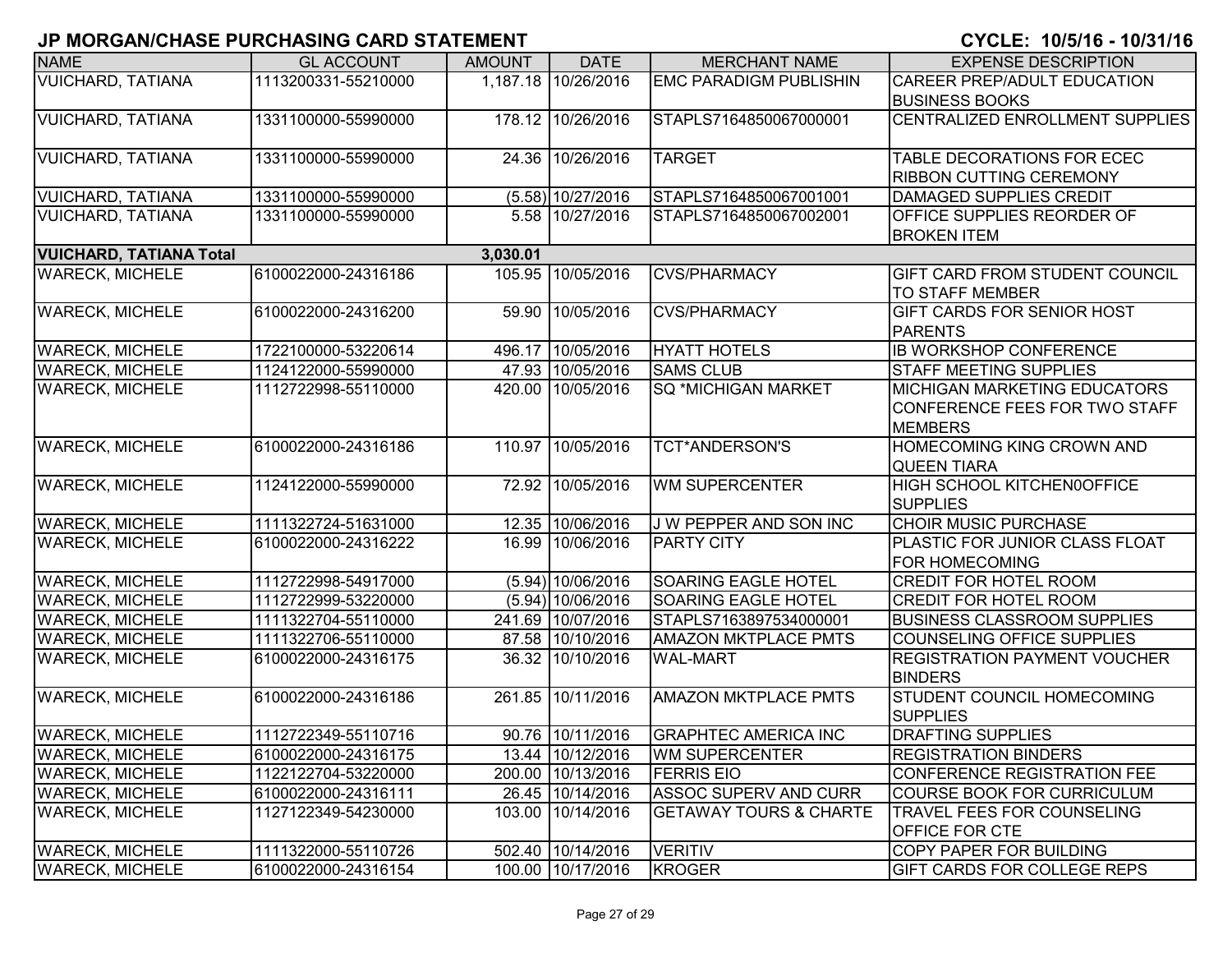| <b>NAME</b>                  | <b>GL ACCOUNT</b>   | <b>AMOUNT</b> | <b>DATE</b>         | <b>MERCHANT NAME</b>              | <b>EXPENSE DESCRIPTION</b>                                            |
|------------------------------|---------------------|---------------|---------------------|-----------------------------------|-----------------------------------------------------------------------|
| <b>WARECK, MICHELE</b>       | 6100022000-24316186 | 150.00        | 10/18/2016          | <b>DICK'S CLOTHING&amp;SPORTI</b> | <b>GIFT CARDS FOR PARENTS FOR</b>                                     |
|                              |                     |               |                     |                                   | <b>IHOMECOMING</b>                                                    |
| <b>WARECK, MICHELE</b>       | 6100022000-24316176 |               | 24.65 10/18/2016    | THE UPS STORE                     | SHIPPING CHARGES FOR RETURNS OF                                       |
|                              |                     |               |                     |                                   | <b>SECURITY OFFICE ITEMS</b>                                          |
| <b>WARECK, MICHELE</b>       | 1111322000-55110702 |               | 9.90 10/19/2016     | C. R. HILL COMPANY                | SUPPLIES FOR ART CLASS                                                |
| <b>WARECK, MICHELE</b>       | 6100022000-24316130 |               | 85.00 10/19/2016    | <b>OAKLANDCOUN</b>                | YOUTH LAW CONFERENCE                                                  |
|                              |                     |               |                     |                                   | <b>REGISTRATION FEE-MR. BRENNER'S</b><br><b>CLASS</b>                 |
| <b>WARECK, MICHELE</b>       | 1111322000-57410000 |               | 235.48 10/19/2016   | PAYPAL *MISCIOLY                  | <b>MICHIGAN SCIENCE OLYMPIAD</b>                                      |
|                              |                     |               |                     |                                   | <b>PAYMENT</b>                                                        |
| <b>WARECK, MICHELE</b>       | 1111322000-57410000 | 100.00        | 10/19/2016          | PAYPAL *OAKLANDCOUN               | OAKLAND COUNTY SCIENCE OLYMPIAD                                       |
|                              |                     |               |                     |                                   |                                                                       |
| <b>WARECK, MICHELE</b>       | 6100022000-24316175 |               | 150.00 10/19/2016   | <b>RIZZO SERVICES</b>             | <b>RECYCLING PAYMENT</b>                                              |
| <b>WARECK, MICHELE</b>       | 1711300000-55110614 |               | 134.98 10/21/2016   | <b>HARBOR FREIGHT TOOLS</b>       | PAINT SPRAYER FOR IB ART CLASS                                        |
| <b>WARECK, MICHELE</b>       | 1111322000-55110799 |               | 249.31 10/26/2016   | STAPLS7164809566000001            | <b>MISCELLANEOUS TEACHING SUPPLIES</b>                                |
|                              |                     |               |                     |                                   |                                                                       |
| <b>WARECK, MICHELE</b>       | 1111322704-55110000 |               | 22.59 10/26/2016    | STAPLS7164809566000002            | <b>PRINTER CARTRIDGE TONER FOR</b>                                    |
| <b>WARECK, MICHELE</b>       | 6100022000-24316186 |               | (29.99) 10/26/2016  | <b>TCT*ANDERSON'S</b>             | <b>BUSINESS DEPARTMENT</b><br><b>CREDIT FOR RETURNED HOMECOMING</b>   |
|                              |                     |               |                     |                                   | <b>ITEMS</b>                                                          |
| <b>WARECK, MICHELE</b>       | 1111322000-55110726 |               | 2,020.00 10/26/2016 | <b>VERITIV</b>                    | COPY PAPER FOR HIGH SCHOOL COPY                                       |
|                              |                     |               |                     |                                   | <b>MACHINES</b>                                                       |
| <b>WARECK, MICHELE</b>       | 1111322000-55210799 |               | 83.05 10/27/2016    | HMCO *BOOKS                       | <b>ONLINE TEXTBOOK ACTIVATION</b>                                     |
| <b>WARECK, MICHELE</b>       | 1111322000-55210799 |               | 53.46 10/27/2016    | JET.COM                           | CHINESE CLASSROOM TEXTBOOKS                                           |
| <b>WARECK, MICHELE</b>       | 1124122000-55910000 |               | 66.45 10/27/2016    | <b>WAL-MART</b>                   | <b>OFFICE SUPPLIES</b>                                                |
| <b>WARECK, MICHELE</b>       | 6100022000-24316108 |               | 58.00 10/28/2016    | <b>BLOSSOMS FLORIST LTD</b>       | <b>FUNERAL FLOWERS FOR STAFF</b>                                      |
|                              |                     |               |                     |                                   | <b>MEMBER</b>                                                         |
| <b>WARECK, MICHELE</b>       | 1111322730-55110000 |               | 80.00 10/28/2016    | DON* CENTER FOR EXCEL             | DONATION TO CENTER FOR                                                |
|                              |                     |               |                     |                                   | <b>EXCELLENCE IN EDUCATION. BIOLOGY</b>                               |
|                              |                     |               |                     |                                   | <b>OLYMPIAD COMPETITION</b>                                           |
| <b>WARECK, MICHELE</b>       | 1111322000-55110707 |               | 104.99 10/28/2016   | STAPLS7164809566000003            | <b>TONER CARTRIDGE FOR OFFICE</b>                                     |
| <b>WARECK, MICHELE Total</b> |                     | 6,592.66      |                     |                                   |                                                                       |
| <b>WEBBER, RONALD</b>        | 1722100000-57910611 | 149.00        | 10/17/2016          | 16PERSONALITIESCOM                | <b>PERSONALITY TEST REPORTS FOR</b>                                   |
|                              |                     |               |                     |                                   | <b>OFFICE OF ACADEMICS</b>                                            |
| <b>WEBBER, RONALD</b>        | 1722100000-57910611 |               | 369.99 10/19/2016   | <b>BEST BUY</b>                   | PURCHASE OF GOPRO CAMERA AND<br><b>TRIPOD FOR OFFICE OF ACADEMICS</b> |
| <b>WEBBER, RONALD Total</b>  |                     | 518.99        |                     |                                   |                                                                       |
| <b>WESNER, KIMBERLY</b>      | 1122220000-55310000 |               | 1,276.80 10/07/2016 | <b>JUNIOR LIBRARY GUILD</b>       | <b>ANNUAL JUNIOR LIBRARY</b>                                          |
|                              |                     |               |                     |                                   | <b>SUBSCRIPTION PRICE</b>                                             |
| <b>WESNER, KIMBERLY</b>      | 1122220000-55310000 |               | 44.94 10/14/2016    | AMAZON.COM                        | <b>BOOKS FOR MEDIA CENTER</b>                                         |
| <b>WESNER, KIMBERLY</b>      | 1122220000-55310000 |               | 11.86 10/17/2016    | AMAZON.COM                        | <b>BOOKS FOR MEDIA CENTER</b>                                         |
| <b>WESNER, KIMBERLY</b>      | 1122220000-55310000 |               | 72.05 10/17/2016    | AMAZON.COM                        | <b>BOOKS FOR MEDIA CENTER</b>                                         |